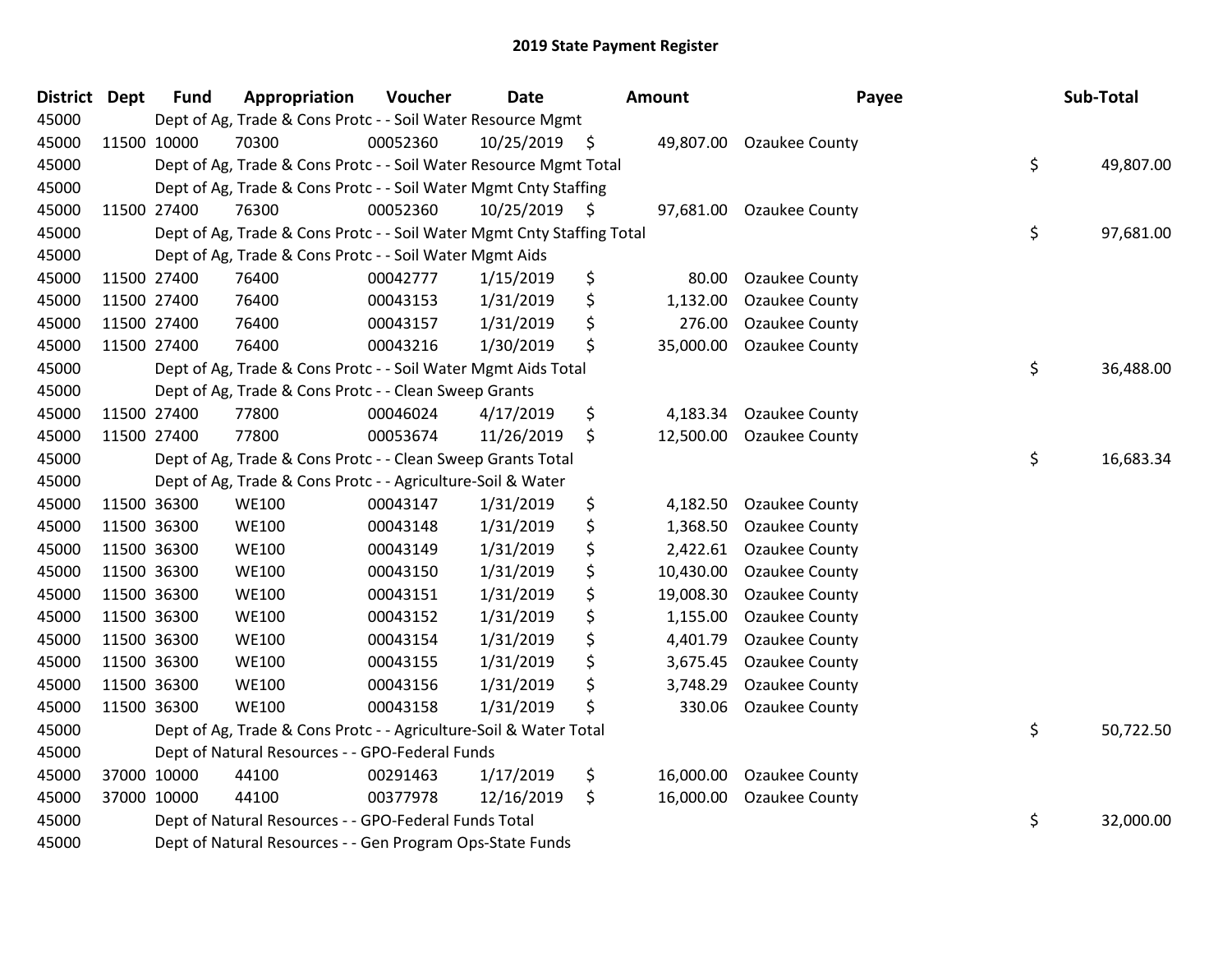| <b>District Dept</b> | <b>Fund</b> | Appropriation                                                      | Voucher  | <b>Date</b> | Amount          | Payee                 | Sub-Total       |
|----------------------|-------------|--------------------------------------------------------------------|----------|-------------|-----------------|-----------------------|-----------------|
| 45000                | 37000 21200 | 16100                                                              | 00312302 | 4/16/2019   | \$<br>1,704.64  | Ozaukee County        |                 |
| 45000                | 37000 21200 | 16100                                                              | 00338337 | 7/5/2019    | \$<br>305.00    | Ozaukee County        |                 |
| 45000                | 37000 21200 | 16100                                                              | 00338339 | 7/9/2019    | \$<br>250.00    | Ozaukee County        |                 |
| 45000                | 37000 21200 | 16100                                                              | 00338342 | 7/9/2019    | \$<br>110.00    | Ozaukee County        |                 |
| 45000                | 37000 21200 | 16100                                                              | 00339584 | 7/8/2019    | \$<br>110.00    | Ozaukee County        |                 |
| 45000                | 37000 21200 | 16100                                                              | 00353542 | 9/20/2019   | \$<br>1,948.71  | Ozaukee County        |                 |
| 45000                | 37000 21200 | 16100                                                              | 00368714 | 11/4/2019   | \$<br>395.77    | Ozaukee County        |                 |
| 45000                | 37000 21200 | 16100                                                              | 00368715 | 11/5/2019   | \$<br>72.77     | Ozaukee County        |                 |
| 45000                |             | Dept of Natural Resources - - Gen Program Ops-State Funds Total    |          |             |                 |                       | \$<br>4,896.89  |
| 45000                |             | Dept of Natural Resources - - General Program Operations --        |          |             |                 |                       |                 |
| 45000                | 37000 21200 | 25400                                                              | 00282888 | 1/7/2019    | \$<br>60.00     | Ozaukee County        |                 |
| 45000                | 37000 21200 | 25400                                                              | 00334629 | 7/10/2019   | \$<br>4.00      | Ozaukee County        |                 |
| 45000                | 37000 21200 | 25400                                                              | 00342006 | 7/18/2019   | \$<br>60.00     | Ozaukee County        |                 |
| 45000                |             | Dept of Natural Resources - - General Program Operations -- Total  |          |             |                 |                       | \$<br>124.00    |
| 45000                |             | Dept of Natural Resources - - Venison Processing                   |          |             |                 |                       |                 |
| 45000                | 37000 21200 | 54900                                                              | 00297661 | 3/6/2019    | \$<br>3,051.56  | Ozaukee County        |                 |
| 45000                |             | Dept of Natural Resources - - Venison Processing Total             |          |             |                 |                       | \$<br>3,051.56  |
| 45000                |             | Dept of Natural Resources - - Wildlife Damage Claims & Abat        |          |             |                 |                       |                 |
| 45000                | 37000 21200 | 55300                                                              | 00297661 | 3/6/2019    | \$<br>9,623.65  | Ozaukee County        |                 |
| 45000                |             | Dept of Natural Resources - - Wildlife Damage Claims & Abat Total  |          |             |                 |                       | \$<br>9,623.65  |
| 45000                |             | Dept of Natural Resources - - Resaids - County Cons Aids           |          |             |                 |                       |                 |
| 45000                | 37000 21200 | 56300                                                              | 00340972 | 7/15/2019   | \$<br>2,889.18  | Ozaukee County        |                 |
| 45000                |             | Dept of Natural Resources - - Resaids - County Cons Aids Total     |          |             |                 |                       | \$<br>2,889.18  |
| 45000                |             | Dept of Natural Resources - - Ra- Suppl Snow Trail Aids            |          |             |                 |                       |                 |
| 45000                | 37000 21200 | 56900                                                              | 00362623 | 10/3/2019   | \$<br>3,500.00  | Ozaukee County        |                 |
| 45000                |             | Dept of Natural Resources - - Ra- Suppl Snow Trail Aids Total      |          |             |                 |                       | \$<br>3,500.00  |
| 45000                |             | Dept of Natural Resources - - Ra- Cnty Snow Trail & Area Aid       |          |             |                 |                       |                 |
| 45000                | 37000 21200 | 57400                                                              | 00346887 | 8/6/2019    | \$<br>16,515.00 | <b>Ozaukee County</b> |                 |
| 45000                | 37000 21200 | 57400                                                              | 00362550 | 10/3/2019   | \$<br>16,800.00 | Ozaukee County        |                 |
| 45000                |             | Dept of Natural Resources - - Ra- Cnty Snow Trail & Area Aid Total |          |             |                 |                       | \$<br>33,315.00 |
| 45000                |             | Dept of Natural Resources - - Resaids - Urban Forestry Grant       |          |             |                 |                       |                 |
| 45000                | 37000 21200 | 58700                                                              | 00320666 | 5/16/2019   | \$<br>25,000.00 | Ozaukee County        |                 |
| 45000                |             | Dept of Natural Resources - - Resaids - Urban Forestry Grant Total |          |             |                 |                       | \$<br>25,000.00 |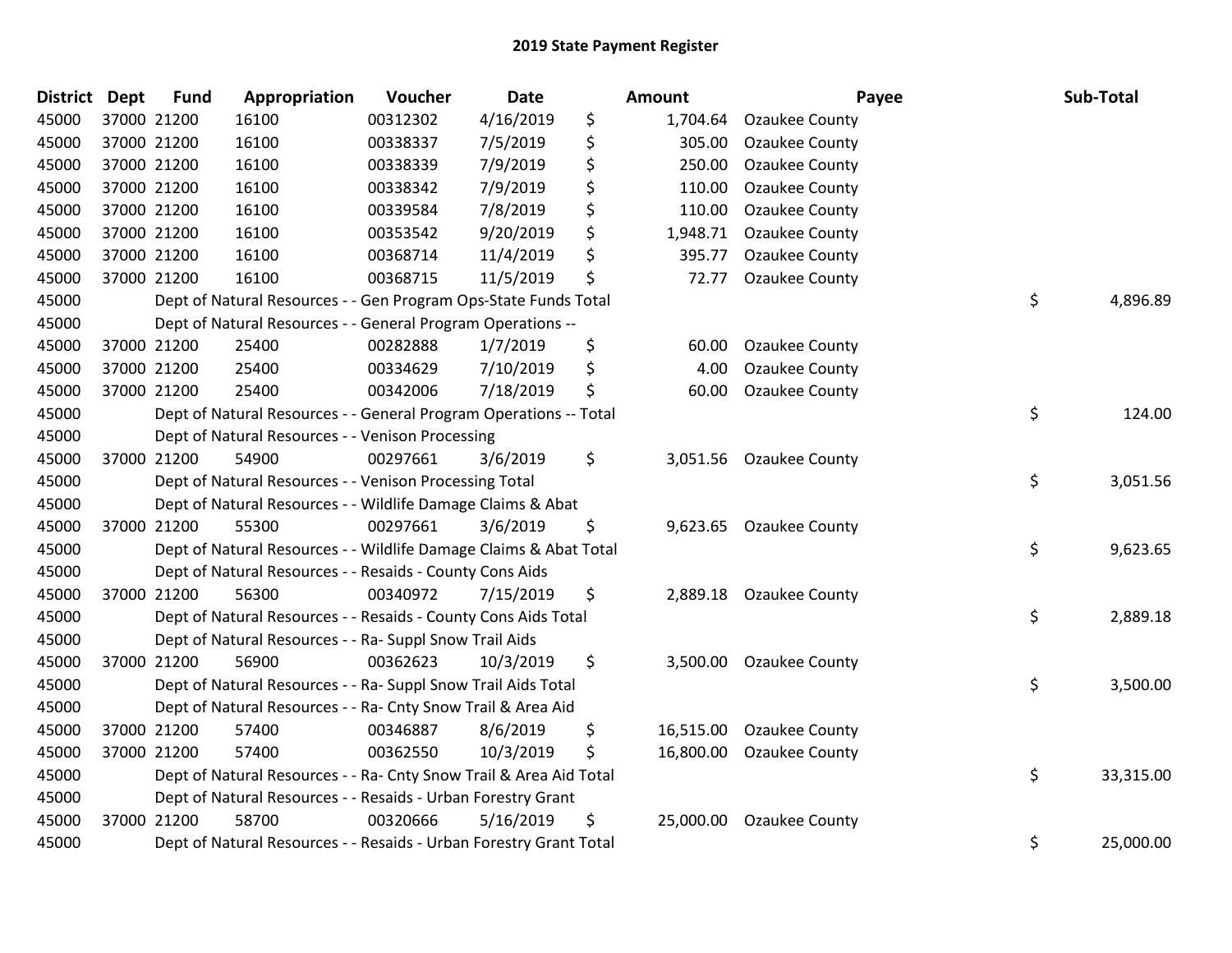| District Dept |             | <b>Fund</b> | Appropriation                                                      | Voucher  | <b>Date</b> | <b>Amount</b>    | Payee                 | Sub-Total          |
|---------------|-------------|-------------|--------------------------------------------------------------------|----------|-------------|------------------|-----------------------|--------------------|
| 45000         |             |             | Dept of Natural Resources - - Ea - River Protect, Cons Fund        |          |             |                  |                       |                    |
| 45000         | 37000 21200 |             | 67500                                                              | 00312485 | 4/17/2019   | \$<br>7,500.00   | <b>Ozaukee County</b> |                    |
| 45000         | 37000 21200 |             | 67500                                                              | 00326919 | 6/5/2019    | \$<br>49,999.50  | Ozaukee County        |                    |
| 45000         | 37000 21200 |             | 67500                                                              | 00352423 | 8/26/2019   | \$<br>2,500.00   | Ozaukee County        |                    |
| 45000         |             |             | Dept of Natural Resources - - Ea - River Protect, Cons Fund Total  |          |             |                  |                       | \$<br>59,999.50    |
| 45000         |             |             | Dept of Natural Resources - - Property Development - Conserv       |          |             |                  |                       |                    |
| 45000         | 37000 21200 |             | 75800                                                              | 00304075 | 3/19/2019   | \$<br>2,532.77   | Ozaukee County        |                    |
| 45000         |             |             | Dept of Natural Resources - - Property Development - Conserv Total |          |             |                  |                       | \$<br>2,532.77     |
| 45000         |             |             | Dept of Natural Resources - - Resource Maint Develop Sp Frst       |          |             |                  |                       |                    |
| 45000         | 37000 21200 |             | 77900                                                              | 00368715 | 11/5/2019   | \$<br>4,900.00   | Ozaukee County        |                    |
| 45000         |             |             | Dept of Natural Resources - - Resource Maint Develop Sp Frst Total |          |             |                  |                       | \$<br>4,900.00     |
| 45000         |             |             | Dept of Natural Resources - - GPO-Environmental Fund               |          |             |                  |                       |                    |
| 45000         | 37000 27400 |             | 46100                                                              | 00321729 | 5/22/2019   | \$<br>30.00      | <b>Ozaukee County</b> |                    |
| 45000         |             |             | Dept of Natural Resources - - GPO-Environmental Fund Total         |          |             |                  |                       | \$<br>30.00        |
| 45000         |             |             | Dept of Natural Resources - - GPO - Sd Water Loan Prog, Fed        |          |             |                  |                       |                    |
| 45000         | 37000 57300 |             | 48200                                                              | 00298867 | 2/15/2019   | \$<br>19,595.50  | <b>Ozaukee County</b> |                    |
| 45000         | 37000 57300 |             | 48200                                                              | 00310987 | 4/30/2019   | \$<br>19,487.00  | Ozaukee County        |                    |
| 45000         | 37000 57300 |             | 48200                                                              | 00330542 | 7/5/2019    | \$<br>19,487.00  | Ozaukee County        |                    |
| 45000         | 37000 57300 |             | 48200                                                              | 00373509 | 11/27/2019  | \$<br>19,487.00  | <b>Ozaukee County</b> |                    |
| 45000         |             |             | Dept of Natural Resources - - GPO - Sd Water Loan Prog, Fed Total  |          |             |                  |                       | \$<br>78,056.50    |
| 45000         |             |             | WI Dept of Transportation - - Eldly&Disa Co/Aid Sf                 |          |             |                  |                       |                    |
| 45000         | 39500 21100 |             | 16800                                                              | 00348036 | 2/4/2019    | \$<br>210,095.00 | <b>Ozaukee County</b> |                    |
| 45000         |             |             | WI Dept of Transportation - - Eldly&Disa Co/Aid Sf Total           |          |             |                  |                       | \$<br>210,095.00   |
| 45000         |             |             | WI Dept of Transportation - - Tb, Trns Oper Aid Sf                 |          |             |                  |                       |                    |
| 45000         | 39500 21100 |             | 17600                                                              | 00390295 | 6/5/2019    | \$<br>311,413.00 | <b>Ozaukee County</b> |                    |
| 45000         | 39500 21100 |             | 17600                                                              | 00417027 | 7/30/2019   | \$<br>934,240.00 | Ozaukee County        |                    |
| 45000         |             |             | WI Dept of Transportation - - Tb, Trns Oper Aid Sf Total           |          |             |                  |                       | \$<br>1,245,653.00 |
| 45000         |             |             | WI Dept of Transportation - - Hwy Sfty Loc Aid Ffd                 |          |             |                  |                       |                    |
| 45000         | 39500 21100 |             | 18500                                                              | 00471774 | 12/26/2019  | \$<br>4,620.00   | <b>Ozaukee County</b> |                    |
| 45000         |             |             | WI Dept of Transportation - - Hwy Sfty Loc Aid Ffd Total           |          |             |                  |                       | \$<br>4,620.00     |
| 45000         |             |             | WI Dept of Transportation - - Trans Aids To Co.-Sf                 |          |             |                  |                       |                    |
| 45000         | 39500 21100 |             | 19000                                                              | 00335817 | 1/7/2019    | \$<br>356,063.64 | <b>Ozaukee County</b> |                    |
| 45000         | 39500 21100 |             | 19000                                                              | 00401142 | 7/1/2019    | \$<br>712,127.28 | Ozaukee County        |                    |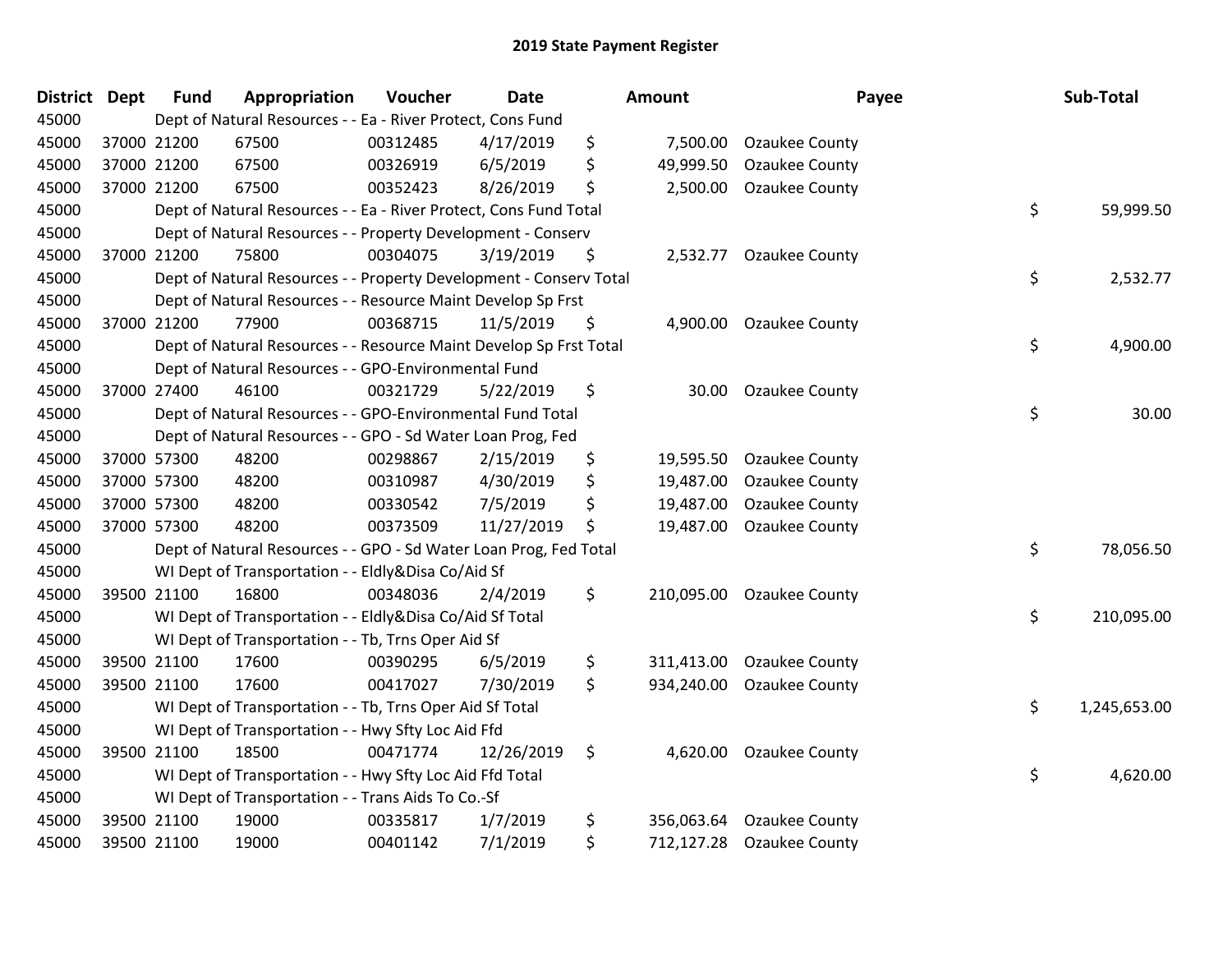| <b>District</b> | <b>Dept</b> | <b>Fund</b> | Appropriation                                            | Voucher  | <b>Date</b> | Amount           | Payee                 | Sub-Total          |
|-----------------|-------------|-------------|----------------------------------------------------------|----------|-------------|------------------|-----------------------|--------------------|
| 45000           |             | 39500 21100 | 19000                                                    | 00443960 | 10/7/2019   | \$<br>356,063.67 | <b>Ozaukee County</b> |                    |
| 45000           |             |             | WI Dept of Transportation - - Trans Aids To Co.-Sf Total |          |             |                  |                       | \$<br>1,424,254.59 |
| 45000           |             |             | WI Dept of Transportation - - Local Rds, Grants Sf       |          |             |                  |                       |                    |
| 45000           |             | 39500 21100 | 27000                                                    | 00407809 | 7/2/2019    | \$<br>158,378.51 | <b>Ozaukee County</b> |                    |
| 45000           |             | 39500 21100 | 27000                                                    | 00411651 | 7/15/2019   | \$<br>185,927.64 | <b>Ozaukee County</b> |                    |
| 45000           |             |             | WI Dept of Transportation - - Local Rds, Grants Sf Total |          |             |                  |                       | \$<br>344,306.15   |
| 45000           |             |             | WI Dept of Transportation - - Loc Rd Imp Prg St Fd       |          |             |                  |                       |                    |
| 45000           |             | 39500 21100 | 27800                                                    | 00407810 | 7/2/2019    | \$<br>92,008.99  | Ozaukee County        |                    |
| 45000           | 39500 21100 |             | 27800                                                    | 00411072 | 7/11/2019   | \$<br>168,668.31 | <b>Ozaukee County</b> |                    |
| 45000           |             | 39500 21100 | 27800                                                    | 00465328 | 11/29/2019  | \$<br>3,947.52   | <b>Ozaukee County</b> |                    |
| 45000           |             |             | WI Dept of Transportation - - Loc Rd Imp Prg St Fd Total |          |             |                  |                       | \$<br>264,624.82   |
| 45000           |             |             | WI Dept of Transportation - - St Hwy Rehab, Sf           |          |             |                  |                       |                    |
| 45000           |             | 39500 21100 | 36300                                                    | 00335730 | 1/11/2019   | \$<br>75.32      | Ozaukee County        |                    |
| 45000           |             | 39500 21100 | 36300                                                    | 00426159 | 9/13/2019   | \$<br>5.00       | <b>Ozaukee County</b> |                    |
| 45000           |             |             | WI Dept of Transportation - - St Hwy Rehab, Sf Total     |          |             |                  |                       | \$<br>80.32        |
| 45000           |             |             | WI Dept of Transportation - - Routine Maint Sf           |          |             |                  |                       |                    |
| 45000           |             | 39500 21100 | 36800                                                    | 00335730 | 1/11/2019   | \$<br>106,727.19 | <b>Ozaukee County</b> |                    |
| 45000           |             | 39500 21100 | 36800                                                    | 00345884 | 2/13/2019   | \$<br>125,986.92 | Ozaukee County        |                    |
| 45000           |             | 39500 21100 | 36800                                                    | 00361908 | 3/19/2019   | \$<br>120,820.55 | Ozaukee County        |                    |
| 45000           |             | 39500 21100 | 36800                                                    | 00367787 | 4/4/2019    | \$<br>243,262.99 | Ozaukee County        |                    |
| 45000           |             | 39500 21100 | 36800                                                    | 00370237 | 4/24/2019   | \$<br>268,188.09 | Ozaukee County        |                    |
| 45000           |             | 39500 21100 | 36800                                                    | 00377922 | 5/23/2019   | \$<br>157,745.39 | Ozaukee County        |                    |
| 45000           |             | 39500 21100 | 36800                                                    | 00388501 | 6/3/2019    | \$<br>112,723.68 | Ozaukee County        |                    |
| 45000           | 39500 21100 |             | 36800                                                    | 00398279 | 6/25/2019   | \$<br>52,152.79  | <b>Ozaukee County</b> |                    |
| 45000           |             | 39500 21100 | 36800                                                    | 00418209 | 7/31/2019   | \$<br>60,052.05  | Ozaukee County        |                    |
| 45000           |             | 39500 21100 | 36800                                                    | 00429745 | 8/30/2019   | \$<br>62,229.77  | Ozaukee County        |                    |
| 45000           |             | 39500 21100 | 36800                                                    | 00445970 | 10/4/2019   | \$<br>66,563.12  | Ozaukee County        |                    |
| 45000           | 39500 21100 |             | 36800                                                    | 00453485 | 10/25/2019  | \$<br>103,698.44 | Ozaukee County        |                    |
| 45000           |             | 39500 21100 | 36800                                                    | 00458314 | 11/6/2019   | \$<br>285,296.64 | Ozaukee County        |                    |
| 45000           |             | 39500 21100 | 36800                                                    | 00462456 | 11/19/2019  | \$<br>32,350.60  | Ozaukee County        |                    |
| 45000           |             | 39500 21100 | 36800                                                    | 00470946 | 12/13/2019  | \$<br>121,401.64 | Ozaukee County        |                    |
| 45000           |             |             | WI Dept of Transportation - - Routine Maint Sf Total     |          |             |                  |                       | \$<br>1,919,199.86 |

WI Dept of Transportation - - Routine Maint Ff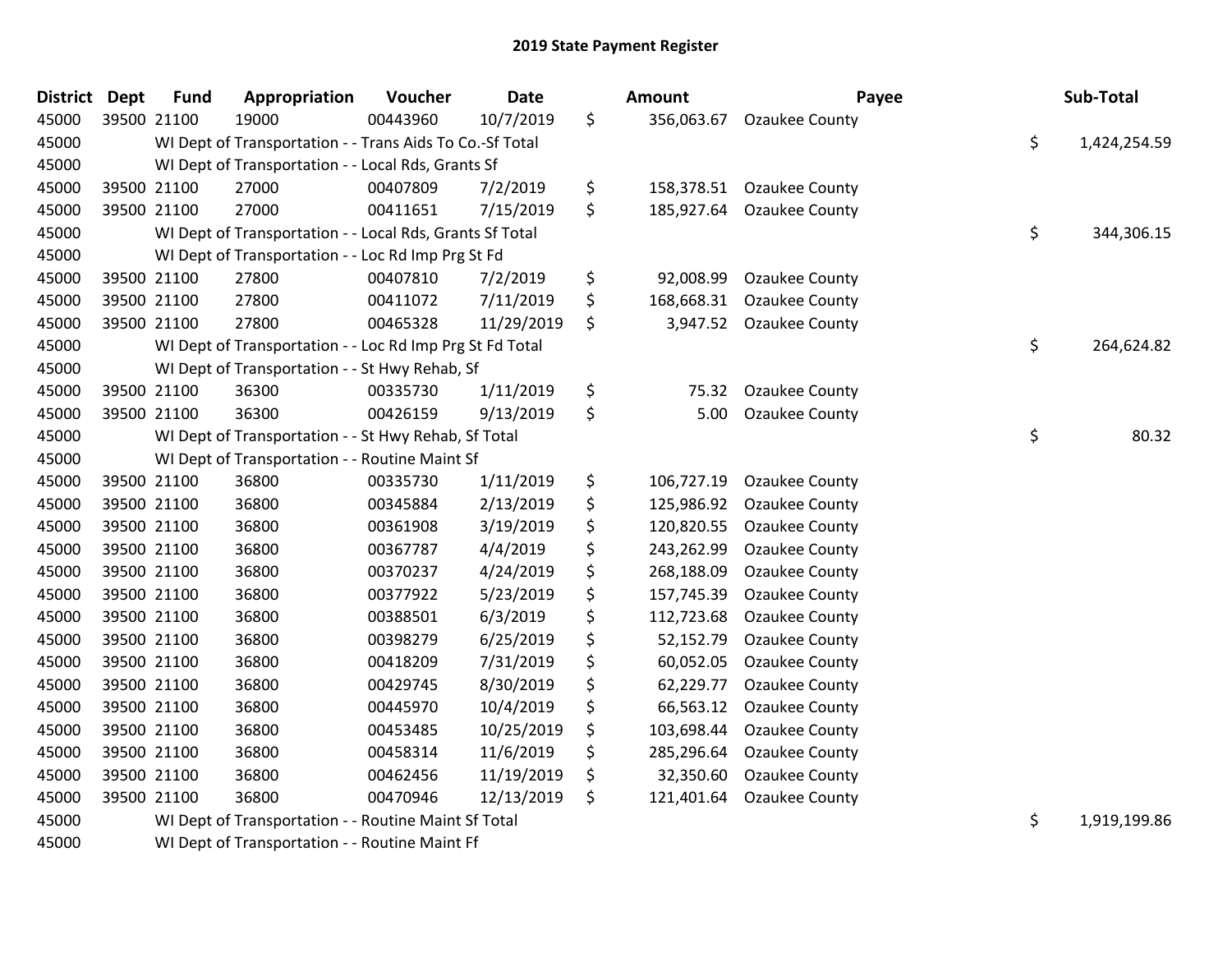| <b>District</b> | <b>Dept</b> | <b>Fund</b> | Appropriation                                                | Voucher  | <b>Date</b> | Amount          | Payee                 | Sub-Total       |
|-----------------|-------------|-------------|--------------------------------------------------------------|----------|-------------|-----------------|-----------------------|-----------------|
| 45000           |             | 39500 21100 | 38000                                                        | 00462456 | 11/19/2019  | \$<br>14,106.80 | <b>Ozaukee County</b> |                 |
| 45000           |             |             | WI Dept of Transportation - - Routine Maint Ff Total         |          |             |                 |                       | \$<br>14,106.80 |
| 45000           |             |             | WI Dept of Transportation - - St Hwy Rehab Fed Fd            |          |             |                 |                       |                 |
| 45000           |             | 39500 21100 | 38300                                                        | 00335730 | 1/11/2019   | \$<br>301.29    | Ozaukee County        |                 |
| 45000           |             |             | WI Dept of Transportation - - St Hwy Rehab Fed Fd Total      |          |             |                 |                       | \$<br>301.29    |
| 45000           |             |             | WI Dept of Transportation - - Dept Mgt & Oper St Fd          |          |             |                 |                       |                 |
| 45000           |             | 39500 21100 | 46100                                                        | 00470946 | 12/13/2019  | \$<br>160.92    | <b>Ozaukee County</b> |                 |
| 45000           |             |             | WI Dept of Transportation - - Dept Mgt & Oper St Fd Total    |          |             |                 |                       | \$<br>160.92    |
| 45000           |             |             | WI Dept of Transportation - - Dept Mgt & Opr Fed Fd          |          |             |                 |                       |                 |
| 45000           |             | 39500 21100 | 48100                                                        | 00470946 | 12/13/2019  | \$<br>643.68    | Ozaukee County        |                 |
| 45000           |             |             | WI Dept of Transportation - - Dept Mgt & Opr Fed Fd Total    |          |             |                 |                       | \$<br>643.68    |
| 45000           |             |             | Department of Corrections - - Corrections Contracts And Agre |          |             |                 |                       |                 |
| 45000           |             | 41000 10000 | 11400                                                        | 00255335 | 1/3/2019    | \$<br>51,357.08 | <b>Ozaukee County</b> |                 |
| 45000           |             | 41000 10000 | 11400                                                        | 00259397 | 1/10/2019   | \$<br>7,821.92  | Ozaukee County        |                 |
| 45000           | 41000 10000 |             | 11400                                                        | 00263777 | 2/1/2019    | \$<br>52,283.36 | Ozaukee County        |                 |
| 45000           |             | 41000 10000 | 11400                                                        | 00265841 | 2/12/2019   | \$<br>10,292.00 | Ozaukee County        |                 |
| 45000           | 41000 10000 |             | 11400                                                        | 00269992 | 3/6/2019    | \$<br>50,945.40 | Ozaukee County        |                 |
| 45000           |             | 41000 10000 | 11400                                                        | 00274870 | 4/8/2019    | \$<br>4,837.24  | Ozaukee County        |                 |
| 45000           | 41000 10000 |             | 11400                                                        | 00275601 | 4/5/2019    | \$<br>46,622.76 | Ozaukee County        |                 |
| 45000           |             | 41000 10000 | 11400                                                        | 00275605 | 4/10/2019   | \$<br>51.46     | Ozaukee County        |                 |
| 45000           |             | 41000 10000 | 11400                                                        | 00277569 | 4/8/2019    | \$<br>10,497.84 | Ozaukee County        |                 |
| 45000           | 41000 10000 |             | 11400                                                        | 00281724 | 5/3/2019    | \$<br>49,916.20 | <b>Ozaukee County</b> |                 |
| 45000           | 41000 10000 |             | 11400                                                        | 00285002 | 5/10/2019   | \$<br>14,820.48 | Ozaukee County        |                 |
| 45000           | 41000 10000 |             | 11400                                                        | 00289480 | 5/31/2019   | \$<br>48,681.16 | Ozaukee County        |                 |
| 45000           |             | 41000 10000 | 11400                                                        | 00291472 | 6/11/2019   | \$<br>15,232.16 | Ozaukee County        |                 |
| 45000           |             | 41000 10000 | 11400                                                        | 00295891 | 7/17/2019   | \$<br>50,533.72 | Ozaukee County        |                 |
| 45000           | 41000 10000 |             | 11400                                                        | 00297330 | 7/12/2019   | \$<br>11,784.34 | Ozaukee County        |                 |
| 45000           |             | 41000 10000 | 11400                                                        | 00298024 | 7/18/2019   | \$<br>47,703.42 | <b>Ozaukee County</b> |                 |
| 45000           | 41000 10000 |             | 11400                                                        | 00303298 | 8/12/2019   | \$<br>7,564.62  | Ozaukee County        |                 |
| 45000           |             | 41000 10000 | 11400                                                        | 00307449 | 9/5/2019    | \$<br>48,372.40 | Ozaukee County        |                 |
| 45000           |             | 41000 10000 | 11400                                                        | 00308860 | 9/11/2019   | \$<br>5,814.98  | Ozaukee County        |                 |
| 45000           | 41000 10000 |             | 11400                                                        | 00311631 | 9/27/2019   | \$<br>47,651.96 | Ozaukee County        |                 |
| 45000           | 41000 10000 |             | 11400                                                        | 00314688 | 10/10/2019  | \$<br>8,954.04  | Ozaukee County        |                 |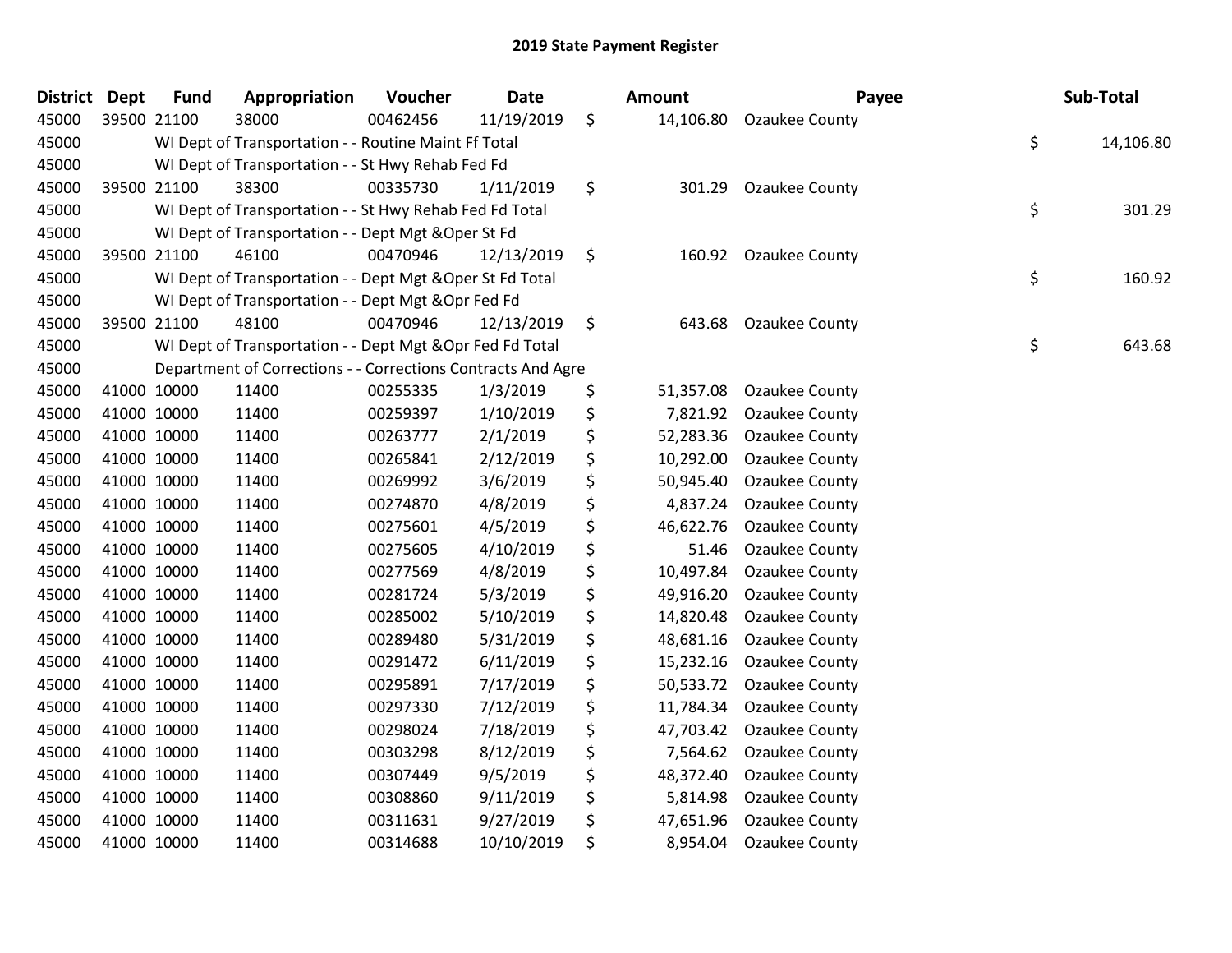| <b>District</b> | <b>Dept</b> | <b>Fund</b> | Appropriation                                                      | Voucher  | <b>Date</b> | <b>Amount</b>      | Payee                                                                                                         | Sub-Total          |
|-----------------|-------------|-------------|--------------------------------------------------------------------|----------|-------------|--------------------|---------------------------------------------------------------------------------------------------------------|--------------------|
| 45000           |             | 41000 10000 | 11400                                                              | 00318970 | 10/25/2019  | \$<br>47,034.44    | <b>Ozaukee County</b>                                                                                         |                    |
| 45000           |             | 41000 10000 | 11400                                                              | 00321972 | 11/12/2019  | \$<br>11,063.90    | Ozaukee County                                                                                                |                    |
| 45000           | 41000 10000 |             | 11400                                                              | 00324672 | 11/22/2019  | \$<br>48,269.48    | <b>Ozaukee County</b>                                                                                         |                    |
| 45000           |             | 41000 10000 | 11400                                                              | 00329296 | 12/26/2019  | \$<br>45,490.64    | <b>Ozaukee County</b>                                                                                         |                    |
| 45000           |             |             | Department of Corrections - - Corrections Contracts And Agre Total |          |             |                    |                                                                                                               | \$<br>743,597.00   |
| 45000           |             |             |                                                                    |          |             |                    | Department of Corrections - - Reimbursing Counties For Probation, Extended Supervision And Parole Holds       |                    |
| 45000           |             | 41000 10000 | 11600                                                              | 00320900 | 11/4/2019   | \$                 | 72,197.16 Ozaukee County                                                                                      |                    |
| 45000           |             |             |                                                                    |          |             |                    | Department of Corrections - - Reimbursing Counties For Probation, Extended Supervision And Parole Holds Total | \$<br>72,197.16    |
| 45000           |             |             | Department of Corrections - - Probation, Parole And Extended       |          |             |                    |                                                                                                               |                    |
| 45000           |             | 41000 10000 | 18700                                                              | 00320900 | 11/4/2019   | \$<br>30,282.84    | <b>Ozaukee County</b>                                                                                         |                    |
| 45000           |             |             | Department of Corrections - - Probation, Parole And Extended Total |          |             |                    |                                                                                                               | \$<br>30,282.84    |
| 45000           |             |             | Department of Health Services - - State/Federal Aids               |          |             |                    |                                                                                                               |                    |
| 45000           |             | 43500 10000 | 00000                                                              | 90906    | 1/2/2019    | \$<br>134,632.00   | Ozaukee County                                                                                                |                    |
| 45000           |             | 43500 10000 | 00000                                                              | 90907    | 2/1/2019    | \$<br>97,397.00    | <b>Ozaukee County</b>                                                                                         |                    |
| 45000           |             | 43500 10000 | 00000                                                              | 90909    | 3/1/2019    | \$<br>183,825.00   | <b>Ozaukee County</b>                                                                                         |                    |
| 45000           |             | 43500 10000 | 00000                                                              | 90910    | 4/1/2019    | \$<br>668,910.00   | Ozaukee County                                                                                                |                    |
| 45000           |             | 43500 10000 | 00000                                                              | 90911    | 5/1/2019    | \$<br>49,792.00    | Ozaukee County                                                                                                |                    |
| 45000           |             | 43500 10000 | 00000                                                              | 90913    | 6/3/2019    | \$<br>306,362.00   | Ozaukee County                                                                                                |                    |
| 45000           |             | 43500 10000 | 00000                                                              | 90914    | 6/17/2019   | \$<br>48,412.00    | Ozaukee County                                                                                                |                    |
| 45000           |             | 43500 10000 | 00000                                                              | 92000    | 7/1/2019    | \$<br>1,520,727.00 | <b>Ozaukee County</b>                                                                                         |                    |
| 45000           |             | 43500 10000 | 00000                                                              | 92001    | 8/1/2019    | \$<br>393,828.00   | Ozaukee County                                                                                                |                    |
| 45000           |             | 43500 10000 | 00000                                                              | 92002    | 9/3/2019    | \$<br>294,703.00   | Ozaukee County                                                                                                |                    |
| 45000           |             | 43500 10000 | 00000                                                              | 92003    | 10/1/2019   | \$<br>156,134.00   | <b>Ozaukee County</b>                                                                                         |                    |
| 45000           |             | 43500 10000 | 00000                                                              | 92004    | 11/1/2019   | \$<br>96,389.00    | Ozaukee County                                                                                                |                    |
| 45000           |             | 43500 10000 | 00000                                                              | 92005    | 12/2/2019   | \$<br>55,140.00    | <b>Ozaukee County</b>                                                                                         |                    |
| 45000           |             |             | Department of Health Services - - State/Federal Aids Total         |          |             |                    |                                                                                                               | \$<br>4,006,251.00 |
| 45000           |             |             | Department of Health Services - - Federal Wic Operations           |          |             |                    |                                                                                                               |                    |
| 45000           |             | 43500 10000 | 14800                                                              | 00317179 | 10/25/2019  | \$<br>372.48       | <b>Ozaukee County</b>                                                                                         |                    |
| 45000           |             |             | Department of Health Services - - Federal Wic Operations Total     |          |             |                    |                                                                                                               | \$<br>372.48       |
| 45000           |             |             | Department of Health Services - - General Program Operations       |          |             |                    |                                                                                                               |                    |
| 45000           |             | 43500 10000 | 40100                                                              | 00261688 | 2/6/2019    | \$<br>15.00        | <b>Ozaukee County</b>                                                                                         |                    |
| 45000           |             | 43500 10000 | 40100                                                              | 00261725 | 2/6/2019    | \$<br>15.00        | Ozaukee County                                                                                                |                    |
| 45000           |             | 43500 10000 | 40100                                                              | 00276007 | 4/10/2019   | \$<br>1.50         | <b>Ozaukee County</b>                                                                                         |                    |
|                 |             |             |                                                                    |          |             |                    |                                                                                                               |                    |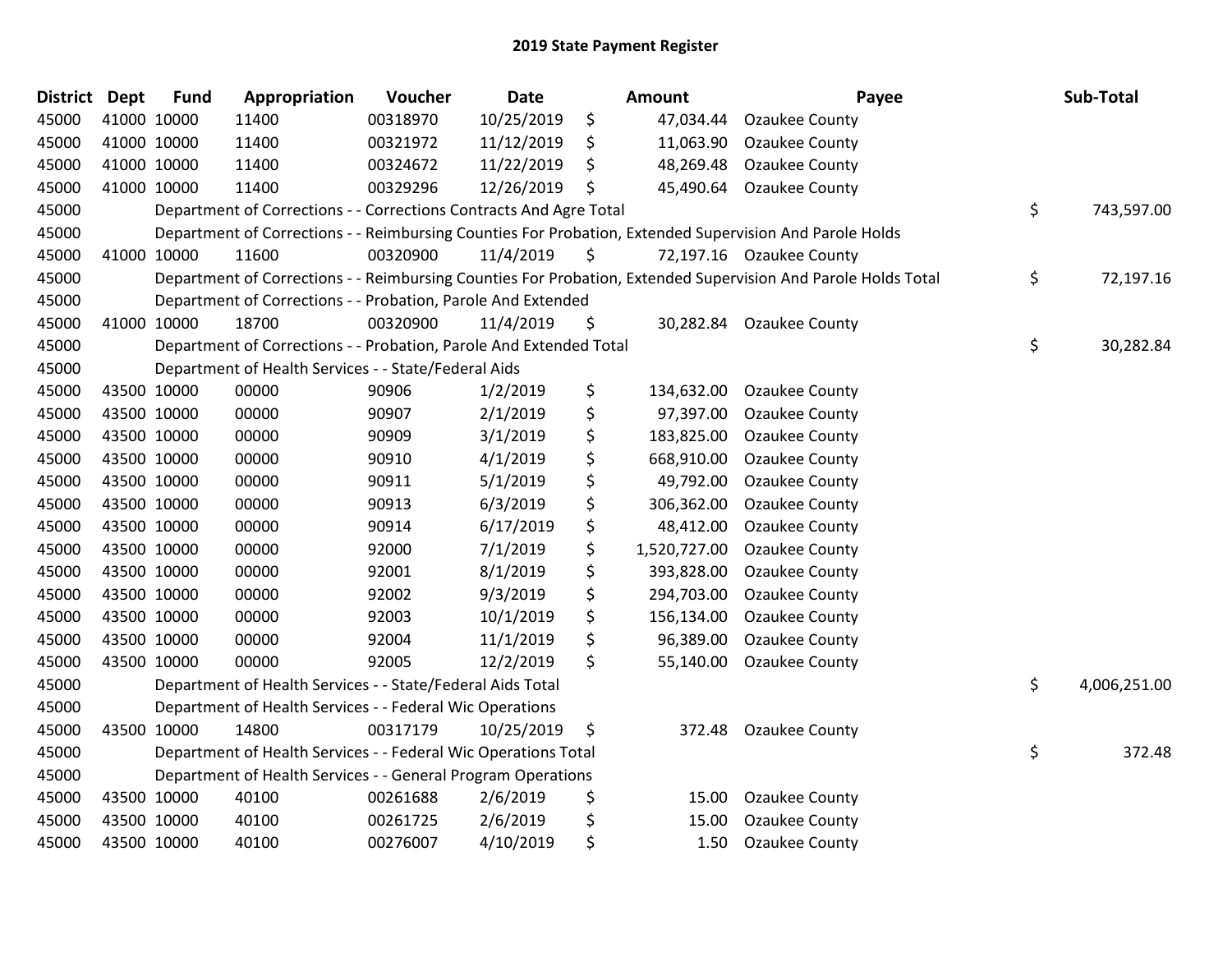| <b>District</b> | <b>Dept</b> | <b>Fund</b> | Appropriation                                                          | Voucher  | <b>Date</b> | Amount |       | Payee                 | Sub-Total   |
|-----------------|-------------|-------------|------------------------------------------------------------------------|----------|-------------|--------|-------|-----------------------|-------------|
| 45000           |             | 43500 10000 | 40100                                                                  | 00281027 | 5/1/2019    | \$     | 1.50  | Ozaukee County        |             |
| 45000           |             | 43500 10000 | 40100                                                                  | 00282430 | 5/8/2019    | \$     | 1.50  | Ozaukee County        |             |
| 45000           |             | 43500 10000 | 40100                                                                  | 00282433 | 5/8/2019    | \$     | 1.50  | Ozaukee County        |             |
| 45000           |             | 43500 10000 | 40100                                                                  | 00290207 | 6/12/2019   | \$     | 1.50  | Ozaukee County        |             |
| 45000           |             | 43500 10000 | 40100                                                                  | 00290218 | 6/12/2019   | \$     | 1.50  | Ozaukee County        |             |
| 45000           |             | 43500 10000 | 40100                                                                  | 00291865 | 6/19/2019   | \$     | 1.50  | Ozaukee County        |             |
| 45000           |             |             | Department of Health Services - - General Program Operations Total     |          |             |        |       |                       | \$<br>40.50 |
| 45000           |             |             | Department of Health Services - - Medical Assistance State Admin       |          |             |        |       |                       |             |
| 45000           |             | 43500 10000 | 44000                                                                  | 00261688 | 2/6/2019    | \$     | 15.00 | Ozaukee County        |             |
| 45000           |             | 43500 10000 | 44000                                                                  | 00261725 | 2/6/2019    | \$     | 15.00 | Ozaukee County        |             |
| 45000           |             | 43500 10000 | 44000                                                                  | 00276007 | 4/10/2019   | \$     | 1.50  | Ozaukee County        |             |
| 45000           |             | 43500 10000 | 44000                                                                  | 00281027 | 5/1/2019    | \$     | 1.50  | Ozaukee County        |             |
| 45000           |             | 43500 10000 | 44000                                                                  | 00282430 | 5/8/2019    | \$     | 1.50  | Ozaukee County        |             |
| 45000           |             | 43500 10000 | 44000                                                                  | 00282433 | 5/8/2019    | \$     | 1.50  | <b>Ozaukee County</b> |             |
| 45000           |             | 43500 10000 | 44000                                                                  | 00290207 | 6/12/2019   | \$     | 1.50  | Ozaukee County        |             |
| 45000           |             | 43500 10000 | 44000                                                                  | 00290218 | 6/12/2019   | \$     | 1.50  | Ozaukee County        |             |
| 45000           |             | 43500 10000 | 44000                                                                  | 00291865 | 6/19/2019   | \$     | 1.50  | Ozaukee County        |             |
| 45000           |             |             | Department of Health Services - - Medical Assistance State Admin Total |          |             |        |       |                       | \$<br>40.50 |
| 45000           |             |             | Department of Health Services - - Administrative And Support-Fis       |          |             |        |       |                       |             |
| 45000           |             | 43500 10000 | 82100                                                                  | 00276492 | 4/11/2019   | \$     | 5.00  | Ozaukee County        |             |
| 45000           |             | 43500 10000 | 82100                                                                  | 00276493 | 4/11/2019   | \$     | 5.00  | Ozaukee County        |             |
| 45000           |             |             | Department of Health Services - - Administrative And Support-Fis Total |          |             |        |       |                       | \$<br>10.00 |
| 45000           |             |             | Department of Health Services - - General Aids                         |          |             |        |       |                       |             |
| 45000           |             | 43500 10000 | 97500                                                                  | 00325749 | 12/13/2019  | \$     | 9.50  | Ozaukee County        |             |
| 45000           |             |             | Department of Health Services - - General Aids Total                   |          |             |        |       |                       | \$<br>9.50  |
| 45000           |             |             | Dept of Children and Families - - Milw Child Welfare Svc Collect       |          |             |        |       |                       |             |
| 45000           |             | 43700 10000 | 12200                                                                  | 00063475 | 12/3/2019   | \$     | 37.00 | <b>Ozaukee County</b> |             |
| 45000           |             |             | Dept of Children and Families - - Milw Child Welfare Svc Collect Total |          |             |        |       |                       | \$<br>37.00 |
| 45000           |             |             | Dept of Children and Families - - Fees For Administrative Servic       |          |             |        |       |                       |             |
| 45000           |             | 43700 10000 | 23100                                                                  | 00049871 | 2/5/2019    | \$     | 20.00 | Ozaukee County        |             |
| 45000           |             | 43700 10000 | 23100                                                                  | 00054491 | 4/30/2019   | \$     | 10.00 | Ozaukee County        |             |
| 45000           |             | 43700 10000 | 23100                                                                  | 00058415 | 7/26/2019   | \$     | 55.00 | Ozaukee County        |             |
| 45000           |             | 43700 10000 | 23100                                                                  | 00062306 | 10/31/2019  | \$     | 20.00 | Ozaukee County        |             |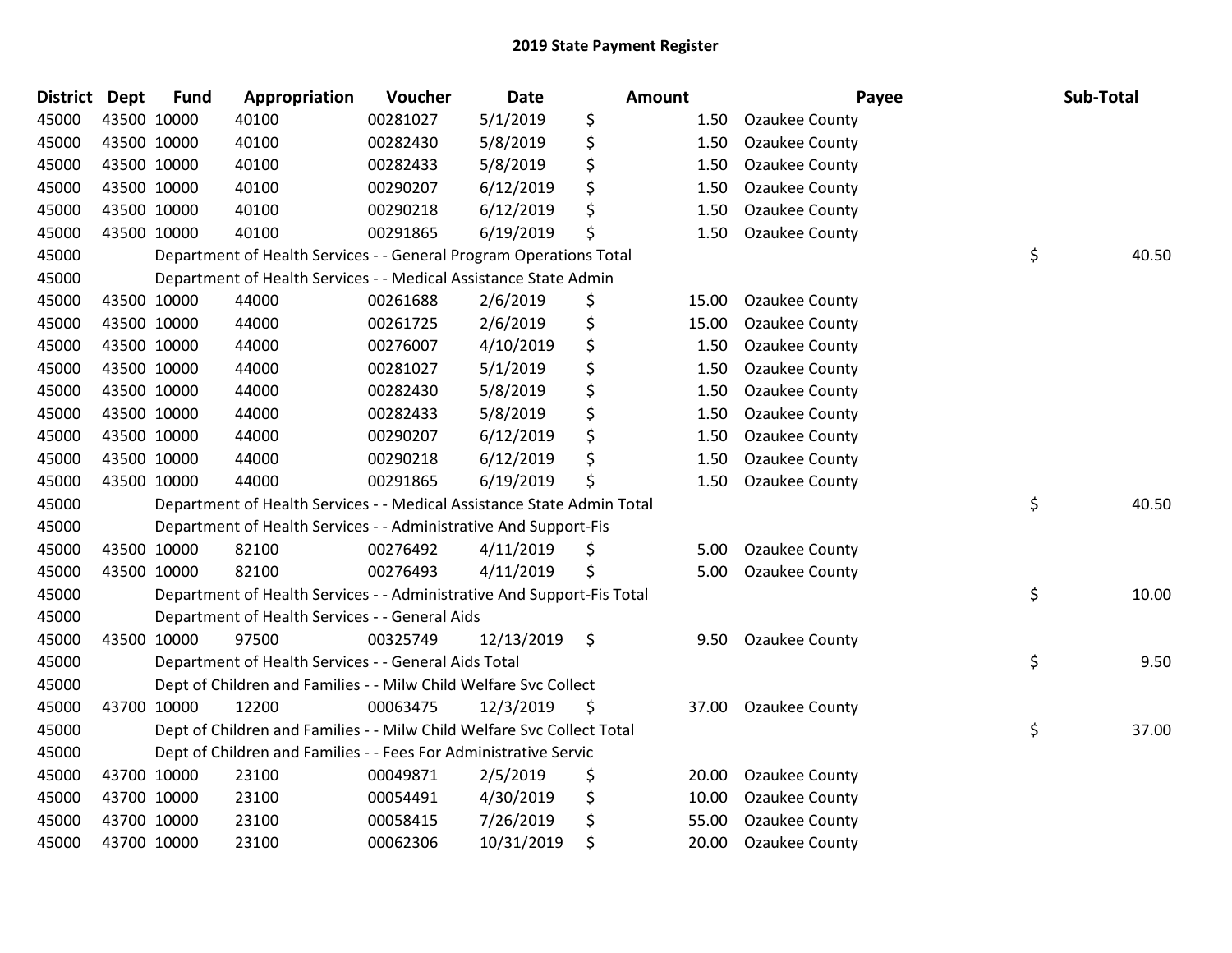| District Dept |             | <b>Fund</b> | Appropriation                                                          | Voucher  | <b>Date</b> |    | <b>Amount</b> | Payee                 | Sub-Total |        |
|---------------|-------------|-------------|------------------------------------------------------------------------|----------|-------------|----|---------------|-----------------------|-----------|--------|
| 45000         |             |             | Dept of Children and Families - - Fees For Administrative Servic Total |          |             |    |               |                       | \$        | 105.00 |
| 45000         |             |             | Dept of Children and Families - - General Aids                         |          |             |    |               |                       |           |        |
| 45000         | 43700 10000 |             | 99000                                                                  | 00048542 | 1/7/2019    | \$ | 71,025.95     | Ozaukee County        |           |        |
| 45000         | 43700 10000 |             | 99000                                                                  | 00049429 | 1/31/2019   | \$ | 114,313.52    | Ozaukee County        |           |        |
| 45000         | 43700 10000 |             | 99000                                                                  | 00049499 | 2/5/2019    | \$ | 11,277.00     | Ozaukee County        |           |        |
| 45000         | 43700 10000 |             | 99000                                                                  | 00049666 | 2/5/2019    | \$ | 245.77        | Ozaukee County        |           |        |
| 45000         | 43700 10000 |             | 99000                                                                  | 00049738 | 2/5/2019    | \$ | 358.00        | Ozaukee County        |           |        |
| 45000         | 43700 10000 |             | 99000                                                                  | 00050956 | 3/5/2019    | \$ | 129,220.65    | Ozaukee County        |           |        |
| 45000         | 43700 10000 |             | 99000                                                                  | 00052890 | 4/5/2019    | \$ | 230,297.35    | Ozaukee County        |           |        |
| 45000         | 43700 10000 |             | 99000                                                                  | 00054016 | 4/30/2019   | \$ | 124,594.36    | <b>Ozaukee County</b> |           |        |
| 45000         | 43700 10000 |             | 99000                                                                  | 00054682 | 5/6/2019    | \$ | 83,609.17     | Ozaukee County        |           |        |
| 45000         | 43700 10000 |             | 99000                                                                  | 00055974 | 6/3/2019    | \$ | 33,681.91     | <b>Ozaukee County</b> |           |        |
| 45000         | 43700 10000 |             | 99000                                                                  | 00056114 | 6/5/2019    | \$ | 84,239.57     | <b>Ozaukee County</b> |           |        |
| 45000         | 43700 10000 |             | 99000                                                                  | 00056246 | 6/6/2019    | \$ | 51.87         | Ozaukee County        |           |        |
| 45000         | 43700 10000 |             | 99000                                                                  | 00057262 | 7/1/2019    | \$ | 714.00        | Ozaukee County        |           |        |
| 45000         | 43700 10000 |             | 99000                                                                  | 00057380 | 7/5/2019    | \$ | 100,272.24    | Ozaukee County        |           |        |
| 45000         | 43700 10000 |             | 99000                                                                  | 00058186 | 7/25/2019   | \$ | 6,442.00      | Ozaukee County        |           |        |
| 45000         | 43700 10000 |             | 99000                                                                  | 00058488 | 7/30/2019   | \$ | 110,125.18    | <b>Ozaukee County</b> |           |        |
| 45000         | 43700 10000 |             | 99000                                                                  | 00058609 | 8/1/2019    | \$ | 63,026.22     | <b>Ozaukee County</b> |           |        |
| 45000         | 43700 10000 |             | 99000                                                                  | 00058706 | 8/6/2019    | \$ | 27,079.00     | Ozaukee County        |           |        |
| 45000         | 43700 10000 |             | 99000                                                                  | 00058793 | 8/5/2019    | \$ | 71,097.17     | Ozaukee County        |           |        |
| 45000         | 43700 10000 |             | 99000                                                                  | 00059915 | 9/5/2019    | \$ | 25,199.76     | Ozaukee County        |           |        |
| 45000         | 43700 10000 |             | 99000                                                                  | 00060364 | 9/18/2019   | \$ | 717,662.01    | <b>Ozaukee County</b> |           |        |
| 45000         | 43700 10000 |             | 99000                                                                  | 00060788 | 9/26/2019   | \$ | 1,264.00      | Ozaukee County        |           |        |
| 45000         | 43700 10000 |             | 99000                                                                  | 00060789 | 9/27/2019   | \$ | 721.14        | Ozaukee County        |           |        |
| 45000         | 43700 10000 |             | 99000                                                                  | 00061178 | 10/7/2019   | \$ | 66,721.89     | Ozaukee County        |           |        |
| 45000         | 43700 10000 |             | 99000                                                                  | 00061987 | 10/30/2019  | \$ | 91,038.64     | <b>Ozaukee County</b> |           |        |
| 45000         | 43700 10000 |             | 99000                                                                  | 00062401 | 11/5/2019   | \$ | 82,396.44     | Ozaukee County        |           |        |
| 45000         | 43700 10000 |             | 99000                                                                  | 00062561 | 11/12/2019  | \$ | 28,218.98     | Ozaukee County        |           |        |
| 45000         | 43700 10000 |             | 99000                                                                  | 00063374 | 11/27/2019  | \$ | 1,134.00      | Ozaukee County        |           |        |
| 45000         | 43700 10000 |             | 99000                                                                  | 00063570 | 12/5/2019   | Ş  | 95,930.00     | Ozaukee County        |           |        |
| 45000         | 43700 10000 |             | 99000                                                                  | 00063647 | 12/5/2019   | \$ | 428.07        | Ozaukee County        |           |        |
|               |             |             |                                                                        |          |             |    |               |                       |           |        |

45000 Dept of Children and Families - - General Aids Total **Night Accord 2018** 1990 12:372,385.86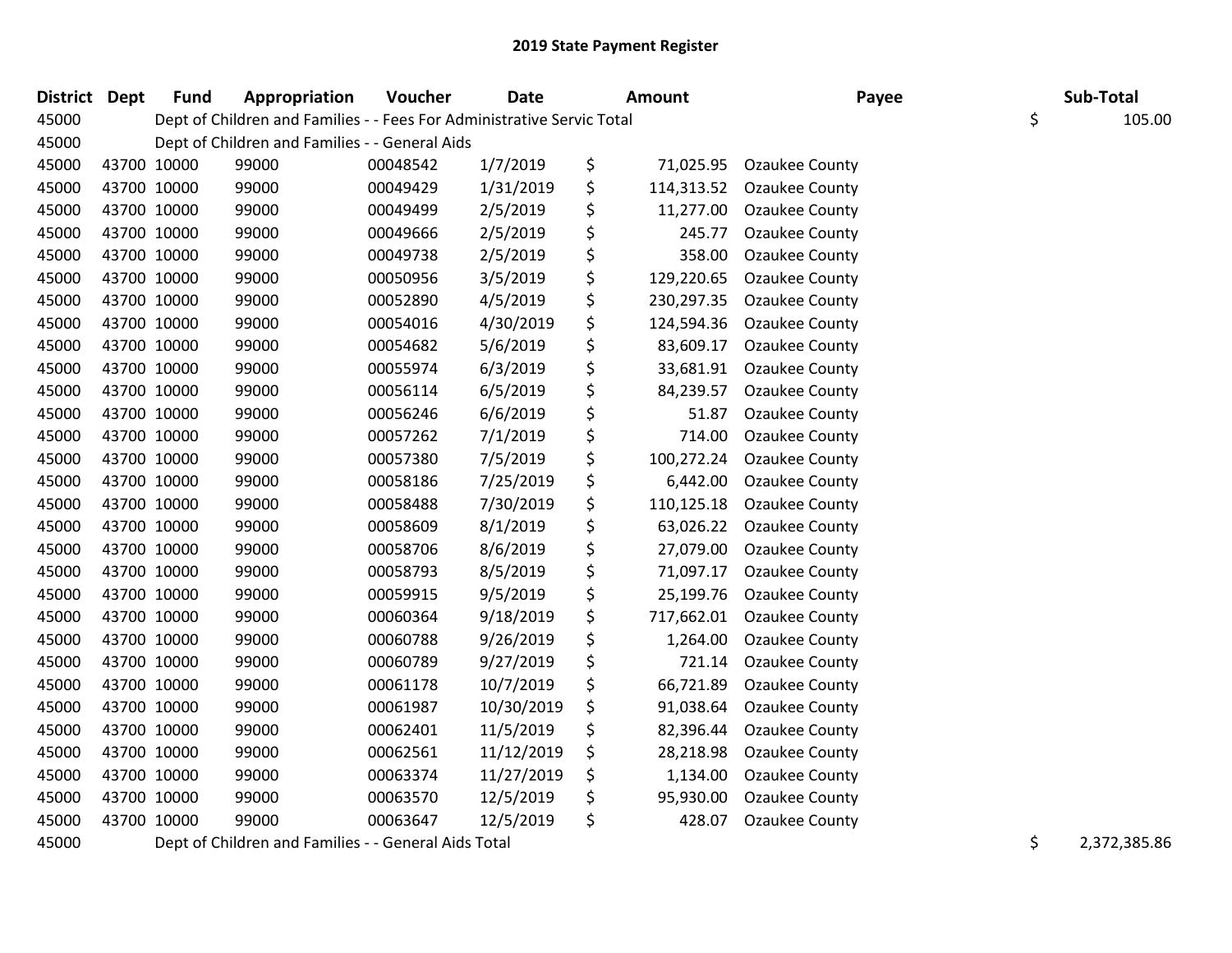| <b>District</b> | <b>Dept</b> | <b>Fund</b> | Appropriation                                                         | Voucher  | <b>Date</b> | <b>Amount</b>   | Payee                 | Sub-Total       |
|-----------------|-------------|-------------|-----------------------------------------------------------------------|----------|-------------|-----------------|-----------------------|-----------------|
| 45000           |             |             | Dept of Workforce Development - - Ui Admin Fed                        |          |             |                 |                       |                 |
| 45000           |             | 44500 10000 | 15100                                                                 | 00204056 | 1/3/2019    | \$<br>70.00     | <b>Ozaukee County</b> |                 |
| 45000           |             | 44500 10000 | 15100                                                                 | 00208795 | 2/4/2019    | \$<br>40.00     | Ozaukee County        |                 |
| 45000           | 44500 10000 |             | 15100                                                                 | 00213496 | 3/4/2019    | \$<br>65.00     | Ozaukee County        |                 |
| 45000           |             | 44500 10000 | 15100                                                                 | 00218427 | 4/2/2019    | \$<br>90.00     | Ozaukee County        |                 |
| 45000           |             | 44500 10000 | 15100                                                                 | 00223384 | 5/2/2019    | \$<br>35.00     | Ozaukee County        |                 |
| 45000           |             | 44500 10000 | 15100                                                                 | 00228672 | 6/4/2019    | \$<br>20.00     | <b>Ozaukee County</b> |                 |
| 45000           |             | 44500 10000 | 15100                                                                 | 00233359 | 7/2/2019    | \$<br>65.00     | Ozaukee County        |                 |
| 45000           |             | 44500 10000 | 15100                                                                 | 00238728 | 8/2/2019    | \$<br>65.00     | Ozaukee County        |                 |
| 45000           |             | 44500 10000 | 15100                                                                 | 00244432 | 9/4/2019    | \$<br>25.00     | Ozaukee County        |                 |
| 45000           |             | 44500 10000 | 15100                                                                 | 00249269 | 10/2/2019   | \$<br>90.00     | Ozaukee County        |                 |
| 45000           | 44500 10000 |             | 15100                                                                 | 00255657 | 11/4/2019   | \$<br>70.00     | Ozaukee County        |                 |
| 45000           | 44500 10000 |             | 15100                                                                 | 00261218 | 12/3/2019   | \$<br>60.00     | <b>Ozaukee County</b> |                 |
| 45000           |             |             | Dept of Workforce Development - - Ui Admin Fed Total                  |          |             |                 |                       | \$<br>695.00    |
| 45000           |             |             | Dept of Workforce Development - - Wc Ops Uninsured Emplyr Admin       |          |             |                 |                       |                 |
| 45000           |             | 44500 22700 | 17700                                                                 | 00217286 | 3/28/2019   | \$<br>10.00     | Ozaukee County        |                 |
| 45000           |             | 44500 22700 | 17700                                                                 | 00217292 | 3/28/2019   | \$<br>60.00     | Ozaukee County        |                 |
| 45000           |             | 44500 22700 | 17700                                                                 | 00217296 | 3/28/2019   | \$<br>105.00    | <b>Ozaukee County</b> |                 |
| 45000           |             | 44500 22700 | 17700                                                                 | 00247512 | 9/24/2019   | \$<br>5.00      | Ozaukee County        |                 |
| 45000           |             | 44500 22700 | 17700                                                                 | 00247514 | 9/24/2019   | \$<br>40.00     | Ozaukee County        |                 |
| 45000           |             | 44500 22700 | 17700                                                                 | 00247516 | 9/24/2019   | \$<br>40.00     | <b>Ozaukee County</b> |                 |
| 45000           |             |             | Dept of Workforce Development - - Wc Ops Uninsured Emplyr Admin Total |          |             |                 |                       | \$<br>260.00    |
| 45000           |             |             | Department of Justice - - Drug Trafficking Resp Grants                |          |             |                 |                       |                 |
| 45000           |             | 45500 10000 | 20800                                                                 | 00068962 | 7/31/2019   | \$<br>30,825.00 | Ozaukee County        |                 |
| 45000           |             | 45500 10000 | 20800                                                                 | 00073413 | 10/28/2019  | \$<br>1,575.00  | Ozaukee County        |                 |
| 45000           |             | 45500 10000 | 20800                                                                 | 00076549 | 12/23/2019  | \$<br>92.52     | Ozaukee County        |                 |
| 45000           |             |             | Department of Justice - - Drug Trafficking Resp Grants Total          |          |             |                 |                       | \$<br>32,492.52 |
| 45000           |             |             | Department of Justice - - Crime Laboratories, Dna                     |          |             |                 |                       |                 |
| 45000           |             | 45500 10000 | 22100                                                                 | 00068583 | 7/19/2019   | \$<br>5,810.00  | <b>Ozaukee County</b> |                 |
| 45000           |             |             | Department of Justice - - Crime Laboratories, Dna Total               |          |             |                 |                       | \$<br>5,810.00  |
| 45000           |             |             | Department of Justice - - Law Enforcement Train, Local                |          |             |                 |                       |                 |
| 45000           |             | 45500 10000 | 23100                                                                 | 00058312 | 1/22/2019   | \$<br>785.31    | Ozaukee County        |                 |
| 45000           |             | 45500 10000 | 23100                                                                 | 00067516 | 7/11/2019   | \$<br>758.16    | <b>Ozaukee County</b> |                 |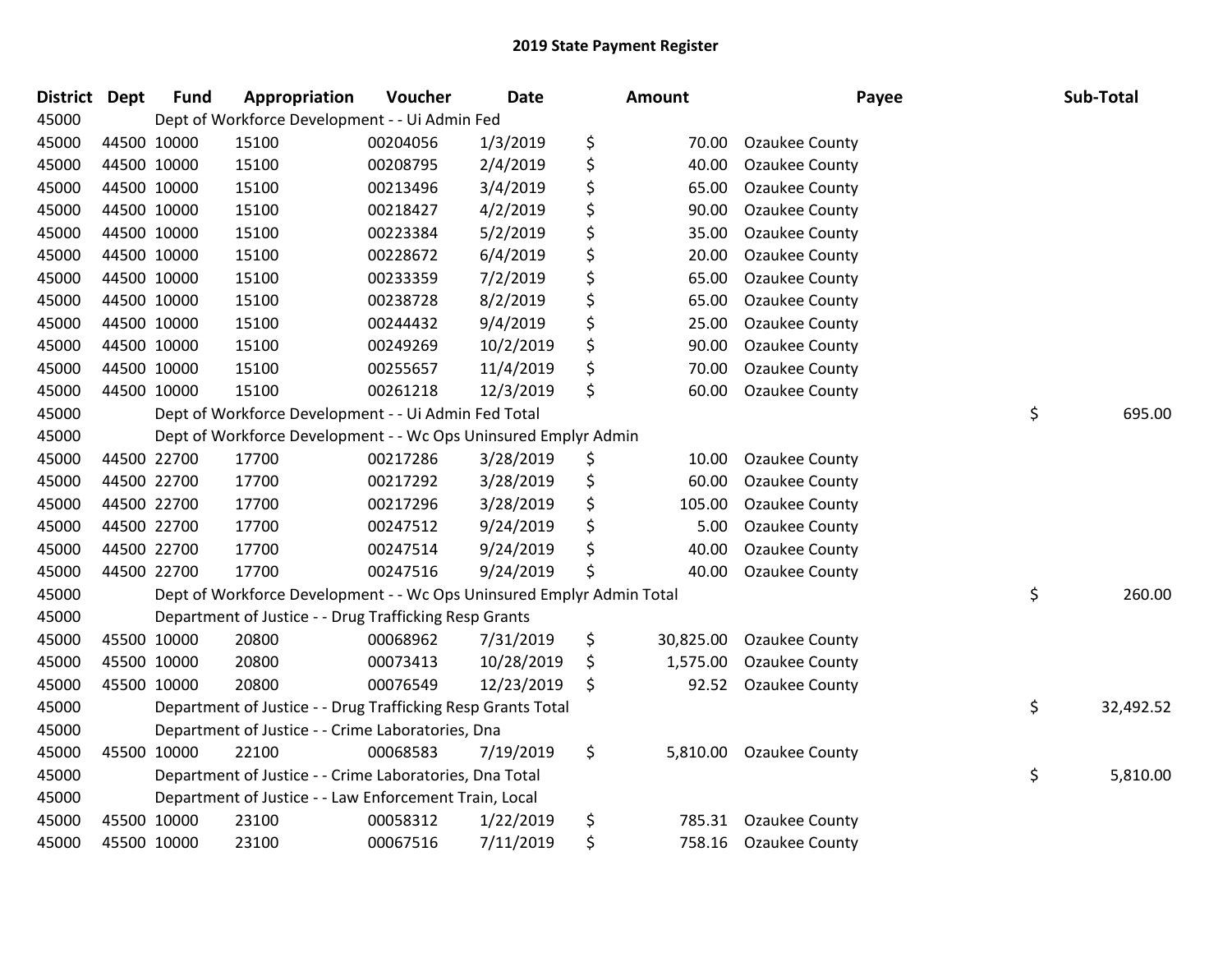| <b>District Dept</b> | <b>Fund</b> | Appropriation                                                         | Voucher  | <b>Date</b> | <b>Amount</b>   | Payee                 | Sub-Total       |
|----------------------|-------------|-----------------------------------------------------------------------|----------|-------------|-----------------|-----------------------|-----------------|
| 45000                | 45500 10000 | 23100                                                                 | 00069244 | 8/2/2019    | \$<br>144.00    | Ozaukee County        |                 |
| 45000                | 45500 10000 | 23100                                                                 | 00074310 | 11/7/2019   | \$<br>14,400.00 | <b>Ozaukee County</b> |                 |
| 45000                |             | Department of Justice - - Law Enforcement Train, Local Total          |          |             |                 |                       | \$<br>16,087.47 |
| 45000                |             | Department of Justice - - Federal Aid, Local Assistance               |          |             |                 |                       |                 |
| 45000                | 45500 10000 | 25100                                                                 | 00061845 | 3/21/2019   | \$<br>1,156.78  | Ozaukee County        |                 |
| 45000                | 45500 10000 | 25100                                                                 | 00063642 | 4/26/2019   | \$<br>480.95    | Ozaukee County        |                 |
| 45000                | 45500 10000 | 25100                                                                 | 00072843 | 10/11/2019  | \$<br>677.88    | Ozaukee County        |                 |
| 45000                |             | Department of Justice - - Federal Aid, Local Assistance Total         |          |             |                 |                       | \$<br>2,315.61  |
| 45000                |             | Department of Justice - - Alt Prosecution Alcohol Drugs               |          |             |                 |                       |                 |
| 45000                | 45500 10000 | 27100                                                                 | 00061714 | 3/21/2019   | \$<br>36,552.29 | <b>Ozaukee County</b> |                 |
| 45000                | 45500 10000 | 27100                                                                 | 00066335 | 6/17/2019   | \$<br>21,857.00 | Ozaukee County        |                 |
| 45000                | 45500 10000 | 27100                                                                 | 00070082 | 8/15/2019   | \$<br>19,173.00 | Ozaukee County        |                 |
| 45000                | 45500 10000 | 27100                                                                 | 00074143 | 11/5/2019   | \$<br>11,667.00 | Ozaukee County        |                 |
| 45000                |             | Department of Justice - - Alt Prosecution Alcohol Drugs Total         |          |             |                 |                       | \$<br>89,249.29 |
| 45000                |             | Department of Justice - - Internet Crimes Against Childr              |          |             |                 |                       |                 |
| 45000                | 45500 10000 | 28400                                                                 | 00077244 | 12/20/2019  | \$<br>200.00    | Ozaukee County        |                 |
| 45000                |             | Department of Justice - - Internet Crimes Against Childr Total        |          |             |                 |                       | \$<br>200.00    |
| 45000                |             | Department of Justice - - Crime Victim Witness Assist                 |          |             |                 |                       |                 |
| 45000                | 45500 10000 | 53200                                                                 | 00060584 | 2/28/2019   | \$<br>36,449.80 | Ozaukee County        |                 |
| 45000                | 45500 10000 | 53200                                                                 | 00068344 | 7/18/2019   | \$<br>25,789.56 | <b>Ozaukee County</b> |                 |
| 45000                |             | Department of Justice - - Crime Victim Witness Assist Total           |          |             |                 |                       | \$<br>62,239.36 |
| 45000                |             | Department of Military Affairs - - Disaster Recovery Aid              |          |             |                 |                       |                 |
| 45000                | 46500 10000 | 30500                                                                 | 00060999 | 5/23/2019   | \$<br>10,979.12 | <b>Ozaukee County</b> |                 |
| 45000                | 46500 10000 | 30500                                                                 | 00065344 | 8/19/2019   | \$<br>1,283.64  | Ozaukee County        |                 |
| 45000                | 46500 10000 | 30500                                                                 | 00066025 | 8/30/2019   | \$<br>3,004.90  | Ozaukee County        |                 |
| 45000                |             | Department of Military Affairs - - Disaster Recovery Aid Total        |          |             |                 |                       | \$<br>15,267.66 |
| 45000                |             | Department of Military Affairs - - Emergency Response Equipment       |          |             |                 |                       |                 |
| 45000                | 46500 10000 | 30800                                                                 | 00056096 | 2/7/2019    | \$<br>8,005.00  | <b>Ozaukee County</b> |                 |
| 45000                | 46500 10000 | 30800                                                                 | 00070920 | 12/18/2019  | \$<br>6,987.05  | Ozaukee County        |                 |
| 45000                |             | Department of Military Affairs - - Emergency Response Equipment Total |          |             |                 |                       | \$<br>14,992.05 |
| 45000                |             | Department of Military Affairs - - Federal Aid, Local Assistance      |          |             |                 |                       |                 |
| 45000                | 46500 10000 | 34200                                                                 | 00055555 | 1/31/2019   | \$<br>26,272.68 | <b>Ozaukee County</b> |                 |
| 45000                | 46500 10000 | 34200                                                                 | 00059685 | 4/25/2019   | \$<br>20,000.00 | <b>Ozaukee County</b> |                 |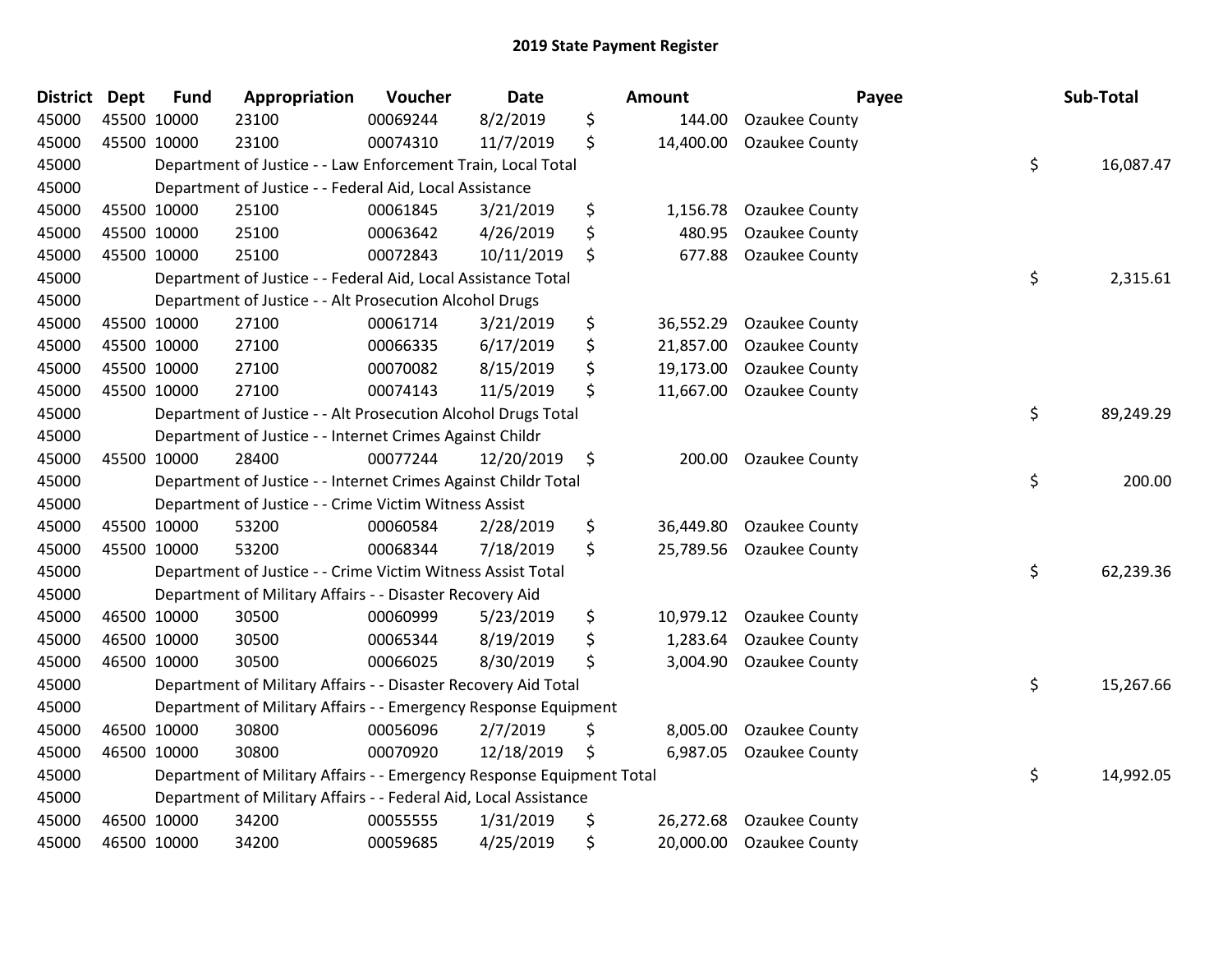| <b>District</b> | <b>Dept</b> | <b>Fund</b> | Appropriation                                                           | Voucher  | <b>Date</b> | <b>Amount</b>   | Payee                 | Sub-Total        |
|-----------------|-------------|-------------|-------------------------------------------------------------------------|----------|-------------|-----------------|-----------------------|------------------|
| 45000           |             | 46500 10000 | 34200                                                                   | 00060999 | 5/23/2019   | \$<br>65,874.70 | Ozaukee County        |                  |
| 45000           | 46500 10000 |             | 34200                                                                   | 00065344 | 8/19/2019   | \$<br>7,701.84  | Ozaukee County        |                  |
| 45000           | 46500 10000 |             | 34200                                                                   | 00066025 | 8/30/2019   | \$<br>18,029.35 | <b>Ozaukee County</b> |                  |
| 45000           | 46500 10000 |             | 34200                                                                   | 00066862 | 9/16/2019   | \$<br>2,248.14  | Ozaukee County        |                  |
| 45000           | 46500 10000 |             | 34200                                                                   | 00067125 | 9/23/2019   | \$<br>11,469.68 | Ozaukee County        |                  |
| 45000           |             |             | Department of Military Affairs - - Federal Aid, Local Assistance Total  |          |             |                 |                       | \$<br>151,596.39 |
| 45000           |             |             | Department of Military Affairs - - St Emerg Response Bd Grant Pif       |          |             |                 |                       |                  |
| 45000           | 46500 27200 |             | 36400                                                                   | 00055491 | 1/31/2019   | \$<br>9,686.25  | <b>Ozaukee County</b> |                  |
| 45000           |             |             | Department of Military Affairs - - St Emerg Response Bd Grant Pif Total |          |             |                 |                       | \$<br>9,686.25   |
| 45000           |             |             | Department of Veterans Affairs - - Grants To Counties                   |          |             |                 |                       |                  |
| 45000           |             | 48500 15200 | 12700                                                                   | 00060707 | 2/22/2019   | \$<br>1,300.00  | Ozaukee County        |                  |
| 45000           |             |             | Department of Veterans Affairs - - Grants To Counties Total             |          |             |                 |                       | \$<br>1,300.00   |
| 45000           |             |             | Department of Veterans Affairs - - County Grants                        |          |             |                 |                       |                  |
| 45000           |             | 48500 58200 | 26700                                                                   | 00060707 | 2/22/2019   | \$<br>5,850.00  | Ozaukee County        |                  |
| 45000           |             |             | Department of Veterans Affairs - - County Grants Total                  |          |             |                 |                       | \$<br>5,850.00   |
| 45000           |             |             | Department of Veterans Affairs - - Veterans Transportation Grant        |          |             |                 |                       |                  |
| 45000           |             | 48500 58200 | 28000                                                                   | 00074098 | 12/11/2019  | \$<br>7,968.00  | <b>Ozaukee County</b> |                  |
| 45000           |             |             | Department of Veterans Affairs - - Veterans Transportation Grant Total  |          |             |                 |                       | \$<br>7,968.00   |
| 45000           |             |             | Department of Veterans Affairs - - County Grants                        |          |             |                 |                       |                  |
| 45000           | 48500 58300 |             | 37000                                                                   | 00060707 | 2/22/2019   | \$<br>5,850.00  | <b>Ozaukee County</b> |                  |
| 45000           |             |             | Department of Veterans Affairs - - County Grants Total                  |          |             |                 |                       | \$<br>5,850.00   |
| 45000           |             |             | Department of Administration - - Federal Aid, Local Assistance          |          |             |                 |                       |                  |
| 45000           |             | 50500 10000 | 15500                                                                   | 00096011 | 1/29/2019   | \$<br>3,625.20  | <b>Ozaukee County</b> |                  |
| 45000           | 50500 10000 |             | 15500                                                                   | 00098039 | 3/1/2019    | \$<br>3,308.43  | Ozaukee County        |                  |
| 45000           | 50500 10000 |             | 15500                                                                   | 00098897 | 3/15/2019   | \$<br>3,641.52  | Ozaukee County        |                  |
| 45000           |             | 50500 10000 | 15500                                                                   | 00100674 | 4/16/2019   | \$<br>5,038.98  | Ozaukee County        |                  |
| 45000           |             | 50500 10000 | 15500                                                                   | 00103194 | 5/29/2019   | \$<br>4,693.63  | Ozaukee County        |                  |
| 45000           |             | 50500 10000 | 15500                                                                   | 00104174 | 6/17/2019   | \$<br>7,604.23  | <b>Ozaukee County</b> |                  |
| 45000           | 50500 10000 |             | 15500                                                                   | 00105876 | 7/17/2019   | \$<br>2,648.06  | Ozaukee County        |                  |
| 45000           |             | 50500 10000 | 15500                                                                   | 00107942 | 8/30/2019   | \$<br>624.59    | <b>Ozaukee County</b> |                  |
| 45000           |             | 50500 10000 | 15500                                                                   | 00109306 | 9/20/2019   | \$<br>2,709.77  | Ozaukee County        |                  |
| 45000           |             | 50500 10000 | 15500                                                                   | 00111600 | 10/29/2019  | \$<br>6,381.62  | Ozaukee County        |                  |
| 45000           |             | 50500 10000 | 15500                                                                   | 00114396 | 12/17/2019  | \$<br>9,523.15  | Ozaukee County        |                  |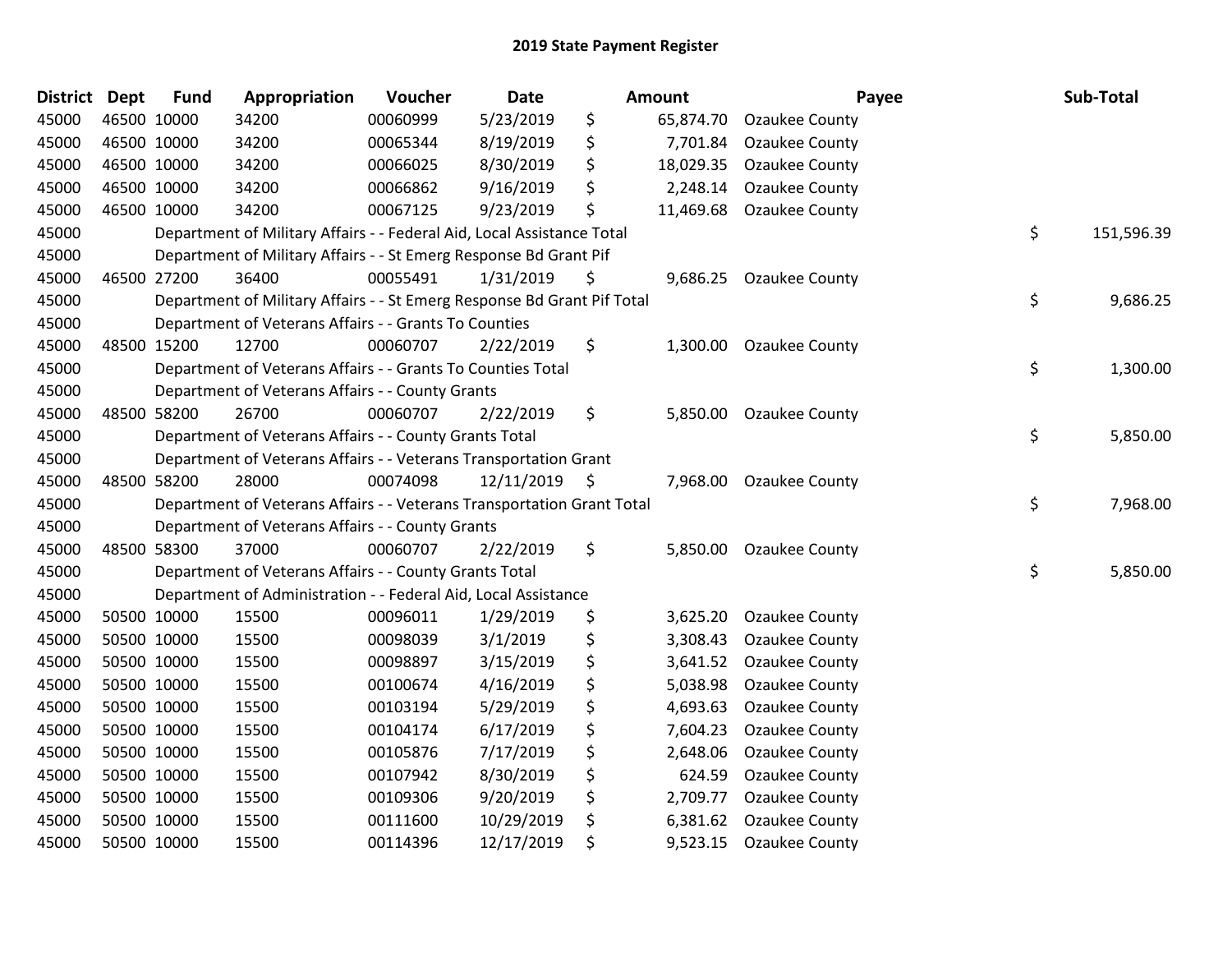| <b>District</b> | <b>Dept</b> | <b>Fund</b> | Appropriation                                                         | Voucher  | <b>Date</b> | Amount          | Payee                 | Sub-Total       |
|-----------------|-------------|-------------|-----------------------------------------------------------------------|----------|-------------|-----------------|-----------------------|-----------------|
| 45000           |             | 50500 10000 | 15500                                                                 | 00115146 | 12/31/2019  | \$<br>13,780.89 | Ozaukee County        |                 |
| 45000           |             |             | Department of Administration - - Federal Aid, Local Assistance Total  |          |             |                 |                       | \$<br>63,580.07 |
| 45000           |             |             | Department of Administration - - Low-Income Assistance Grants         |          |             |                 |                       |                 |
| 45000           |             | 50500 23500 | 37100                                                                 | 00096011 | 1/29/2019   | \$<br>2,740.87  | <b>Ozaukee County</b> |                 |
| 45000           |             | 50500 23500 | 37100                                                                 | 00098039 | 3/1/2019    | \$<br>3,096.37  | Ozaukee County        |                 |
| 45000           |             | 50500 23500 | 37100                                                                 | 00098897 | 3/15/2019   | \$<br>3,687.38  | Ozaukee County        |                 |
| 45000           |             | 50500 23500 | 37100                                                                 | 00100674 | 4/16/2019   | \$<br>3,280.68  | Ozaukee County        |                 |
| 45000           |             | 50500 23500 | 37100                                                                 | 00103194 | 5/29/2019   | \$<br>3,022.77  | Ozaukee County        |                 |
| 45000           |             | 50500 23500 | 37100                                                                 | 00104174 | 6/17/2019   | \$<br>1,458.49  | <b>Ozaukee County</b> |                 |
| 45000           |             | 50500 23500 | 37100                                                                 | 00105876 | 7/17/2019   | \$<br>1,259.57  | <b>Ozaukee County</b> |                 |
| 45000           |             | 50500 23500 | 37100                                                                 | 00107942 | 8/30/2019   | \$<br>1,830.41  | Ozaukee County        |                 |
| 45000           |             | 50500 23500 | 37100                                                                 | 00109306 | 9/20/2019   | \$<br>8,462.07  | Ozaukee County        |                 |
| 45000           |             | 50500 23500 | 37100                                                                 | 00111600 | 10/29/2019  | \$<br>5,614.74  | Ozaukee County        |                 |
| 45000           |             | 50500 23500 | 37100                                                                 | 00114396 | 12/17/2019  | \$<br>2,191.51  | <b>Ozaukee County</b> |                 |
| 45000           |             |             | Department of Administration - - Low-Income Assistance Grants Total   |          |             |                 |                       | \$<br>36,644.86 |
| 45000           |             |             | Department of Administration - - Land Information Program; Loca       |          |             |                 |                       |                 |
| 45000           |             | 50500 26900 | 17300                                                                 | 00095144 | 1/17/2019   | \$<br>1,000.00  | Ozaukee County        |                 |
| 45000           |             | 50500 26900 | 17300                                                                 | 00101059 | 4/23/2019   | \$<br>25,000.00 | <b>Ozaukee County</b> |                 |
| 45000           |             |             | Department of Administration - - Land Information Program; Loca Total |          |             |                 |                       | \$<br>26,000.00 |
| 45000           |             |             | Public Defender Board - - Transcript, Discovery And Int               |          |             |                 |                       |                 |
| 45000           |             | 55000 10000 | 10600                                                                 | 00174681 | 1/3/2019    | \$<br>150.00    | Ozaukee County        |                 |
| 45000           |             | 55000 10000 | 10600                                                                 | 00174682 | 1/3/2019    | \$<br>2,885.00  | Ozaukee County        |                 |
| 45000           |             | 55000 10000 | 10600                                                                 | 00200828 | 6/12/2019   | \$<br>3,235.00  | Ozaukee County        |                 |
| 45000           |             | 55000 10000 | 10600                                                                 | 00219355 | 10/28/2019  | \$<br>2,245.00  | Ozaukee County        |                 |
| 45000           |             | 55000 10000 | 10600                                                                 | 00223647 | 11/25/2019  | \$<br>2.40      | Ozaukee County        |                 |
| 45000           |             |             | Public Defender Board - - Transcript, Discovery And Int Total         |          |             |                 |                       | \$<br>8,517.40  |
| 45000           |             |             | Department of Revenue - - Warrants and Satisfactions                  |          |             |                 |                       |                 |
| 45000           |             | 56600 10000 | 10100                                                                 | 00119861 | 2/1/2019    | \$<br>495.00    | Ozaukee County        |                 |
| 45000           |             | 56600 10000 | 10100                                                                 | 00122829 | 2/13/2019   | \$<br>210.50    | Ozaukee County        |                 |
| 45000           |             | 56600 10000 | 10100                                                                 | 00122872 | 3/6/2019    | \$<br>210.50    | <b>Ozaukee County</b> |                 |
| 45000           |             | 56600 10000 | 10100                                                                 | 00127301 | 3/29/2019   | \$<br>92.50     | <b>Ozaukee County</b> |                 |
| 45000           |             | 56600 10000 | 10100                                                                 | 00128274 | 4/5/2019    | \$<br>210.50    | Ozaukee County        |                 |
| 45000           |             | 56600 10000 | 10100                                                                 | 00133122 | 5/10/2019   | \$<br>520.00    | Ozaukee County        |                 |
|                 |             |             |                                                                       |          |             |                 |                       |                 |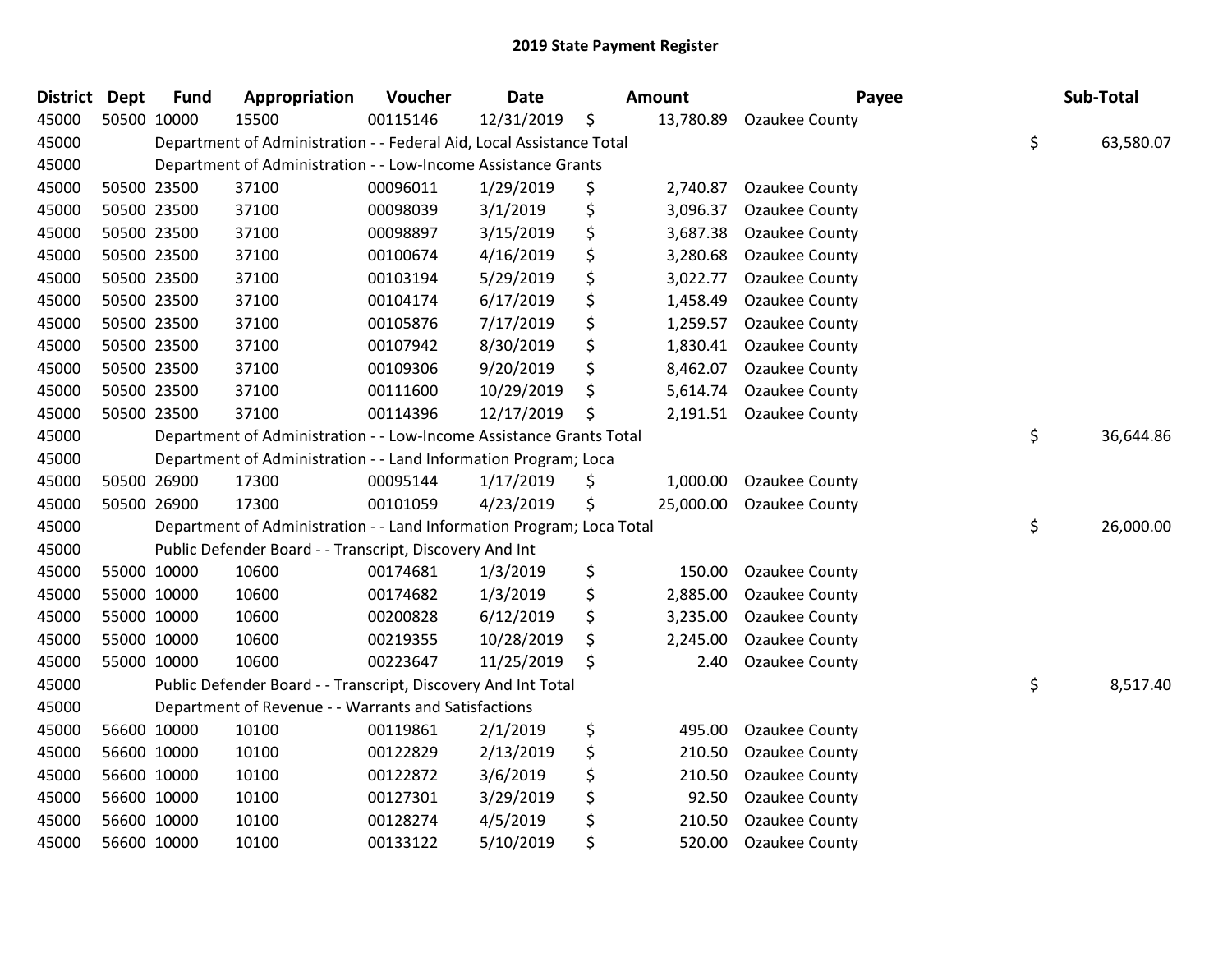| <b>District</b> | <b>Dept</b> | <b>Fund</b> | Appropriation                                                         | Voucher  | Date       | <b>Amount</b>       |                          | Payee | Sub-Total     |
|-----------------|-------------|-------------|-----------------------------------------------------------------------|----------|------------|---------------------|--------------------------|-------|---------------|
| 45000           |             | 56600 10000 | 10100                                                                 | 00137000 | 6/21/2019  | \$<br>210.50        | <b>Ozaukee County</b>    |       |               |
| 45000           |             | 56600 10000 | 10100                                                                 | 00139673 | 7/11/2019  | \$<br>210.50        | <b>Ozaukee County</b>    |       |               |
| 45000           |             | 56600 10000 | 10100                                                                 | 00140916 | 7/19/2019  | \$<br>210.50        | <b>Ozaukee County</b>    |       |               |
| 45000           |             | 56600 10000 | 10100                                                                 | 00144292 | 8/28/2019  | \$<br>460.00        | Ozaukee County           |       |               |
| 45000           |             | 56600 10000 | 10100                                                                 | 00149336 | 10/11/2019 | \$<br>210.50        | <b>Ozaukee County</b>    |       |               |
| 45000           |             | 56600 10000 | 10100                                                                 | 00152043 | 12/6/2019  | \$<br>210.50        | Ozaukee County           |       |               |
| 45000           |             |             | Department of Revenue - - Warrants and Satisfactions Total            |          |            |                     |                          | \$    | 3,251.50      |
| 45000           |             |             | Circuit Courts - - Circuit Court Costs                                |          |            |                     |                          |       |               |
| 45000           |             | 62500 10000 | 10500                                                                 | 00001249 | 1/17/2019  | \$<br>133,790.68    | <b>Ozaukee County</b>    |       |               |
| 45000           |             | 62500 10000 | 10500                                                                 | 00001456 | 7/5/2019   | \$<br>7,531.00      | Ozaukee County           |       |               |
| 45000           |             | 62500 10000 | 10500                                                                 | 00001559 | 8/1/2019   | \$<br>196,072.00    | <b>Ozaukee County</b>    |       |               |
| 45000           |             |             | Circuit Courts - - Circuit Court Costs Total                          |          |            |                     |                          | \$    | 337,393.68    |
| 45000           |             |             | Shared Revenue and Tax Relief - - County And Municipal Aid            |          |            |                     |                          |       |               |
| 45000           |             | 83500 10000 | 10500                                                                 | 00049433 | 7/22/2019  | \$                  | 21,076.02 Ozaukee County |       |               |
| 45000           |             | 83500 10000 | 10500                                                                 | 00053732 | 11/18/2019 | \$<br>119,430.79    | <b>Ozaukee County</b>    |       |               |
| 45000           |             |             | Shared Revenue and Tax Relief - - County And Municipal Aid Total      |          |            |                     |                          | \$    | 140,506.81    |
| 45000           |             |             | Shared Revenue and Tax Relief - - Exempt Computer Aid                 |          |            |                     |                          |       |               |
| 45000           |             | 83500 10000 | 10900                                                                 | 00045414 | 7/22/2019  | \$<br>54,016.36     | Ozaukee County           |       |               |
| 45000           |             |             | Shared Revenue and Tax Relief - - Exempt Computer Aid Total           |          |            |                     |                          | \$    | 54,016.36     |
| 45000           |             |             | Shared Revenue and Tax Relief - - Utility Aid                         |          |            |                     |                          |       |               |
| 45000           |             | 83500 10000 | 11000                                                                 | 00049433 | 7/22/2019  | \$<br>227,226.33    | <b>Ozaukee County</b>    |       |               |
| 45000           |             | 83500 10000 | 11000                                                                 | 00053732 | 11/18/2019 | \$<br>1,301,342.75  | Ozaukee County           |       |               |
| 45000           |             |             | Shared Revenue and Tax Relief - - Utility Aid Total                   |          |            |                     |                          | \$    | 1,528,569.08  |
| 45000           |             |             | Shared Revenue and Tax Relief - - Personal Property Aid               |          |            |                     |                          |       |               |
| 45000           |             | 83500 10000 | 11100                                                                 | 00039937 | 5/6/2019   | \$<br>69,582.73     | <b>Ozaukee County</b>    |       |               |
| 45000           |             |             | Shared Revenue and Tax Relief - - Personal Property Aid Total         |          |            |                     |                          | \$    | 69,582.73     |
| 45000           |             |             | Shared Revenue and Tax Relief - - School Lvy Tx/First Dollar Cr       |          |            |                     |                          |       |               |
| 45000           |             | 83500 10000 | 30200                                                                 | 00045308 | 7/22/2019  | \$<br>13,893,051.84 | <b>Ozaukee County</b>    |       |               |
| 45000           |             | 83500 10000 | 30200                                                                 | 00048191 | 7/22/2019  | \$<br>1,414,476.24  | <b>Ozaukee County</b>    |       |               |
| 45000           |             |             | Shared Revenue and Tax Relief - - School Lvy Tx/First Dollar Cr Total |          |            |                     |                          | \$    | 15,307,528.08 |
| 45000           |             |             | Shared Revenue and Tax Relief - - Lottery & Gaming Credit             |          |            |                     |                          |       |               |
| 45000           |             | 83500 52100 | 36300                                                                 | 00038677 | 3/25/2019  | \$<br>2,774,902.77  | Ozaukee County           |       |               |
| 45000           |             |             | Shared Revenue and Tax Relief - - Lottery & Gaming Credit Total       |          |            |                     |                          | \$    | 2,774,902.77  |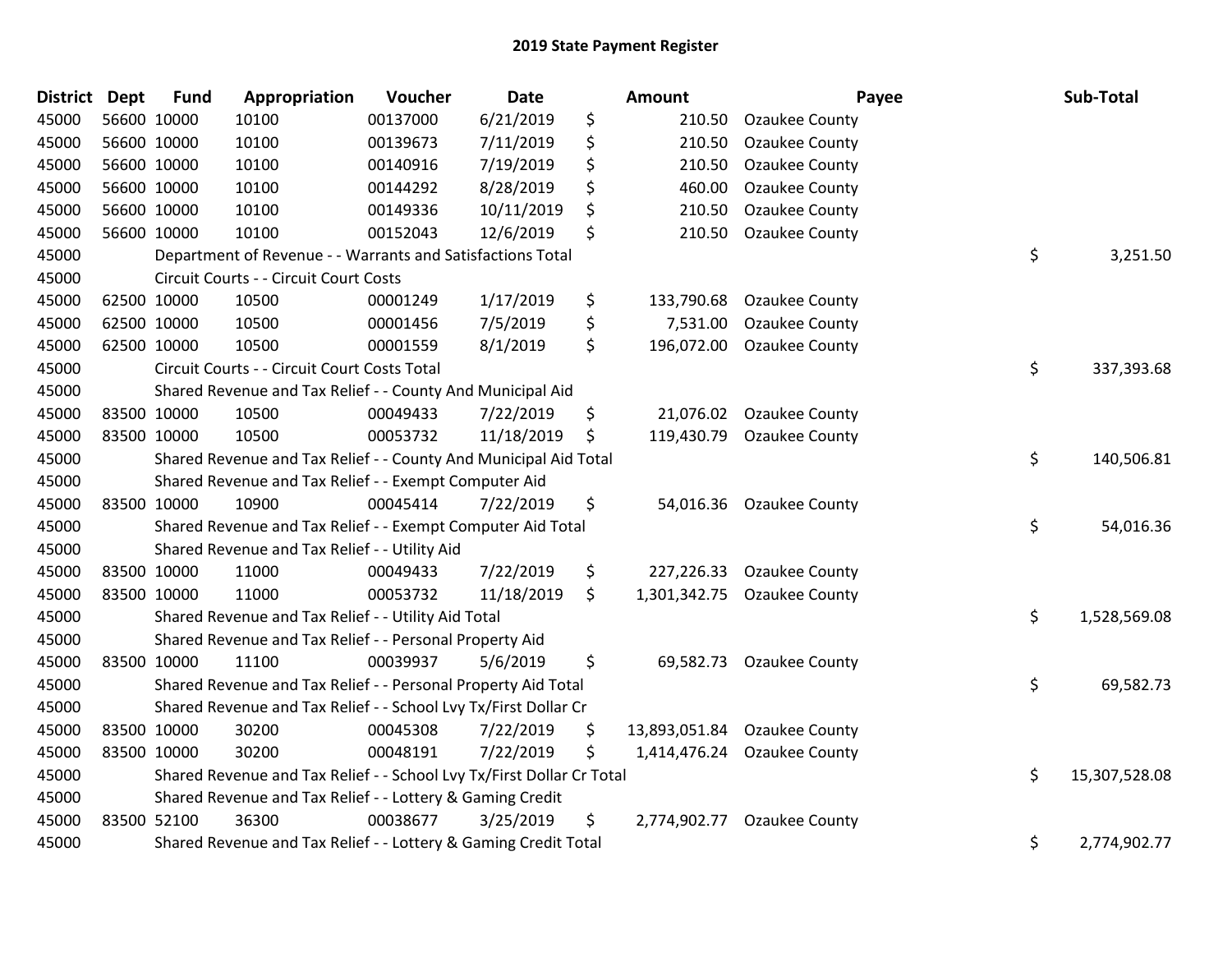| District Dept | Fund | Appropriation | Voucher | Date | Amount | Payee | Sub-Total     |
|---------------|------|---------------|---------|------|--------|-------|---------------|
| 45000 Total   |      |               |         |      |        |       | 33,937,029.10 |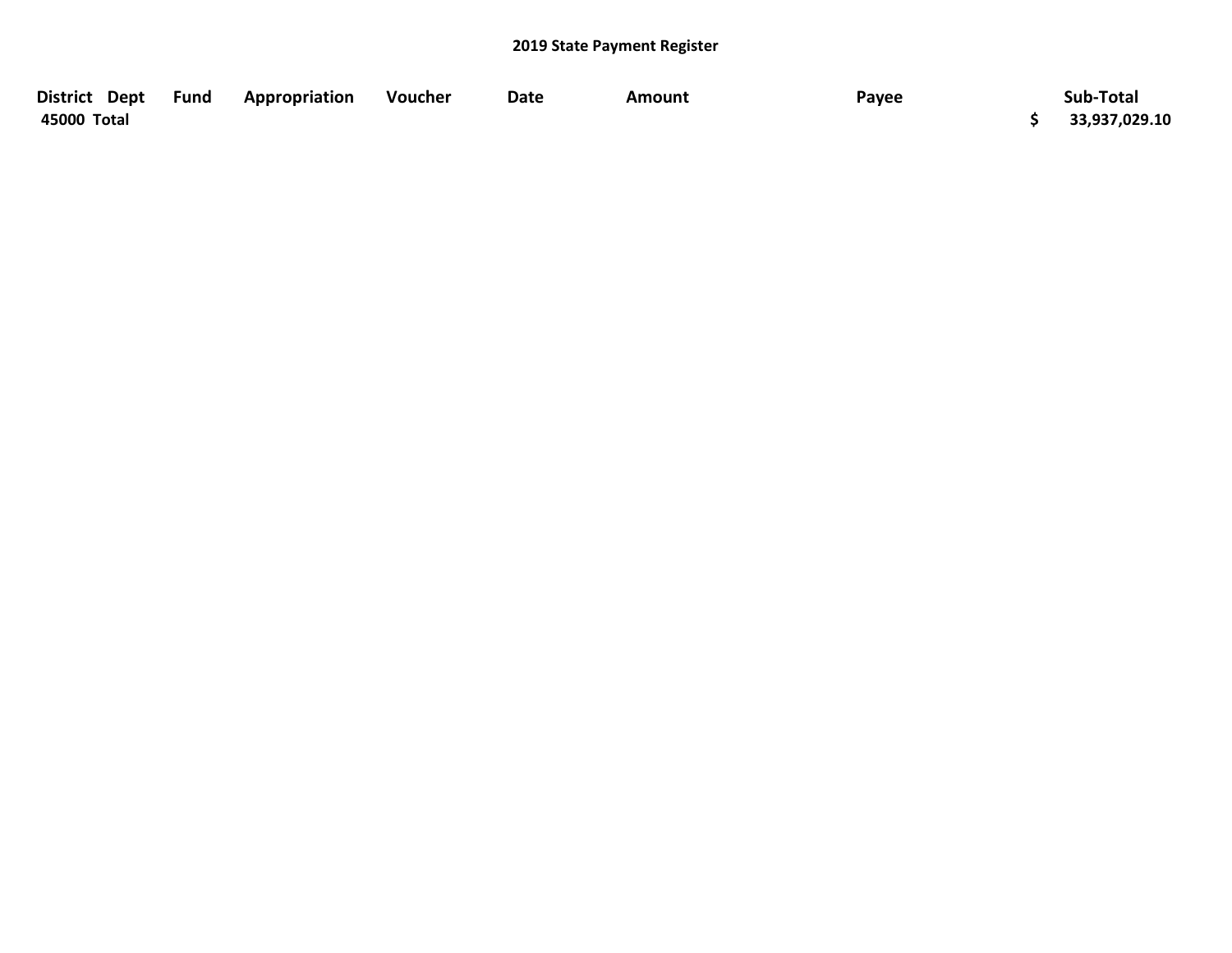| <b>District Dept</b> | <b>Fund</b> | Appropriation                                                      | Voucher  | <b>Date</b> | Amount          | Payee                     | Sub-Total        |
|----------------------|-------------|--------------------------------------------------------------------|----------|-------------|-----------------|---------------------------|------------------|
| 45002                |             | Dept of Safety & Prof Services - - Fire Dues Distribution          |          |             |                 |                           |                  |
| 45002                | 16500 10000 | 22500                                                              | 00030325 | 7/16/2019   | \$              | 7,327.27 Town Of Belgium  |                  |
| 45002                |             | Dept of Safety & Prof Services - - Fire Dues Distribution Total    |          |             |                 |                           | \$<br>7,327.27   |
| 45002                |             | Dept of Natural Resources - - Aids In Lieu Of Taxes - Gener        |          |             |                 |                           |                  |
| 45002                | 37000 10000 | 50300                                                              | 00297546 | 2/11/2019   | \$<br>11,414.96 | Town Of Belgium           |                  |
| 45002                | 37000 10000 | 50300                                                              | 00313884 | 4/19/2019   | \$<br>720.16    | Town Of Belgium           |                  |
| 45002                |             | Dept of Natural Resources - - Aids In Lieu Of Taxes - Gener Total  |          |             |                 |                           | \$<br>12,135.12  |
| 45002                |             | Dept of Natural Resources - - Resaids - Cnty Forst, Cl & Mfl       |          |             |                 |                           |                  |
| 45002                | 37000 21200 | 57100                                                              | 00332984 | 6/21/2019   | \$              | 33.60 Town Of Belgium     |                  |
| 45002                |             | Dept of Natural Resources - - Resaids - Cnty Forst, Cl & Mfl Total |          |             |                 |                           | \$<br>33.60      |
| 45002                |             | Dept of Natural Resources - - Aids In Lieu Of Taxes - Sum S        |          |             |                 |                           |                  |
| 45002                | 37000 21200 | 57900                                                              | 00313885 | 4/19/2019   | \$<br>18.48     | Town Of Belgium           |                  |
| 45002                |             | Dept of Natural Resources - - Aids In Lieu Of Taxes - Sum S Total  |          |             |                 |                           | \$<br>18.48      |
| 45002                |             | Dept of Natural Resources - - Fin Asst For Responsible Units       |          |             |                 |                           |                  |
| 45002                | 37000 27400 | 67000                                                              | 00322996 | 5/22/2019   | \$<br>1,164.14  | Town Of Belgium           |                  |
| 45002                |             | Dept of Natural Resources - - Fin Asst For Responsible Units Total |          |             |                 |                           | \$<br>1,164.14   |
| 45002                |             | WI Dept of Transportation - - Trns Aids To Mnc.-Sf                 |          |             |                 |                           |                  |
| 45002                | 39500 21100 | 19100                                                              | 00336983 | 1/7/2019    | \$<br>28,608.27 | Town Of Belgium           |                  |
| 45002                | 39500 21100 | 19100                                                              | 00364297 | 4/1/2019    | \$<br>28,608.27 | Town Of Belgium           |                  |
| 45002                | 39500 21100 | 19100                                                              | 00402306 | 7/1/2019    | \$<br>28,608.27 | Town Of Belgium           |                  |
| 45002                | 39500 21100 | 19100                                                              | 00445124 | 10/7/2019   | \$<br>28,608.29 | Town Of Belgium           |                  |
| 45002                |             | WI Dept of Transportation - - Trns Aids To Mnc.-Sf Total           |          |             |                 |                           | \$<br>114,433.10 |
| 45002                |             | Elections Commission - - 2018 Hava Election Security               |          |             |                 |                           |                  |
| 45002                | 51000 22000 | 18200                                                              | 00002560 | 11/15/2019  | \$<br>500.00    | Town Of Belgium           |                  |
| 45002                |             | Elections Commission - - 2018 Hava Election Security Total         |          |             |                 |                           | \$<br>500.00     |
| 45002                |             | Shared Revenue and Tax Relief - - County And Municipal Aid         |          |             |                 |                           |                  |
| 45002                | 83500 10000 | 10500                                                              | 00049419 | 7/22/2019   | \$<br>2,927.49  | Town Of Belgium           |                  |
| 45002                | 83500 10000 | 10500                                                              | 00053718 | 11/18/2019  | \$              | 16,589.11 Town Of Belgium |                  |
| 45002                |             | Shared Revenue and Tax Relief - - County And Municipal Aid Total   |          |             |                 |                           | \$<br>19,516.60  |
| 45002                |             | Shared Revenue and Tax Relief - - Exempt Computer Aid              |          |             |                 |                           |                  |
| 45002                | 83500 10000 | 10900                                                              | 00046518 | 7/22/2019   | \$<br>62.35     | Town Of Belgium           |                  |
| 45002                |             | Shared Revenue and Tax Relief - - Exempt Computer Aid Total        |          |             |                 |                           | \$<br>62.35      |
| 45002                |             | Shared Revenue and Tax Relief - - Utility Aid                      |          |             |                 |                           |                  |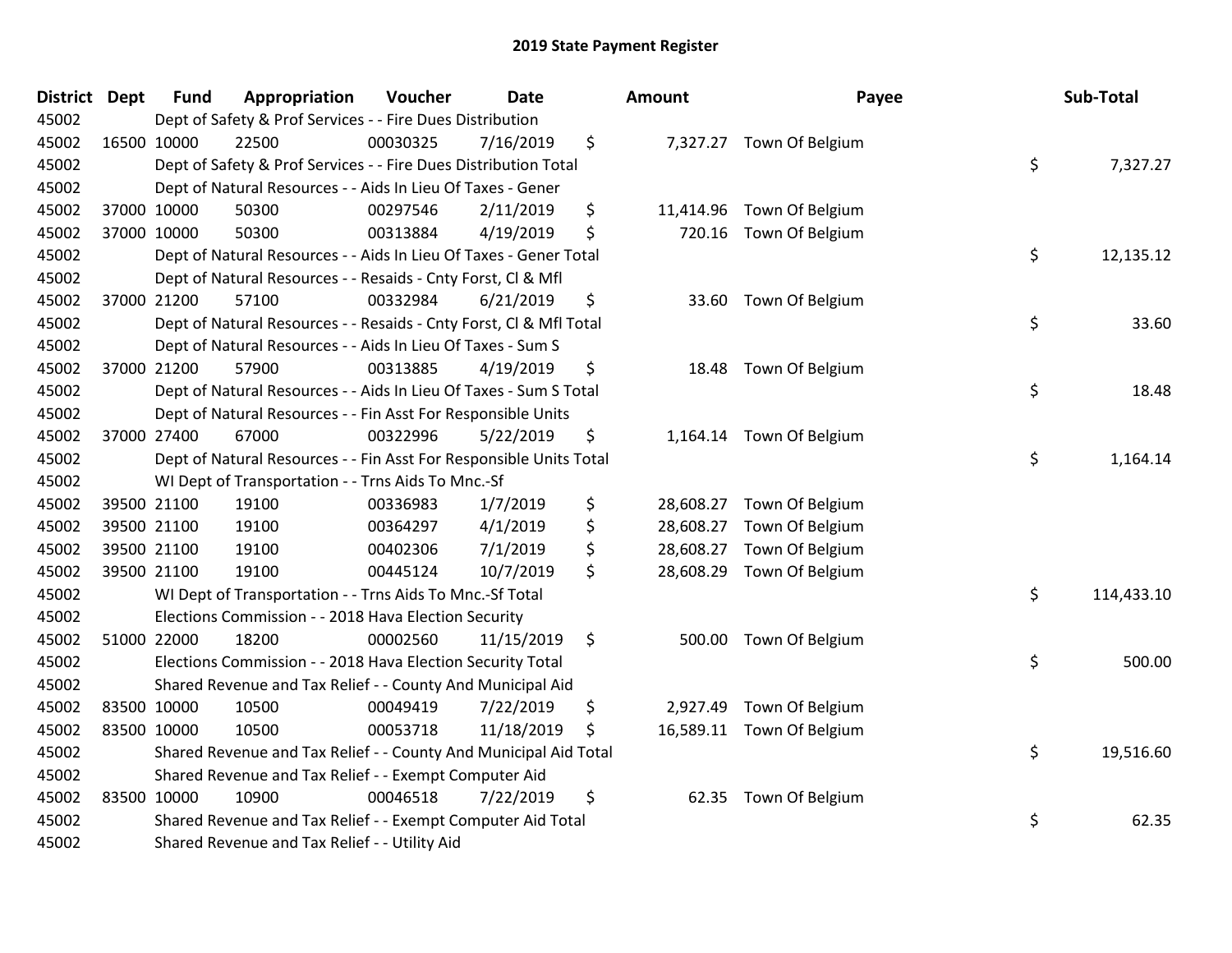| <b>District</b> | Dept        | <b>Fund</b> | Appropriation                                                       | Voucher  | Date       |    | <b>Amount</b> | Payee           | Sub-Total  |
|-----------------|-------------|-------------|---------------------------------------------------------------------|----------|------------|----|---------------|-----------------|------------|
| 45002           |             | 83500 10000 | 11000                                                               | 00049419 | 7/22/2019  | \$ | 9.14          | Town Of Belgium |            |
| 45002           |             | 83500 10000 | 11000                                                               | 00053718 | 11/18/2019 | Ś. | 47.56         | Town Of Belgium |            |
| 45002           |             |             | Shared Revenue and Tax Relief - - Utility Aid Total                 |          |            |    |               |                 | 56.70      |
| 45002           |             |             | Shared Revenue and Tax Relief - - Personal Property Aid             |          |            |    |               |                 |            |
| 45002           | 83500 10000 |             | 11100                                                               | 00041076 | 5/6/2019   | Ś. | 325.41        | Town Of Belgium |            |
| 45002           |             |             | Shared Revenue and Tax Relief - - Personal Property Aid Total       |          |            |    |               |                 | 325.41     |
| 45002           |             |             | Shared Revenue and Tax Relief - - Payments For Municipal Svcs       |          |            |    |               |                 |            |
| 45002           |             | 83500 10000 | 50100                                                               | 00037772 | 1/31/2019  | S  | 600.27        | Town Of Belgium |            |
| 45002           |             |             | Shared Revenue and Tax Relief - - Payments For Municipal Svcs Total |          |            |    |               |                 | 600.27     |
| 45002 Total     |             |             |                                                                     |          |            |    |               |                 | 156,173.04 |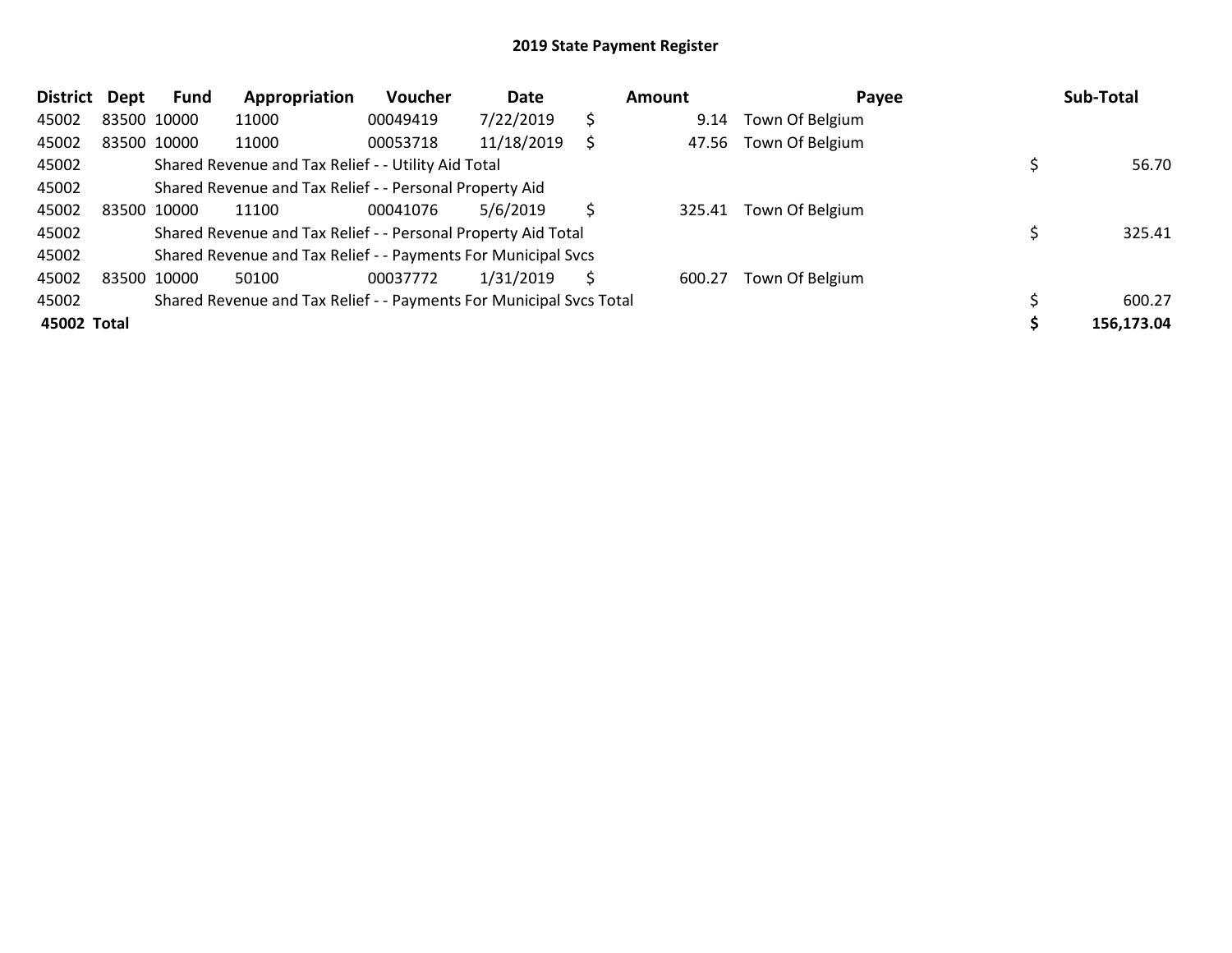| <b>District Dept</b> | <b>Fund</b> | Appropriation                                                      | Voucher  | <b>Date</b> | Amount      | Payee                       | Sub-Total        |
|----------------------|-------------|--------------------------------------------------------------------|----------|-------------|-------------|-----------------------------|------------------|
| 45004                |             | Dept of Safety & Prof Services - - Fire Dues Distribution          |          |             |             |                             |                  |
| 45004                | 16500 10000 | 22500                                                              | 00029930 | 7/12/2019   | \$          | 34,308.56 Town Of Cedarburg |                  |
| 45004                |             | Dept of Safety & Prof Services - - Fire Dues Distribution Total    |          |             |             |                             | \$<br>34,308.56  |
| 45004                |             | Dept of Natural Resources - - Resaids - Cnty Forst, Cl & Mfl       |          |             |             |                             |                  |
| 45004                | 37000 21200 | 57100                                                              | 00332985 | 6/21/2019   | \$          | 54.97 Town Of Cedarburg     |                  |
| 45004                |             | Dept of Natural Resources - - Resaids - Cnty Forst, Cl & Mfl Total |          |             |             |                             | \$<br>54.97      |
| 45004                |             | Dept of Natural Resources - - Aids In Lieu Of Taxes - Sum S        |          |             |             |                             |                  |
| 45004                | 37000 21200 | 57900                                                              | 00314237 | 4/19/2019   | \$          | 16.28 Town Of Cedarburg     |                  |
| 45004                |             | Dept of Natural Resources - - Aids In Lieu Of Taxes - Sum S Total  |          |             |             |                             | \$<br>16.28      |
| 45004                |             | Dept of Natural Resources - - Fin Asst For Responsible Units       |          |             |             |                             |                  |
| 45004                | 37000 27400 | 67000                                                              | 00323182 | 5/22/2019   | \$          | 5,082.92 Town Of Cedarburg  |                  |
| 45004                |             | Dept of Natural Resources - - Fin Asst For Responsible Units Total |          |             |             |                             | \$<br>5,082.92   |
| 45004                |             | WI Dept of Transportation - - Trns Aids To Mnc.-Sf                 |          |             |             |                             |                  |
| 45004                | 39500 21100 | 19100                                                              | 00336984 | 1/7/2019    | \$          | 39,776.85 Town Of Cedarburg |                  |
| 45004                | 39500 21100 | 19100                                                              | 00364298 | 4/1/2019    | \$          | 39,776.85 Town Of Cedarburg |                  |
| 45004                | 39500 21100 | 19100                                                              | 00402307 | 7/1/2019    | \$          | 39,776.85 Town Of Cedarburg |                  |
| 45004                | 39500 21100 | 19100                                                              | 00445125 | 10/7/2019   | \$          | 39,776.85 Town Of Cedarburg |                  |
| 45004                |             | WI Dept of Transportation - - Trns Aids To Mnc.-Sf Total           |          |             |             |                             | \$<br>159,107.40 |
| 45004                |             | Shared Revenue and Tax Relief - - County And Municipal Aid         |          |             |             |                             |                  |
| 45004                | 83500 10000 | 10500                                                              | 00049420 | 7/22/2019   | \$          | 10,673.60 Town Of Cedarburg |                  |
| 45004                | 83500 10000 | 10500                                                              | 00053719 | 11/18/2019  | \$          | 60,483.70 Town Of Cedarburg |                  |
| 45004                |             | Shared Revenue and Tax Relief - - County And Municipal Aid Total   |          |             |             |                             | \$<br>71,157.30  |
| 45004                |             | Shared Revenue and Tax Relief - - Exempt Computer Aid              |          |             |             |                             |                  |
| 45004                | 83500 10000 | 10900                                                              | 00046519 | 7/22/2019   | \$          | 1,873.77 Town Of Cedarburg  |                  |
| 45004                |             | Shared Revenue and Tax Relief - - Exempt Computer Aid Total        |          |             |             |                             | \$<br>1,873.77   |
| 45004                |             | Shared Revenue and Tax Relief - - Utility Aid                      |          |             |             |                             |                  |
| 45004                | 83500 10000 | 11000                                                              | 00049420 | 7/22/2019   | \$<br>40.54 | Town Of Cedarburg           |                  |
| 45004                | 83500 10000 | 11000                                                              | 00053719 | 11/18/2019  | \$          | 235.15 Town Of Cedarburg    |                  |
| 45004                |             | Shared Revenue and Tax Relief - - Utility Aid Total                |          |             |             |                             | \$<br>275.69     |
| 45004                |             | Shared Revenue and Tax Relief - - Personal Property Aid            |          |             |             |                             |                  |
| 45004                | 83500 10000 | 11100                                                              | 00041077 | 5/6/2019    | \$          | 4,985.24 Town Of Cedarburg  |                  |
| 45004                |             | Shared Revenue and Tax Relief - - Personal Property Aid Total      |          |             |             |                             | \$<br>4,985.24   |
| 45004 Total          |             |                                                                    |          |             |             |                             | \$<br>276,862.13 |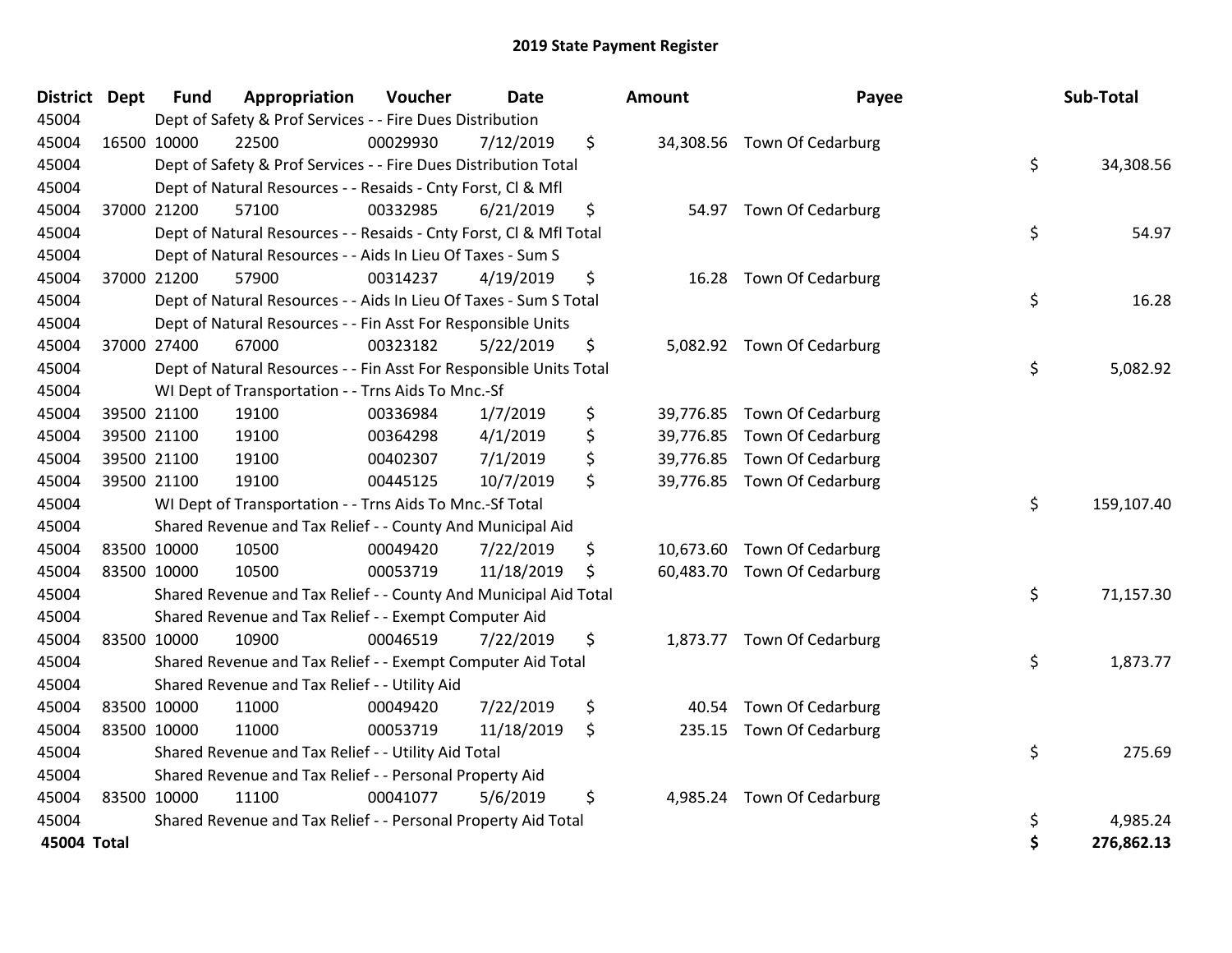| District Dept | <b>Fund</b> | Appropriation                                                      | Voucher  | <b>Date</b> | Amount         | Payee                      | Sub-Total        |
|---------------|-------------|--------------------------------------------------------------------|----------|-------------|----------------|----------------------------|------------------|
| 45006         |             | Dept of Safety & Prof Services - - Fire Dues Distribution          |          |             |                |                            |                  |
| 45006         | 16500 10000 | 22500                                                              | 00030243 | 7/16/2019   | \$             | 8,787.22 Town Of Fredonia  |                  |
| 45006         |             | Dept of Safety & Prof Services - - Fire Dues Distribution Total    |          |             |                |                            | \$<br>8,787.22   |
| 45006         |             | Dept of Natural Resources - - Aids In Lieu Of Taxes - Gener        |          |             |                |                            |                  |
| 45006         | 37000 10000 | 50300                                                              | 00299847 | 2/20/2019   | \$             | 24,601.51 Town Of Fredonia |                  |
| 45006         | 37000 10000 | 50300                                                              | 00313913 | 4/19/2019   | \$<br>40.00    | Town Of Fredonia           |                  |
| 45006         |             | Dept of Natural Resources - - Aids In Lieu Of Taxes - Gener Total  |          |             |                |                            | \$<br>24,641.51  |
| 45006         |             | Dept of Natural Resources - - Resaids - Cnty Forst, Cl & Mfl       |          |             |                |                            |                  |
| 45006         | 37000 21200 | 57100                                                              | 00332986 | 6/21/2019   | \$             | 45.46 Town Of Fredonia     |                  |
| 45006         |             | Dept of Natural Resources - - Resaids - Cnty Forst, Cl & Mfl Total |          |             |                |                            | \$<br>45.46      |
| 45006         |             | Dept of Natural Resources - - Fin Asst For Responsible Units       |          |             |                |                            |                  |
| 45006         | 37000 27400 | 67000                                                              | 00323193 | 5/22/2019   | \$             | 4,692.03 Town Of Fredonia  |                  |
| 45006         |             | Dept of Natural Resources - - Fin Asst For Responsible Units Total |          |             |                |                            | \$<br>4,692.03   |
| 45006         |             | WI Dept of Transportation - - Hwy Sfty Loc Aid Ffd                 |          |             |                |                            |                  |
| 45006         | 39500 21100 | 18500                                                              | 00438234 | 9/25/2019   | \$             | 3,893.00 Town Of Fredonia  |                  |
| 45006         |             | WI Dept of Transportation - - Hwy Sfty Loc Aid Ffd Total           |          |             |                |                            | \$<br>3,893.00   |
| 45006         |             | WI Dept of Transportation - - Trns Aids To Mnc.-Sf                 |          |             |                |                            |                  |
| 45006         | 39500 21100 | 19100                                                              | 00336985 | 1/7/2019    | \$             | 29,928.19 Town Of Fredonia |                  |
| 45006         | 39500 21100 | 19100                                                              | 00364299 | 4/1/2019    | \$             | 29,928.19 Town Of Fredonia |                  |
| 45006         | 39500 21100 | 19100                                                              | 00402308 | 7/1/2019    | \$             | 29,928.19 Town Of Fredonia |                  |
| 45006         | 39500 21100 | 19100                                                              | 00445126 | 10/7/2019   | \$             | 29,928.22 Town Of Fredonia |                  |
| 45006         |             | WI Dept of Transportation - - Trns Aids To Mnc.-Sf Total           |          |             |                |                            | \$<br>119,712.79 |
| 45006         |             | Shared Revenue and Tax Relief - - County And Municipal Aid         |          |             |                |                            |                  |
| 45006         | 83500 10000 | 10500                                                              | 00049421 | 7/22/2019   | \$             | 1,164.30 Town Of Fredonia  |                  |
| 45006         | 83500 10000 | 10500                                                              | 00053720 | 11/18/2019  | \$             | 24,895.38 Town Of Fredonia |                  |
| 45006         |             | Shared Revenue and Tax Relief - - County And Municipal Aid Total   |          |             |                |                            | \$<br>26,059.68  |
| 45006         |             | Shared Revenue and Tax Relief - - Exempt Computer Aid              |          |             |                |                            |                  |
| 45006         | 83500 10000 | 10900                                                              | 00046520 | 7/22/2019   | \$<br>504.04   | Town Of Fredonia           |                  |
| 45006         |             | Shared Revenue and Tax Relief - - Exempt Computer Aid Total        |          |             |                |                            | \$<br>504.04     |
| 45006         |             | Shared Revenue and Tax Relief - - Utility Aid                      |          |             |                |                            |                  |
| 45006         | 83500 10000 | 11000                                                              | 00049421 | 7/22/2019   | \$             | 1,053.91 Town Of Fredonia  |                  |
| 45006         | 83500 10000 | 11000                                                              | 00053720 | 11/18/2019  | \$<br>8,191.43 | Town Of Fredonia           |                  |
| 45006         |             | Shared Revenue and Tax Relief - - Utility Aid Total                |          |             |                |                            | \$<br>9,245.34   |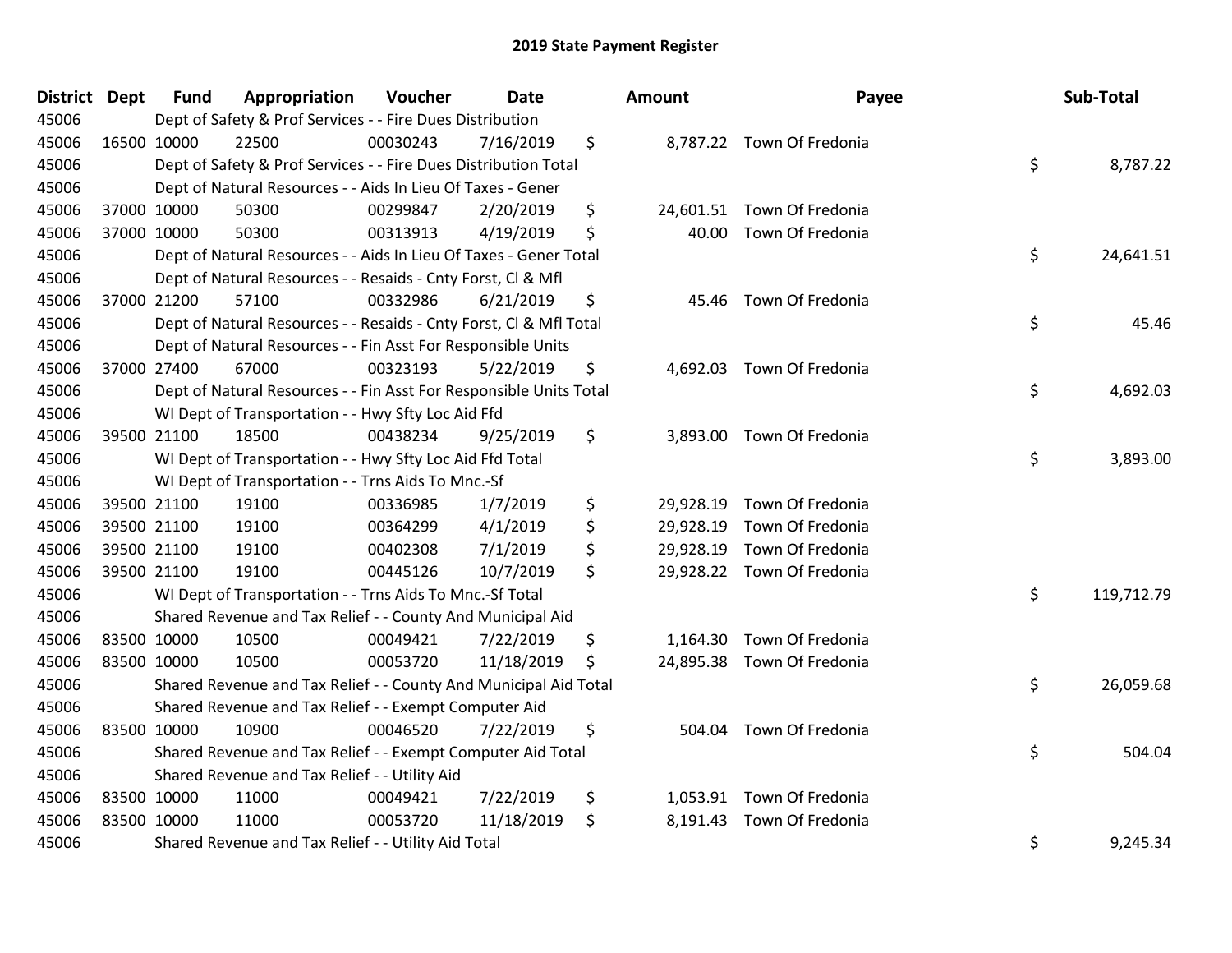| <b>District</b> | Dept | Fund        | Appropriation                                                 | Voucher  | Date     | Amount | Payee            | Sub-Total  |
|-----------------|------|-------------|---------------------------------------------------------------|----------|----------|--------|------------------|------------|
| 45006           |      |             | Shared Revenue and Tax Relief - - Personal Property Aid       |          |          |        |                  |            |
| 45006           |      | 83500 10000 | 11100                                                         | 00041078 | 5/6/2019 | 844.78 | Town Of Fredonia |            |
| 45006           |      |             | Shared Revenue and Tax Relief - - Personal Property Aid Total |          |          |        |                  | 844.78     |
| 45006 Total     |      |             |                                                               |          |          |        |                  | 198,425.85 |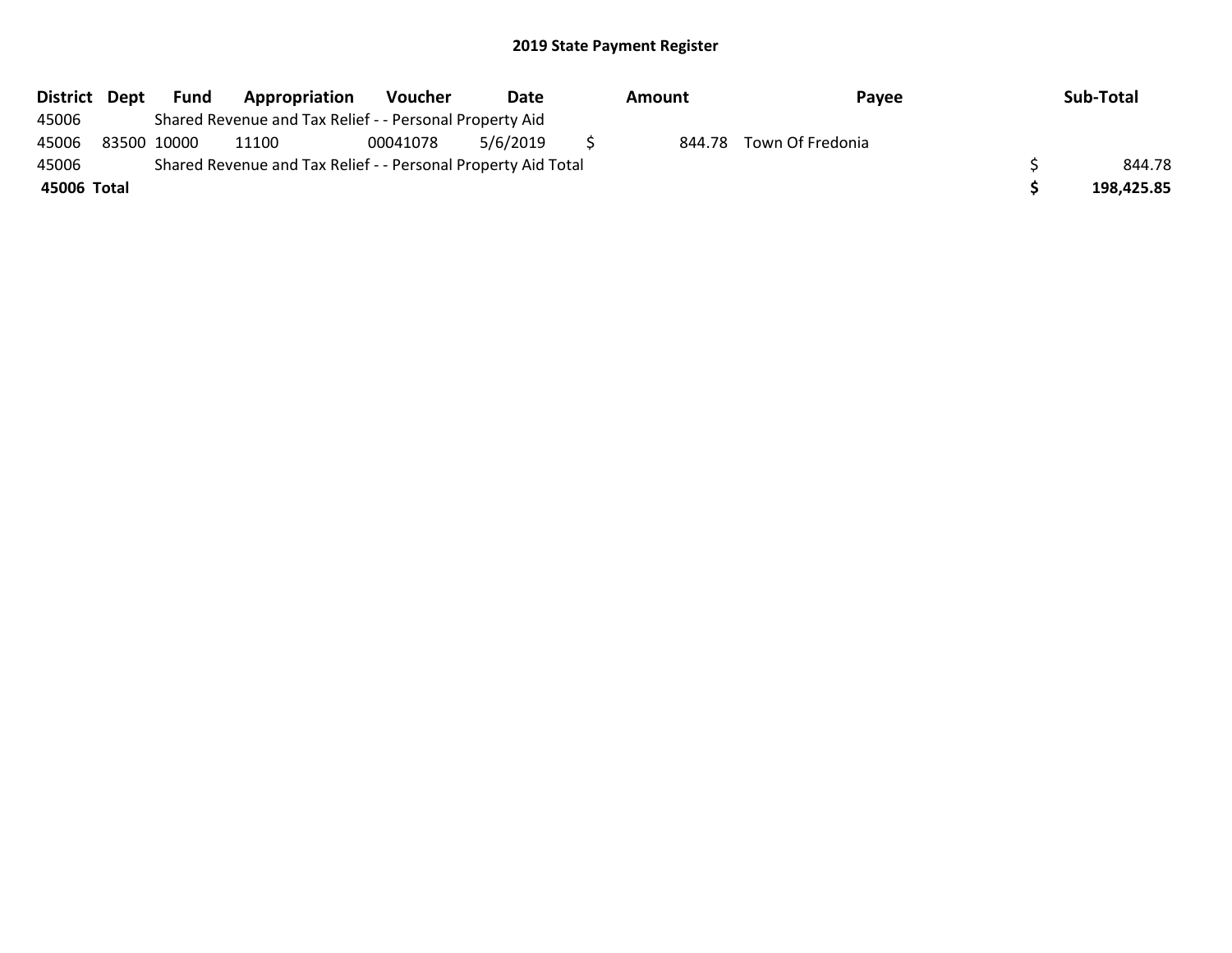| District Dept | <b>Fund</b> | Appropriation                                                          | Voucher  | Date       | Amount       | Payee                     | Sub-Total        |
|---------------|-------------|------------------------------------------------------------------------|----------|------------|--------------|---------------------------|------------------|
| 45008         |             | Dept of Safety & Prof Services - - Fire Dues Distribution              |          |            |              |                           |                  |
| 45008         | 16500 10000 | 22500                                                                  | 00029977 | 7/15/2019  | \$           | 24,062.85 Town Of Grafton |                  |
| 45008         |             | Dept of Safety & Prof Services - - Fire Dues Distribution Total        |          |            |              |                           | \$<br>24,062.85  |
| 45008         |             | Dept of Natural Resources - - Aids In Lieu Of Taxes - Gener            |          |            |              |                           |                  |
| 45008         | 37000 10000 | 50300                                                                  | 00313407 | 4/19/2019  | \$           | 47.49 Town Of Grafton     |                  |
| 45008         |             | Dept of Natural Resources - - Aids In Lieu Of Taxes - Gener Total      |          |            |              |                           | \$<br>47.49      |
| 45008         |             | Dept of Natural Resources - - Resaids - Cnty Forst, Cl & Mfl           |          |            |              |                           |                  |
| 45008         | 37000 21200 | 57100                                                                  | 00332987 | 6/21/2019  | \$           | 18.60 Town Of Grafton     |                  |
| 45008         |             | Dept of Natural Resources - - Resaids - Cnty Forst, CI & Mfl Total     |          |            |              |                           | \$<br>18.60      |
| 45008         |             | Dept of Natural Resources - - Fin Asst For Responsible Units           |          |            |              |                           |                  |
| 45008         | 37000 27400 | 67000                                                                  | 00322778 | 5/22/2019  | \$           | 10,027.94 Town Of Grafton |                  |
| 45008         |             | Dept of Natural Resources - - Fin Asst For Responsible Units Total     |          |            |              |                           | \$<br>10,027.94  |
| 45008         |             | WI Dept of Transportation - - Trns Aids To Mnc.-Sf                     |          |            |              |                           |                  |
| 45008         | 39500 21100 | 19100                                                                  | 00336986 | 1/7/2019   | \$           | 26,344.69 Town Of Grafton |                  |
| 45008         | 39500 21100 | 19100                                                                  | 00364300 | 4/1/2019   | \$           | 26,344.69 Town Of Grafton |                  |
| 45008         | 39500 21100 | 19100                                                                  | 00402309 | 7/1/2019   | \$           | 26,344.69 Town Of Grafton |                  |
| 45008         | 39500 21100 | 19100                                                                  | 00445127 | 10/7/2019  | \$           | 26,344.72 Town Of Grafton |                  |
| 45008         |             | WI Dept of Transportation - - Trns Aids To Mnc.-Sf Total               |          |            |              |                           | \$<br>105,378.79 |
| 45008         |             | Department of Military Affairs - - Disaster Recovery Aid               |          |            |              |                           |                  |
| 45008         | 46500 10000 | 30500                                                                  | 00063045 | 6/25/2019  | \$           | 2,128.49 Town Of Grafton  |                  |
| 45008         |             | Department of Military Affairs - - Disaster Recovery Aid Total         |          |            |              |                           | \$<br>2,128.49   |
| 45008         |             | Department of Military Affairs - - Federal Aid, Local Assistance       |          |            |              |                           |                  |
| 45008         | 46500 10000 | 34200                                                                  | 00063045 | 6/25/2019  | \$           | 12,770.93 Town Of Grafton |                  |
| 45008         |             | Department of Military Affairs - - Federal Aid, Local Assistance Total |          |            |              |                           | \$<br>12,770.93  |
| 45008         |             | Elections Commission - - 2018 Hava Election Security                   |          |            |              |                           |                  |
| 45008         | 51000 22000 | 18200                                                                  | 00002783 | 11/20/2019 | \$           | 1,200.00 Town Of Grafton  |                  |
| 45008         |             | Elections Commission - - 2018 Hava Election Security Total             |          |            |              |                           | \$<br>1,200.00   |
| 45008         |             | Shared Revenue and Tax Relief - - County And Municipal Aid             |          |            |              |                           |                  |
| 45008         | 83500 10000 | 10500                                                                  | 00049422 | 7/22/2019  | \$           | 8,008.42 Town Of Grafton  |                  |
| 45008         | 83500 10000 | 10500                                                                  | 00053721 | 11/18/2019 | \$           | 45,381.03 Town Of Grafton |                  |
| 45008         |             | Shared Revenue and Tax Relief - - County And Municipal Aid Total       |          |            |              |                           | \$<br>53,389.45  |
| 45008         |             | Shared Revenue and Tax Relief - - Exempt Computer Aid                  |          |            |              |                           |                  |
| 45008         | 83500 10000 | 10900                                                                  | 00046521 | 7/22/2019  | \$<br>929.09 | Town Of Grafton           |                  |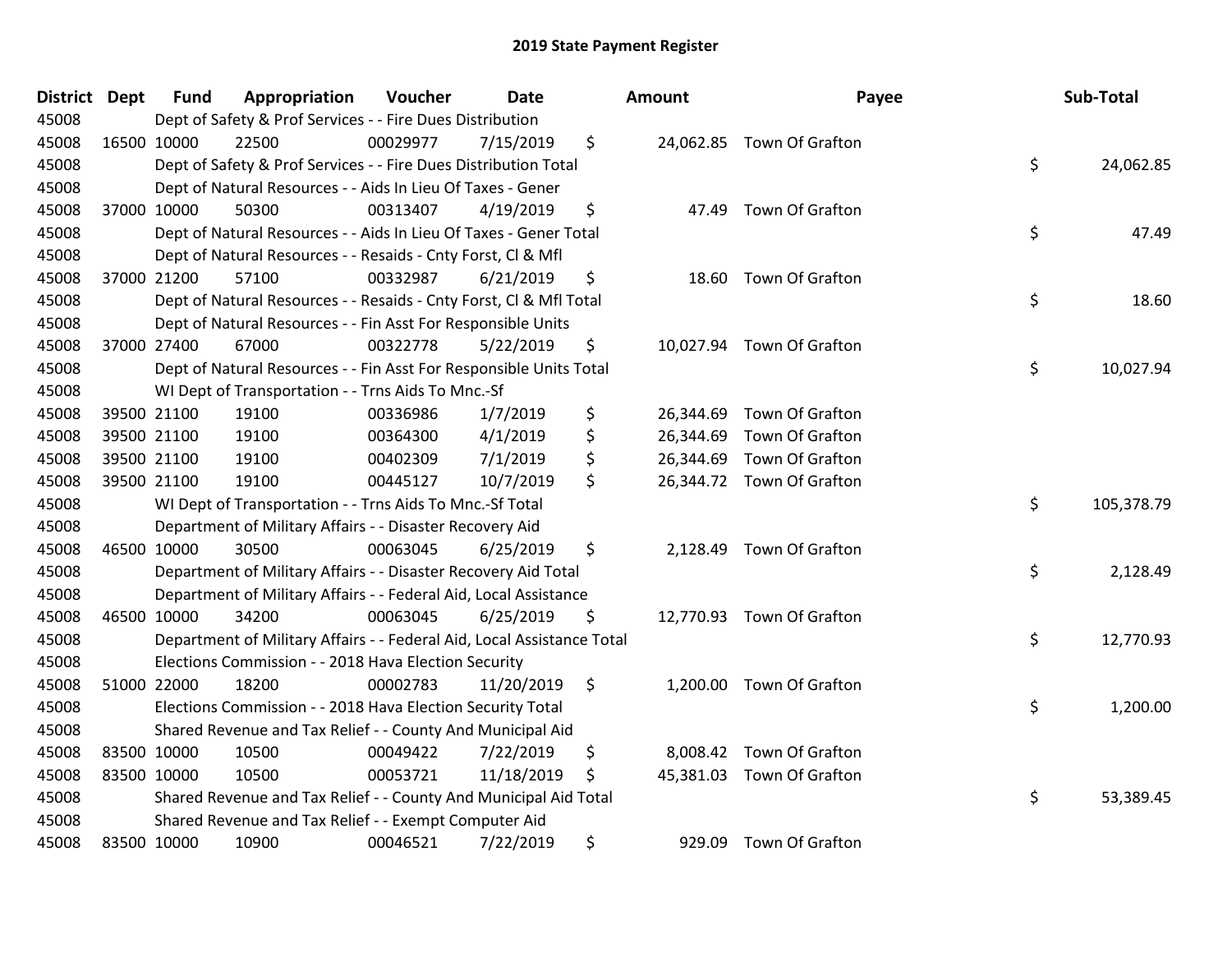| District    | Dept        | Fund        | Appropriation                                                         | <b>Voucher</b> | Date       |     | Amount       | Payee           | Sub-Total          |
|-------------|-------------|-------------|-----------------------------------------------------------------------|----------------|------------|-----|--------------|-----------------|--------------------|
| 45008       |             |             | Shared Revenue and Tax Relief - - Exempt Computer Aid Total           |                |            |     |              |                 | \$<br>929.09       |
| 45008       |             |             | Shared Revenue and Tax Relief - - Utility Aid                         |                |            |     |              |                 |                    |
| 45008       |             | 83500 10000 | 11000                                                                 | 00049422       | 7/22/2019  | \$  | 587.89       | Town Of Grafton |                    |
| 45008       | 83500 10000 |             | 11000                                                                 | 00053721       | 11/18/2019 | S.  | 3,352.88     | Town Of Grafton |                    |
| 45008       |             |             | Shared Revenue and Tax Relief - - Utility Aid Total                   |                |            |     |              |                 | \$<br>3,940.77     |
| 45008       |             |             | Shared Revenue and Tax Relief - - Personal Property Aid               |                |            |     |              |                 |                    |
| 45008       |             | 83500 10000 | 11100                                                                 | 00041079       | 5/6/2019   | \$  | 4,569.14     | Town Of Grafton |                    |
| 45008       |             |             | Shared Revenue and Tax Relief - - Personal Property Aid Total         |                |            |     |              |                 | \$<br>4,569.14     |
| 45008       |             |             | Shared Revenue and Tax Relief - - School Lvy Tx/First Dollar Cr       |                |            |     |              |                 |                    |
| 45008       |             | 83500 10000 | 30200                                                                 | 00045304       | 7/22/2019  | \$. | 1,215,473.29 | Town Of Grafton |                    |
| 45008       |             | 83500 10000 | 30200                                                                 | 00048187       | 7/22/2019  | \$  | 122,687.69   | Town Of Grafton |                    |
| 45008       |             |             | Shared Revenue and Tax Relief - - School Lvy Tx/First Dollar Cr Total |                |            |     |              |                 | \$<br>1,338,160.98 |
| 45008       |             |             | Shared Revenue and Tax Relief - - Lottery & Gaming Credit             |                |            |     |              |                 |                    |
| 45008       |             | 83500 52100 | 36300                                                                 | 00038420       | 3/25/2019  | \$  | 5,448.72     | Town Of Grafton |                    |
| 45008       |             | 83500 52100 | 36300                                                                 | 00038673       | 3/25/2019  | \$  | 254,662.86   | Town Of Grafton |                    |
| 45008       |             |             | Shared Revenue and Tax Relief - - Lottery & Gaming Credit Total       |                |            |     |              |                 | 260,111.58         |
| 45008 Total |             |             |                                                                       |                |            |     |              |                 | 1,816,736.10       |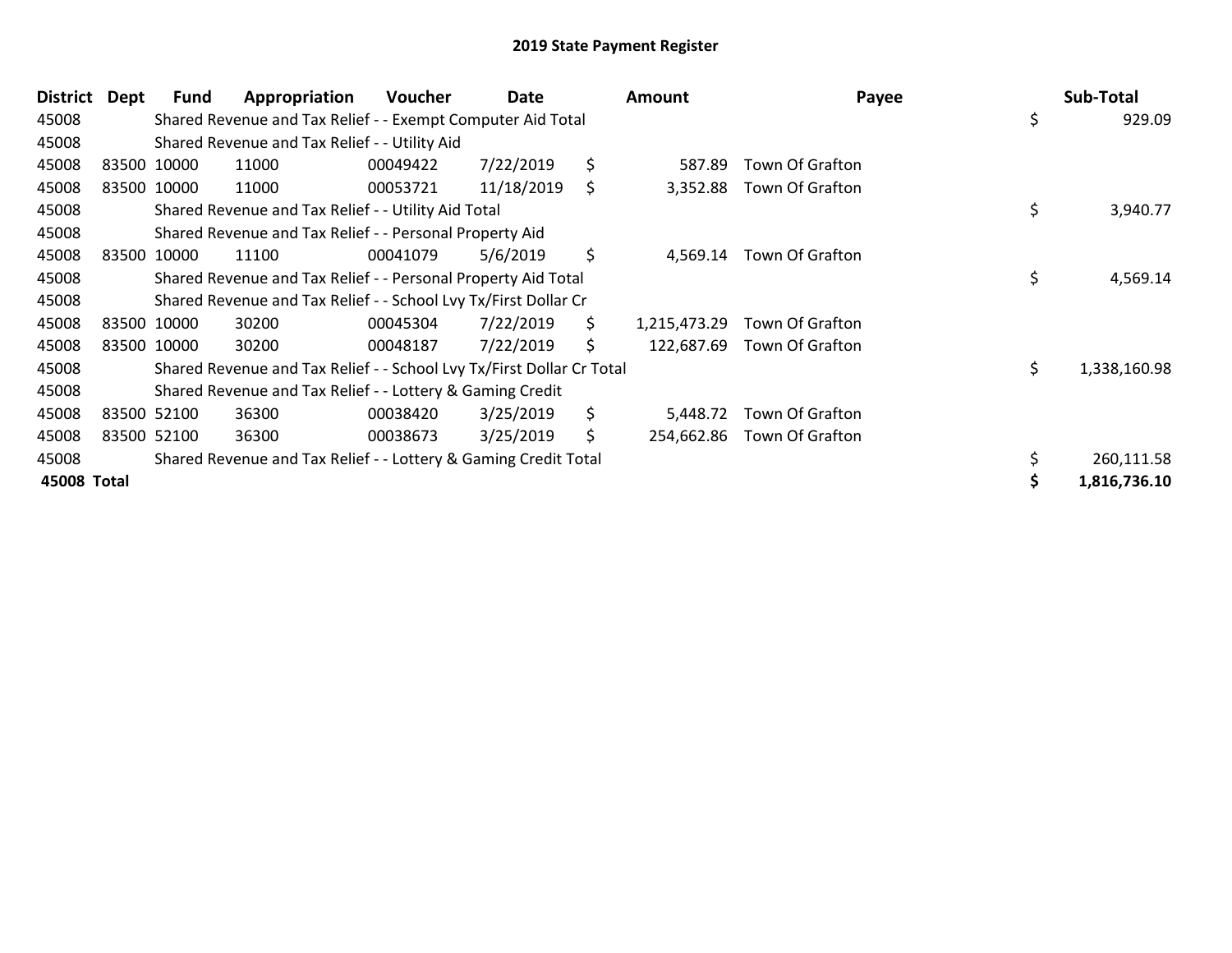| District | <b>Dept</b> | <b>Fund</b> | Appropriation                                                      | Voucher  | Date       | Amount          | Payee                             | Sub-Total       |
|----------|-------------|-------------|--------------------------------------------------------------------|----------|------------|-----------------|-----------------------------------|-----------------|
| 45012    |             |             | Dept of Safety & Prof Services - - Fire Dues Distribution          |          |            |                 |                                   |                 |
| 45012    |             | 16500 10000 | 22500                                                              | 00030275 | 7/16/2019  | \$              | 8,167.48 Town Of Port Washington  |                 |
| 45012    |             |             | Dept of Safety & Prof Services - - Fire Dues Distribution Total    |          |            |                 |                                   | \$<br>8,167.48  |
| 45012    |             |             | Dept of Natural Resources - - Resaids - Cnty Forst, Cl & Mfl       |          |            |                 |                                   |                 |
| 45012    |             | 37000 21200 | 57100                                                              | 00332988 | 6/21/2019  | \$<br>13.40     | Town Of Port Washington           |                 |
| 45012    |             |             | Dept of Natural Resources - - Resaids - Cnty Forst, Cl & Mfl Total |          |            |                 |                                   | \$<br>13.40     |
| 45012    |             |             | Dept of Natural Resources - - Fin Asst For Responsible Units       |          |            |                 |                                   |                 |
| 45012    |             | 37000 27400 | 67000                                                              | 00323178 | 5/22/2019  | \$              | 5,731.16 Town Of Port Washington  |                 |
| 45012    |             |             | Dept of Natural Resources - - Fin Asst For Responsible Units Total |          |            |                 |                                   | \$<br>5,731.16  |
| 45012    |             |             | WI Dept of Transportation - - Trns Aids To Mnc.-Sf                 |          |            |                 |                                   |                 |
| 45012    |             | 39500 21100 | 19100                                                              | 00336987 | 1/7/2019   | \$<br>13,927.87 | Town Of Port Washington           |                 |
| 45012    |             | 39500 21100 | 19100                                                              | 00364301 | 4/1/2019   | \$<br>13,927.87 | Town Of Port Washington           |                 |
| 45012    |             | 39500 21100 | 19100                                                              | 00402310 | 7/1/2019   | \$              | 13,927.87 Town Of Port Washington |                 |
| 45012    |             | 39500 21100 | 19100                                                              | 00445128 | 10/7/2019  | \$              | 13,927.87 Town Of Port Washington |                 |
| 45012    |             |             | WI Dept of Transportation - - Trns Aids To Mnc.-Sf Total           |          |            |                 |                                   | \$<br>55,711.48 |
| 45012    |             |             | Elections Commission - - 2018 Hava Election Security               |          |            |                 |                                   |                 |
| 45012    |             | 51000 22000 | 18200                                                              | 00002147 | 10/22/2019 | \$              | 1,100.00 Town Of Port Washington  |                 |
| 45012    |             |             | Elections Commission - - 2018 Hava Election Security Total         |          |            |                 |                                   | \$<br>1,100.00  |
| 45012    |             |             | Shared Revenue and Tax Relief - - County And Municipal Aid         |          |            |                 |                                   |                 |
| 45012    |             | 83500 10000 | 10500                                                              | 00049423 | 7/22/2019  | \$<br>3,108.79  | Town Of Port Washington           |                 |
| 45012    |             | 83500 10000 | 10500                                                              | 00053722 | 11/18/2019 | \$              | 17,616.46 Town Of Port Washington |                 |
| 45012    |             |             | Shared Revenue and Tax Relief - - County And Municipal Aid Total   |          |            |                 |                                   | \$<br>20,725.25 |
| 45012    |             |             | Shared Revenue and Tax Relief - - Exempt Computer Aid              |          |            |                 |                                   |                 |
| 45012    |             | 83500 10000 | 10900                                                              | 00046522 | 7/22/2019  | \$              | 76.91 Town Of Port Washington     |                 |
| 45012    |             |             | Shared Revenue and Tax Relief - - Exempt Computer Aid Total        |          |            |                 |                                   | \$<br>76.91     |
| 45012    |             |             | Shared Revenue and Tax Relief - - Utility Aid                      |          |            |                 |                                   |                 |
| 45012    |             | 83500 10000 | 11000                                                              | 00049423 | 7/22/2019  | \$<br>12.35     | Town Of Port Washington           |                 |
| 45012    |             | 83500 10000 | 11000                                                              | 00053722 | 11/18/2019 | \$              | 1,717.86 Town Of Port Washington  |                 |
| 45012    |             |             | Shared Revenue and Tax Relief - - Utility Aid Total                |          |            |                 |                                   | \$<br>1,730.21  |
| 45012    |             |             | Shared Revenue and Tax Relief - - Personal Property Aid            |          |            |                 |                                   |                 |
| 45012    |             | 83500 10000 | 11100                                                              | 00041080 | 5/6/2019   | \$              | 1,183.20 Town Of Port Washington  |                 |
| 45012    |             |             | Shared Revenue and Tax Relief - - Personal Property Aid Total      |          |            |                 |                                   | \$<br>1,183.20  |
| 45012    |             |             | Shared Revenue and Tax Relief - - Lottery & Gaming Credit          |          |            |                 |                                   |                 |

| าount                                            | Payee                                                                                                    | Sub-Total       |
|--------------------------------------------------|----------------------------------------------------------------------------------------------------------|-----------------|
| 8,167.48                                         | Town Of Port Washington                                                                                  | \$<br>8,167.48  |
| 13.40                                            | Town Of Port Washington                                                                                  | \$<br>13.40     |
| 5,731.16                                         | Town Of Port Washington                                                                                  | \$<br>5,731.16  |
| 13,927.87<br>13,927.87<br>13,927.87<br>13,927.87 | Town Of Port Washington<br>Town Of Port Washington<br>Town Of Port Washington<br>Town Of Port Washington |                 |
|                                                  |                                                                                                          | \$<br>55,711.48 |
| 1,100.00                                         | Town Of Port Washington                                                                                  | \$<br>1,100.00  |
| 3,108.79<br>17,616.46                            | Town Of Port Washington<br>Town Of Port Washington                                                       | \$<br>20,725.25 |
| 76.91                                            | Town Of Port Washington                                                                                  | \$<br>76.91     |
| 12.35<br>1,717.86                                | Town Of Port Washington<br>Town Of Port Washington                                                       | \$<br>1,730.21  |
| 1,183.20                                         | Town Of Port Washington                                                                                  | \$<br>1,183.20  |
|                                                  |                                                                                                          |                 |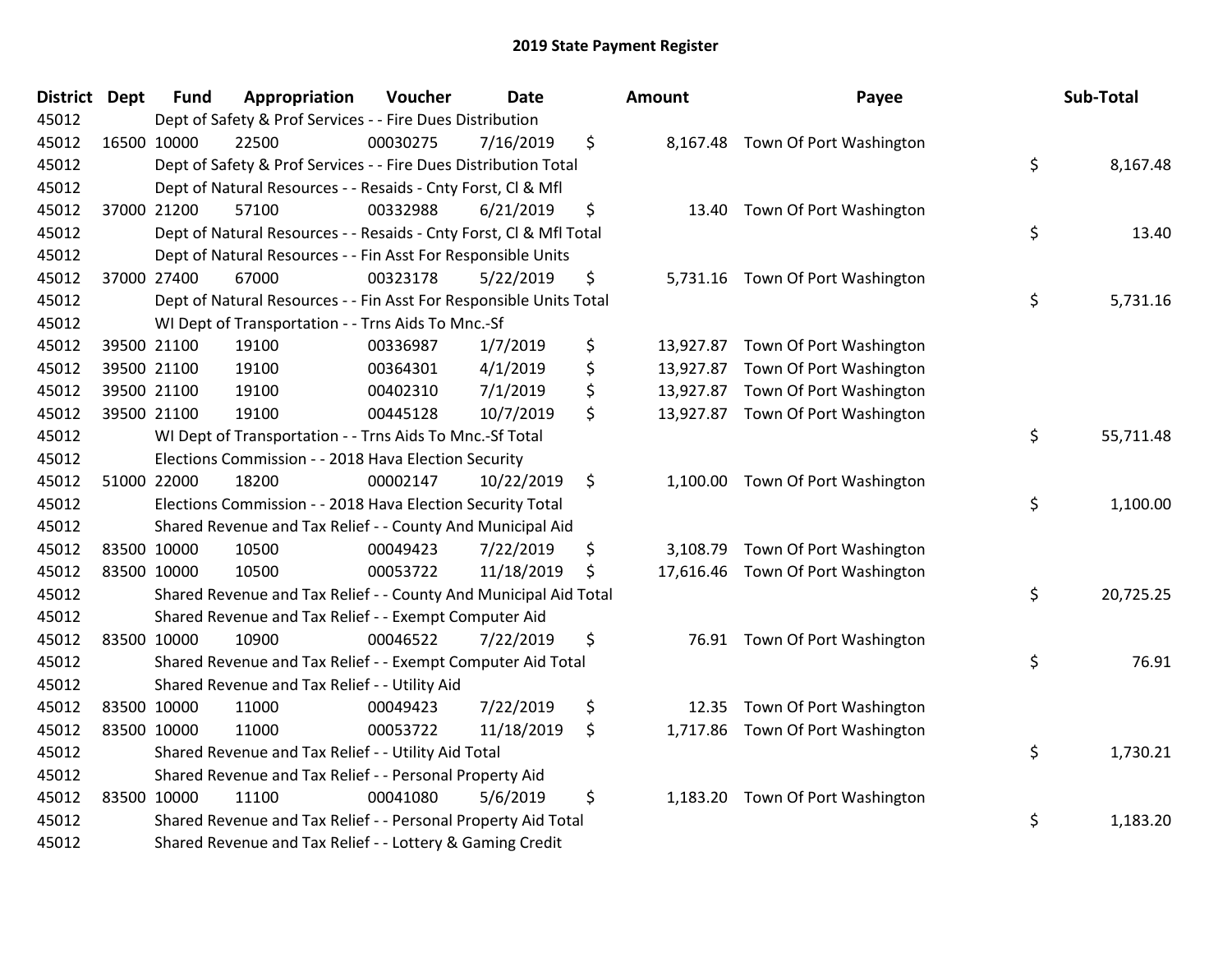|             |                                                                 | District Dept Fund | Appropriation | <b>Voucher</b> | Date         | Amount | <b>Pavee</b>                     | Sub-Total |
|-------------|-----------------------------------------------------------------|--------------------|---------------|----------------|--------------|--------|----------------------------------|-----------|
| 45012       |                                                                 | 83500 52100        | 36300         | 00038421       | 3/25/2019 \$ |        | 1,525.10 Town Of Port Washington |           |
| 45012       | Shared Revenue and Tax Relief - - Lottery & Gaming Credit Total | 1.525.10           |               |                |              |        |                                  |           |
| 45012 Total |                                                                 |                    |               |                |              |        |                                  | 95,964.19 |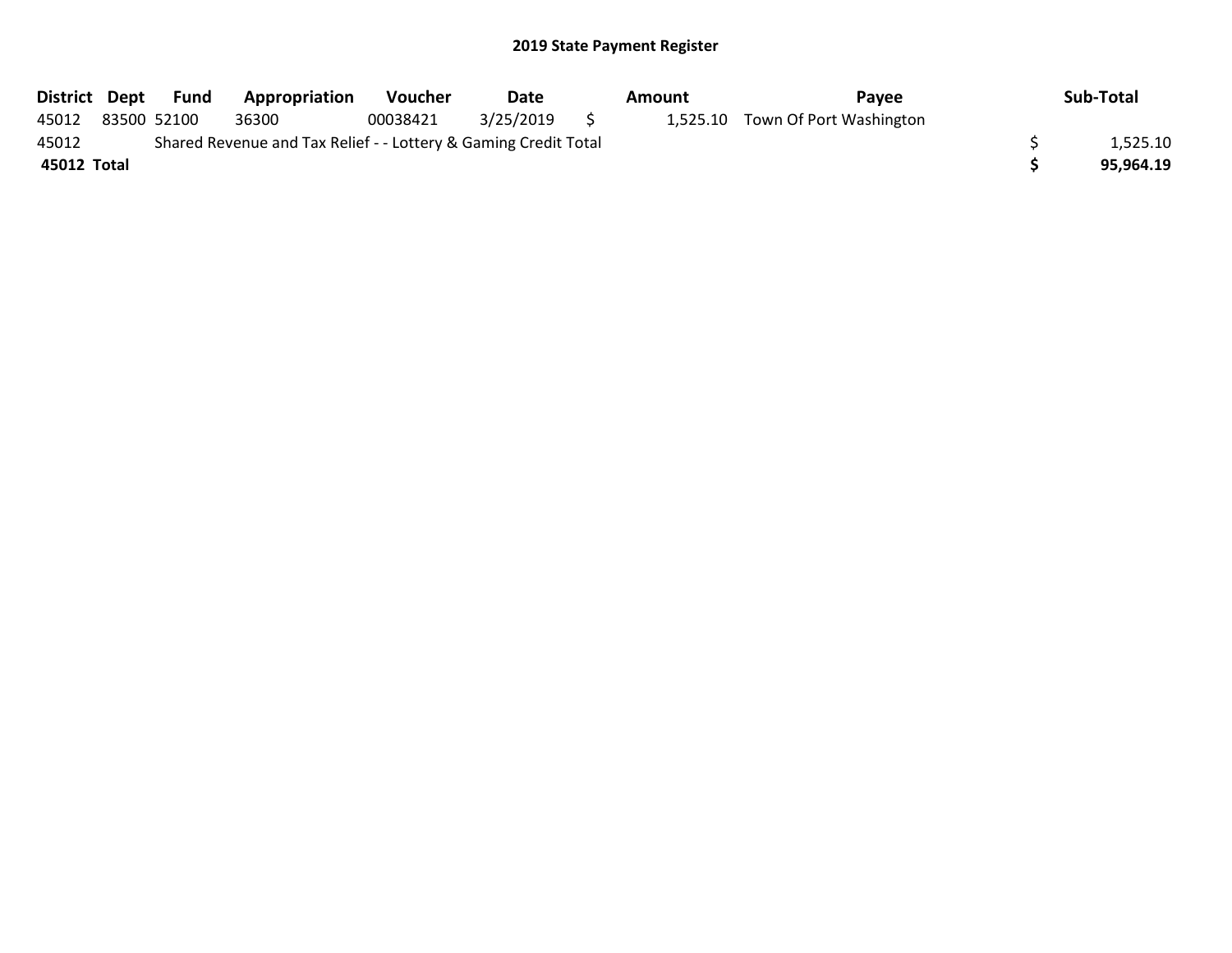| District Dept |             | <b>Fund</b> | Appropriation                                                      | Voucher  | <b>Date</b> | Amount          | Payee                       | Sub-Total       |
|---------------|-------------|-------------|--------------------------------------------------------------------|----------|-------------|-----------------|-----------------------------|-----------------|
| 45014         |             |             | Dept of Safety & Prof Services - - Fire Dues Distribution          |          |             |                 |                             |                 |
| 45014         |             | 16500 10000 | 22500                                                              | 00030235 | 7/16/2019   | \$              | 8,999.87 Town Of Saukville  |                 |
| 45014         |             |             | Dept of Safety & Prof Services - - Fire Dues Distribution Total    |          |             |                 |                             | \$<br>8,999.87  |
| 45014         |             |             | Dept of Natural Resources - - Aids In Lieu Of Taxes - Gener        |          |             |                 |                             |                 |
| 45014         |             | 37000 10000 | 50300                                                              | 00297513 | 2/11/2019   | \$<br>4,173.27  | Town Of Saukville           |                 |
| 45014         |             | 37000 10000 | 50300                                                              | 00313445 | 4/19/2019   | \$<br>914.43    | Town Of Saukville           |                 |
| 45014         |             |             | Dept of Natural Resources - - Aids In Lieu Of Taxes - Gener Total  |          |             |                 |                             | \$<br>5,087.70  |
| 45014         |             |             | Dept of Natural Resources - - Resaids - Cnty Forst, Cl & Mfl       |          |             |                 |                             |                 |
| 45014         |             | 37000 21200 | 57100                                                              | 00332989 | 6/21/2019   | \$              | 107.14 Town Of Saukville    |                 |
| 45014         |             |             | Dept of Natural Resources - - Resaids - Cnty Forst, Cl & Mfl Total |          |             |                 |                             | \$<br>107.14    |
| 45014         |             |             | Dept of Natural Resources - - Aids In Lieu Of Taxes - Sum S        |          |             |                 |                             |                 |
| 45014         |             | 37000 21200 | 57900                                                              | 00313444 | 4/19/2019   | \$              | 778.88 Town Of Saukville    |                 |
| 45014         |             |             | Dept of Natural Resources - - Aids In Lieu Of Taxes - Sum S Total  |          |             |                 |                             | \$<br>778.88    |
| 45014         |             |             | Dept of Natural Resources - - Fin Asst For Responsible Units       |          |             |                 |                             |                 |
| 45014         |             | 37000 27400 | 67000                                                              | 00323386 | 5/22/2019   | \$<br>3,285.19  | Town Of Saukville           |                 |
| 45014         |             |             | Dept of Natural Resources - - Fin Asst For Responsible Units Total |          |             |                 |                             | \$<br>3,285.19  |
| 45014         |             |             | WI Dept of Transportation - - Trns Aids To Mnc.-Sf                 |          |             |                 |                             |                 |
| 45014         |             | 39500 21100 | 19100                                                              | 00336988 | 1/7/2019    | \$<br>23,621.23 | Town Of Saukville           |                 |
| 45014         |             | 39500 21100 | 19100                                                              | 00364302 | 4/1/2019    | \$              | 23,621.23 Town Of Saukville |                 |
| 45014         |             | 39500 21100 | 19100                                                              | 00402311 | 7/1/2019    | \$<br>23,621.23 | Town Of Saukville           |                 |
| 45014         |             | 39500 21100 | 19100                                                              | 00445129 | 10/7/2019   | \$              | 23,621.26 Town Of Saukville |                 |
| 45014         |             |             | WI Dept of Transportation - - Trns Aids To Mnc.-Sf Total           |          |             |                 |                             | \$<br>94,484.95 |
| 45014         |             |             | WI Dept of Transportation - - Loc Rd Imp Prg St Fd                 |          |             |                 |                             |                 |
| 45014         |             | 39500 21100 | 27800                                                              | 00411644 | 7/12/2019   | \$              | 13,008.67 Town Of Saukville |                 |
| 45014         |             |             | WI Dept of Transportation - - Loc Rd Imp Prg St Fd Total           |          |             |                 |                             | \$<br>13,008.67 |
| 45014         |             |             | Elections Commission - - General Program Ops, GPR                  |          |             |                 |                             |                 |
| 45014         |             | 51000 10000 | 10100                                                              | 00001645 | 2/12/2019   | \$<br>300.28    | <b>Town Of Saukville</b>    |                 |
| 45014         |             |             | Elections Commission - - General Program Ops, GPR Total            |          |             |                 |                             | \$<br>300.28    |
| 45014         |             |             | Elections Commission - - 2018 Hava Election Security               |          |             |                 |                             |                 |
| 45014         | 51000 22000 |             | 18200                                                              | 00002972 | 12/4/2019   | \$<br>200.00    | Town Of Saukville           |                 |
| 45014         |             |             | Elections Commission - - 2018 Hava Election Security Total         |          |             |                 |                             | \$<br>200.00    |
| 45014         |             |             | Shared Revenue and Tax Relief - - County And Municipal Aid         |          |             |                 |                             |                 |
| 45014         |             | 83500 10000 | 10500                                                              | 00049424 | 7/22/2019   | \$              | 3,577.58 Town Of Saukville  |                 |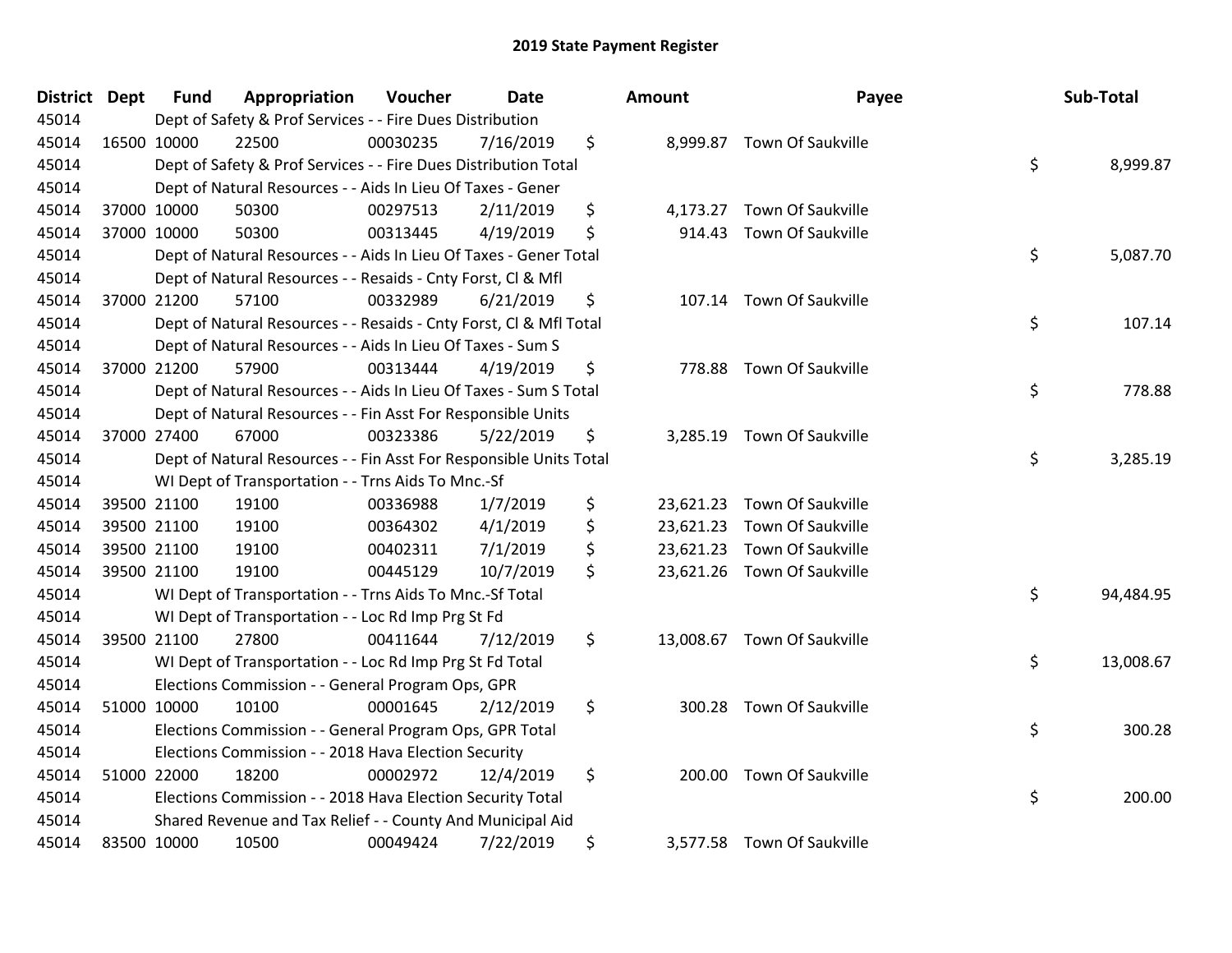| <b>District</b> | <b>Dept</b> | Fund | Appropriation                                                       | Voucher  | Date       |    | Amount    | Payee             | Sub-Total  |
|-----------------|-------------|------|---------------------------------------------------------------------|----------|------------|----|-----------|-------------------|------------|
| 45014           | 83500 10000 |      | 10500                                                               | 00053723 | 11/18/2019 | \$ | 20,272.95 | Town Of Saukville |            |
| 45014           |             |      | Shared Revenue and Tax Relief - - County And Municipal Aid Total    |          |            |    |           |                   | 23,850.53  |
| 45014           |             |      | Shared Revenue and Tax Relief - - Exempt Computer Aid               |          |            |    |           |                   |            |
| 45014           | 83500 10000 |      | 10900                                                               | 00046523 | 7/22/2019  | \$ | 68.59     | Town Of Saukville |            |
| 45014           |             |      | Shared Revenue and Tax Relief - - Exempt Computer Aid Total         |          |            |    |           |                   | 68.59      |
| 45014           |             |      | Shared Revenue and Tax Relief - - Personal Property Aid             |          |            |    |           |                   |            |
| 45014           | 83500 10000 |      | 11100                                                               | 00041081 | 5/6/2019   | \$ | 3.030.24  | Town Of Saukville |            |
| 45014           |             |      | Shared Revenue and Tax Relief - - Personal Property Aid Total       |          |            |    |           |                   | 3,030.24   |
| 45014           |             |      | Shared Revenue and Tax Relief - - Payments For Municipal Svcs       |          |            |    |           |                   |            |
| 45014           | 83500 10000 |      | 50100                                                               | 00037722 | 1/31/2019  | S  | 384.37    | Town Of Saukville |            |
| 45014           |             |      | Shared Revenue and Tax Relief - - Payments For Municipal Svcs Total |          |            |    |           |                   | 384.37     |
| 45014 Total     |             |      |                                                                     |          |            |    |           |                   | 153,586.41 |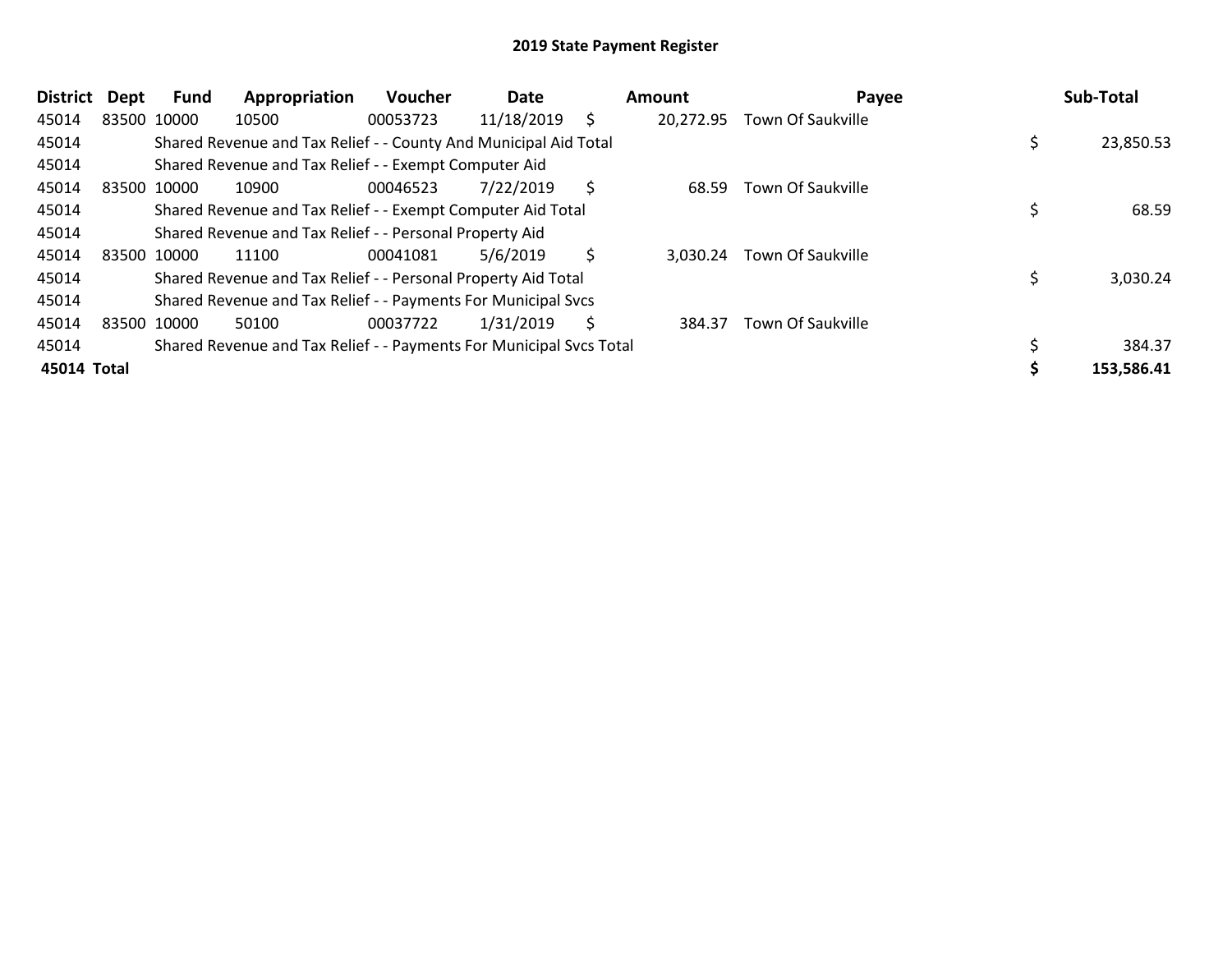| <b>District</b> | Dept | <b>Fund</b> | Appropriation                                                         | <b>Voucher</b> | Date      | <b>Amount</b> |           | Payee              | Sub-Total |
|-----------------|------|-------------|-----------------------------------------------------------------------|----------------|-----------|---------------|-----------|--------------------|-----------|
| 45105           |      |             | Shared Revenue and Tax Relief - - School Lvy Tx/First Dollar Cr       |                |           |               |           |                    |           |
| 45105           |      | 83500 10000 | 30200                                                                 | 00045305       | 7/22/2019 |               | 65,134.96 | Village Of Bayside |           |
| 45105           |      | 83500 10000 | 30200                                                                 | 00048188       | 7/22/2019 | Ŝ             | 3,488.55  | Village Of Bayside |           |
| 45105           |      |             | Shared Revenue and Tax Relief - - School Lvy Tx/First Dollar Cr Total |                |           |               |           |                    | 68,623.51 |
| 45105           |      |             | Shared Revenue and Tax Relief - - Lottery & Gaming Credit             |                |           |               |           |                    |           |
| 45105           |      | 83500 52100 | 36300                                                                 | 00038674       | 3/25/2019 |               | 8,254.74  | Village Of Bayside |           |
| 45105           |      |             | Shared Revenue and Tax Relief - - Lottery & Gaming Credit Total       |                |           |               |           |                    | 8,254.74  |
| 45105 Total     |      |             |                                                                       |                |           |               |           |                    | 76,878.25 |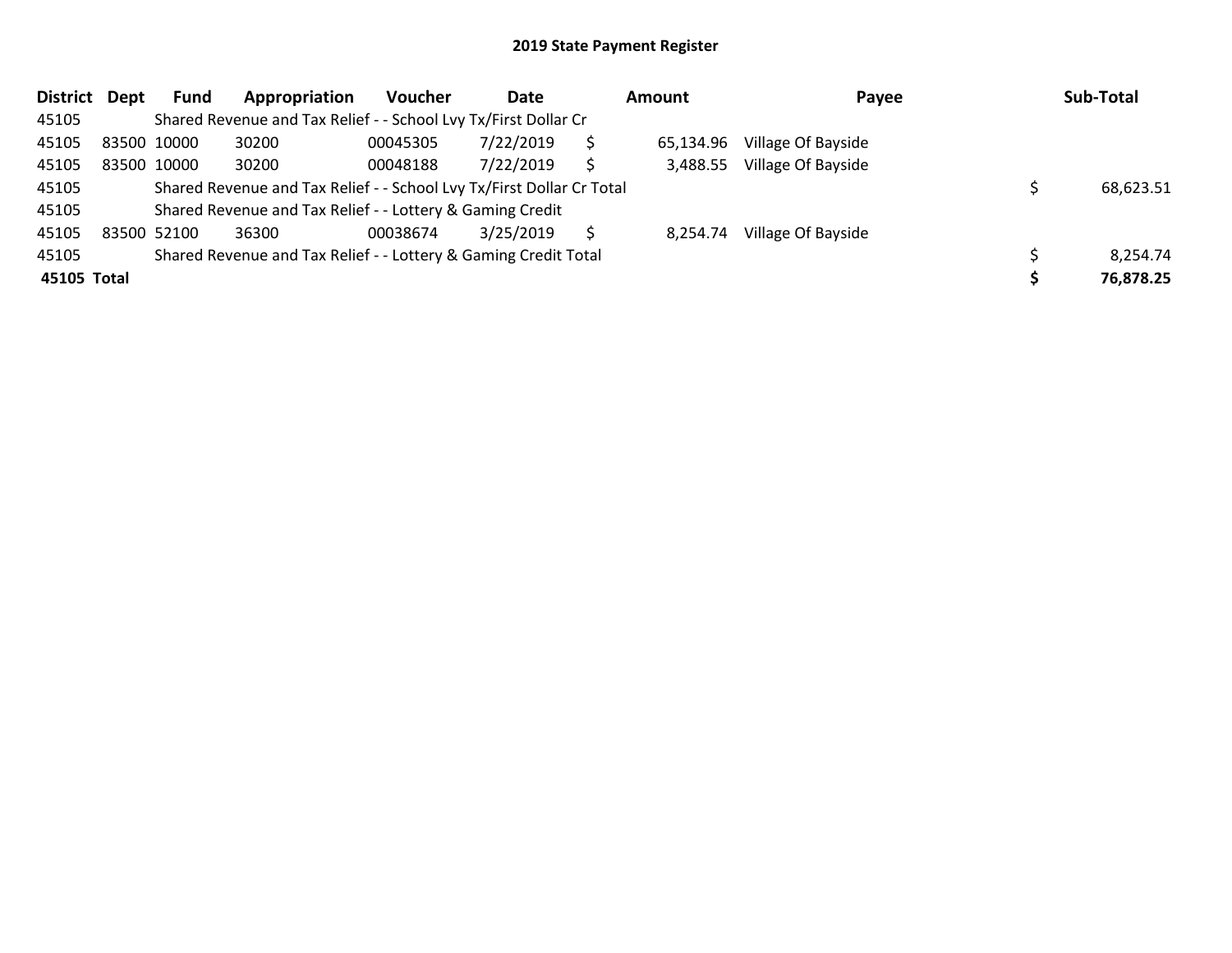| <b>District</b> | <b>Dept</b> | <b>Fund</b> | Appropriation                                                           | Voucher  | <b>Date</b> | Amount          | Payee                        | Sub-Total       |
|-----------------|-------------|-------------|-------------------------------------------------------------------------|----------|-------------|-----------------|------------------------------|-----------------|
| 45106           |             |             | Dept of Safety & Prof Services - - Fire Dues Distribution               |          |             |                 |                              |                 |
| 45106           |             | 16500 10000 | 22500                                                                   | 00030217 | 7/16/2019   | \$              | 9,294.20 Village Of Belgium  |                 |
| 45106           |             |             | Dept of Safety & Prof Services - - Fire Dues Distribution Total         |          |             |                 |                              | \$<br>9,294.20  |
| 45106           |             |             | Environmental Improvement Prog - - Clean Water Fund Program Finan       |          |             |                 |                              |                 |
| 45106           |             | 32000 57300 | 16300                                                                   | 00000197 | 2/25/2019   | \$              | 6,193.91 Village Of Belgium  |                 |
| 45106           |             |             | Environmental Improvement Prog - - Clean Water Fund Program Finan Total |          |             |                 |                              | \$<br>6,193.91  |
| 45106           |             |             | Dept of Natural Resources - - Fin Asst For Responsible Units            |          |             |                 |                              |                 |
| 45106           |             | 37000 27400 | 67000                                                                   | 00323080 | 5/22/2019   | \$              | 5,368.21 Village Of Belgium  |                 |
| 45106           |             |             | Dept of Natural Resources - - Fin Asst For Responsible Units Total      |          |             |                 |                              | \$<br>5,368.21  |
| 45106           |             |             | WI Dept of Transportation - - Trns Aids To Mnc.-Sf                      |          |             |                 |                              |                 |
| 45106           |             | 39500 21100 | 19100                                                                   | 00336989 | 1/7/2019    | \$<br>20,938.51 | Village Of Belgium           |                 |
| 45106           |             | 39500 21100 | 19100                                                                   | 00364303 | 4/1/2019    | \$<br>20,938.51 | Village Of Belgium           |                 |
| 45106           |             | 39500 21100 | 19100                                                                   | 00402312 | 7/1/2019    | \$              | 20,938.51 Village Of Belgium |                 |
| 45106           |             | 39500 21100 | 19100                                                                   | 00445130 | 10/7/2019   | \$              | 20,938.53 Village Of Belgium |                 |
| 45106           |             |             | WI Dept of Transportation - - Trns Aids To Mnc.-Sf Total                |          |             |                 |                              | \$<br>83,754.06 |
| 45106           |             |             | Department of Military Affairs - - Disaster Recovery Aid                |          |             |                 |                              |                 |
| 45106           |             | 46500 10000 | 30500                                                                   | 00064612 | 7/30/2019   | \$<br>710.46    | Village Of Belgium           |                 |
| 45106           |             |             | Department of Military Affairs - - Disaster Recovery Aid Total          |          |             |                 |                              | \$<br>710.46    |
| 45106           |             |             | Department of Military Affairs - - Federal Aid, Local Assistance        |          |             |                 |                              |                 |
| 45106           |             | 46500 10000 | 34200                                                                   | 00064612 | 7/30/2019   | \$              | 4,262.73 Village Of Belgium  |                 |
| 45106           |             |             | Department of Military Affairs - - Federal Aid, Local Assistance Total  |          |             |                 |                              | \$<br>4,262.73  |
| 45106           |             |             | Elections Commission - - 2018 Hava Election Security                    |          |             |                 |                              |                 |
| 45106           |             | 51000 22000 | 18200                                                                   | 00002272 | 11/6/2019   | \$              | 600.00 Village Of Belgium    |                 |
| 45106           |             |             | Elections Commission - - 2018 Hava Election Security Total              |          |             |                 |                              | \$<br>600.00    |
| 45106           |             |             | Shared Revenue and Tax Relief - - County And Municipal Aid              |          |             |                 |                              |                 |
| 45106           |             | 83500 10000 | 10500                                                                   | 00049425 | 7/22/2019   | \$<br>6,508.31  | Village Of Belgium           |                 |
| 45106           |             | 83500 10000 | 10500                                                                   | 00053724 | 11/18/2019  | \$              | 36,880.43 Village Of Belgium |                 |
| 45106           |             |             | Shared Revenue and Tax Relief - - County And Municipal Aid Total        |          |             |                 |                              | \$<br>43,388.74 |
| 45106           |             |             | Shared Revenue and Tax Relief - - Exempt Computer Aid                   |          |             |                 |                              |                 |
| 45106           |             | 83500 10000 | 10900                                                                   | 00046524 | 7/22/2019   | \$<br>336.72    | Village Of Belgium           |                 |
| 45106           |             | 83500 10000 | 10900                                                                   | 00047942 | 7/22/2019   | \$<br>360.62    | Village Of Belgium           |                 |
| 45106           |             |             | Shared Revenue and Tax Relief - - Exempt Computer Aid Total             |          |             |                 |                              | \$<br>697.34    |
| 45106           |             |             | Shared Revenue and Tax Relief - - Utility Aid                           |          |             |                 |                              |                 |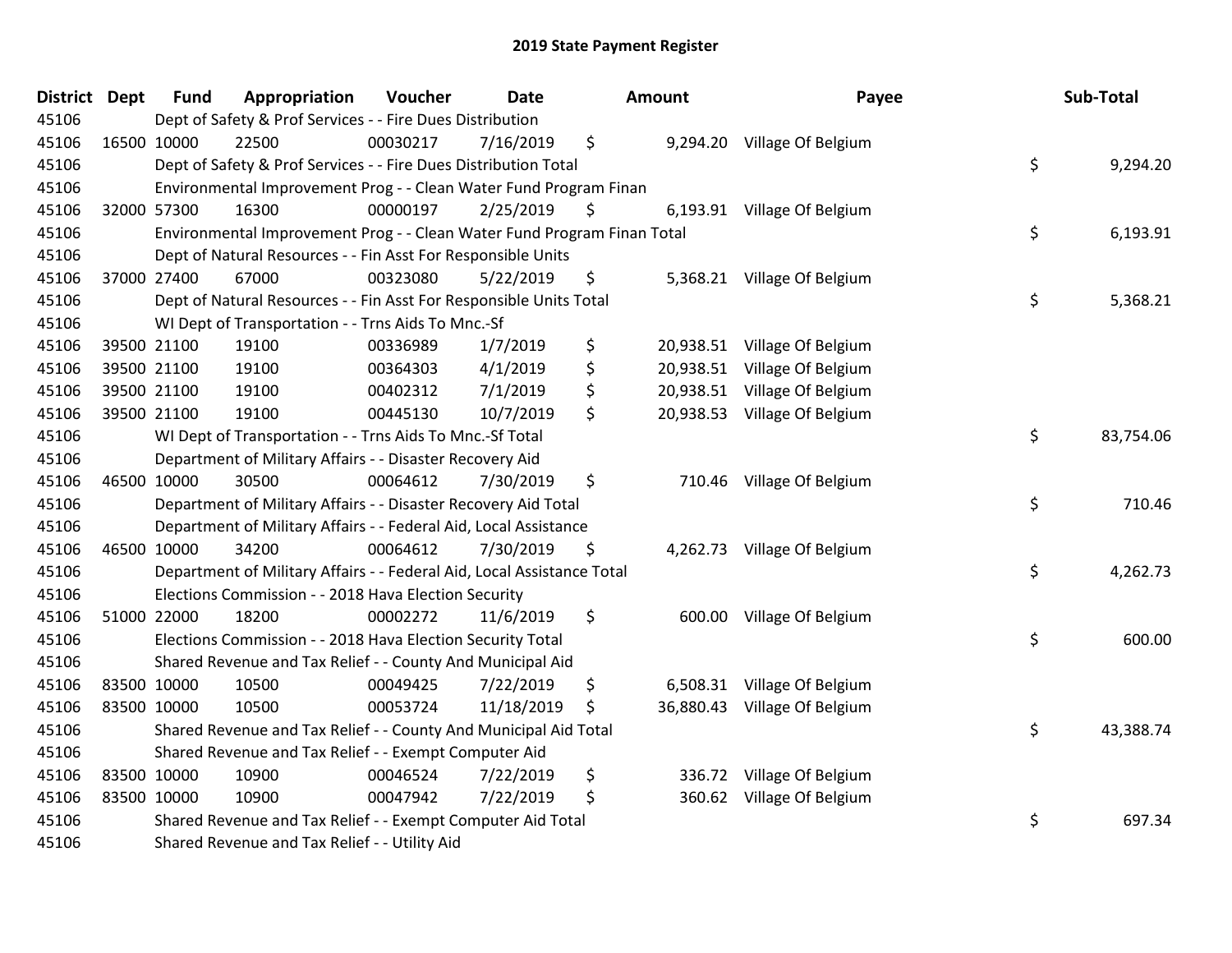| District    | Dept | Fund        | Appropriation                                                 | Voucher  | Date       |    | Amount   | Payee              | Sub-Total  |
|-------------|------|-------------|---------------------------------------------------------------|----------|------------|----|----------|--------------------|------------|
| 45106       |      | 83500 10000 | 11000                                                         | 00049425 | 7/22/2019  | \$ | 1,303.55 | Village Of Belgium |            |
| 45106       |      | 83500 10000 | 11000                                                         | 00053724 | 11/18/2019 | S  | 7,726.98 | Village Of Belgium |            |
| 45106       |      |             | Shared Revenue and Tax Relief - - Utility Aid Total           |          |            |    |          |                    | 9,030.53   |
| 45106       |      |             | Shared Revenue and Tax Relief - - Personal Property Aid       |          |            |    |          |                    |            |
| 45106       |      | 83500 10000 | 11100                                                         | 00041082 | 5/6/2019   | Ś  | 3,490.37 | Village Of Belgium |            |
| 45106       |      | 83500 10000 | 11100                                                         | 00042692 | 5/6/2019   | Ś  | 6,363.32 | Village Of Belgium |            |
| 45106       |      |             | Shared Revenue and Tax Relief - - Personal Property Aid Total |          |            |    |          |                    | 9,853.69   |
| 45106 Total |      |             |                                                               |          |            |    |          |                    | 173,153.87 |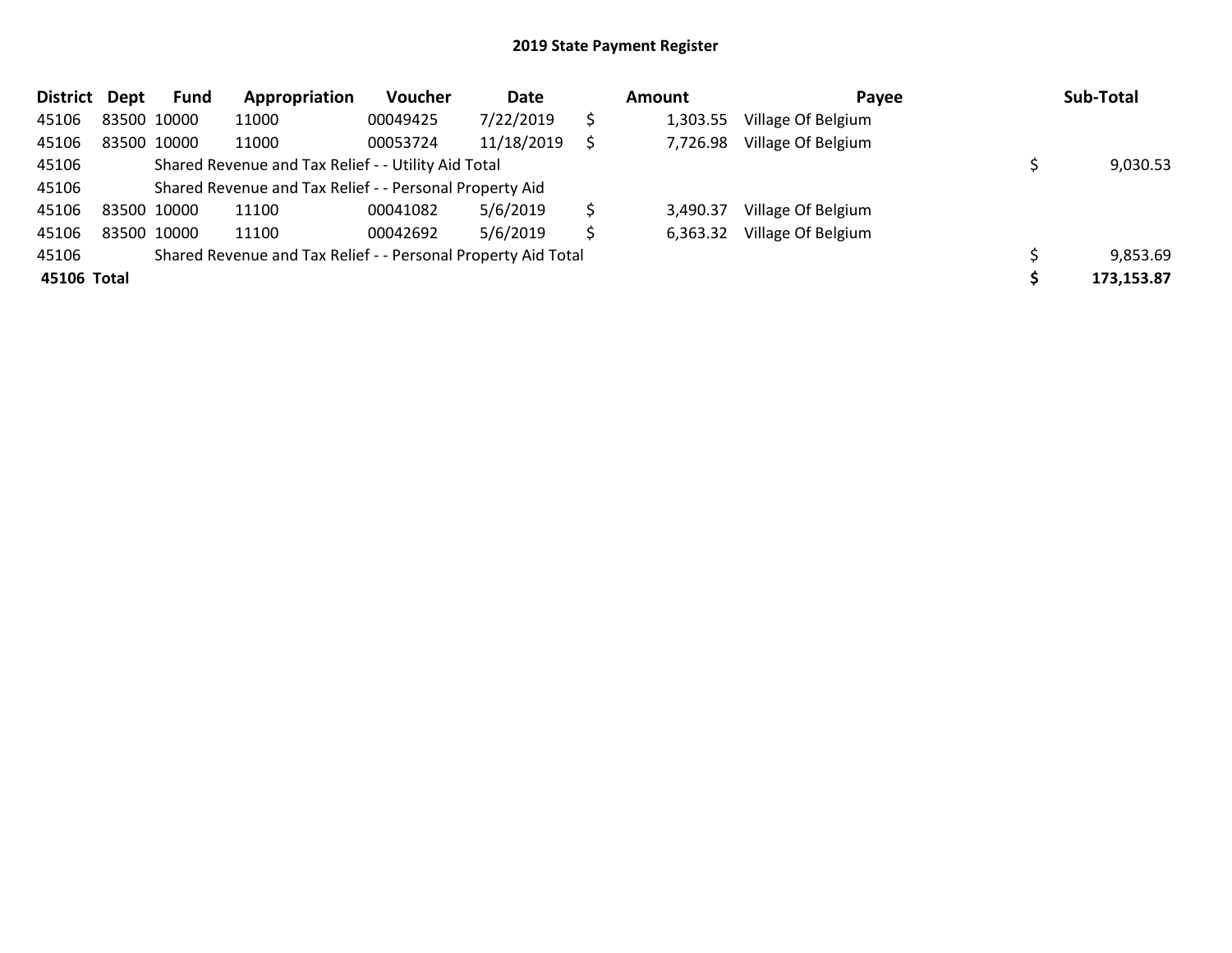| <b>District</b> | <b>Dept</b> | <b>Fund</b> | Appropriation                                                                   | Voucher              | <b>Date</b> | Amount          | Payee                          | Sub-Total        |
|-----------------|-------------|-------------|---------------------------------------------------------------------------------|----------------------|-------------|-----------------|--------------------------------|------------------|
| 45126           |             |             | Dept of Safety & Prof Services - - Fire Dues Distribution                       |                      |             |                 |                                |                  |
| 45126           | 16500 10000 |             | 22500                                                                           | 00030327             | 7/16/2019   | \$              | 7,310.19 Village Of Fredonia   |                  |
| 45126           |             |             | Dept of Safety & Prof Services - - Fire Dues Distribution Total                 |                      |             |                 |                                | \$<br>7,310.19   |
| 45126           |             |             | Dept of Natural Resources - - Resaids - Cnty Forst, Cl & Mfl                    |                      |             |                 |                                |                  |
| 45126           |             | 37000 21200 | 57100                                                                           | 00332990             | 6/21/2019   | \$<br>2.00      | Village Of Fredonia            |                  |
| 45126           |             |             | Dept of Natural Resources - - Resaids - Cnty Forst, Cl & Mfl Total              |                      |             |                 |                                | \$<br>2.00       |
| 45126           |             |             | Dept of Natural Resources - - Fin Asst For Responsible Units                    |                      |             |                 |                                |                  |
| 45126           |             | 37000 27400 | 67000                                                                           | 00323185             | 5/22/2019   | \$              | 6,674.99 Village Of Fredonia   |                  |
| 45126           |             |             | Dept of Natural Resources - - Fin Asst For Responsible Units Total              |                      |             |                 |                                | \$<br>6,674.99   |
| 45126           |             |             | WI Dept of Transportation - - Trns Aids To Mnc.-Sf                              |                      |             |                 |                                |                  |
| 45126           |             | 39500 21100 | 19100                                                                           | 00336990             | 1/7/2019    | \$<br>28,535.58 | Village Of Fredonia            |                  |
| 45126           |             | 39500 21100 | 19100                                                                           | 00364304             | 4/1/2019    | \$<br>28,535.58 | Village Of Fredonia            |                  |
| 45126           |             | 39500 21100 | 19100                                                                           | 00402313             | 7/1/2019    | \$              | 28,535.58 Village Of Fredonia  |                  |
| 45126           |             | 39500 21100 | 19100                                                                           | 00445131             | 10/7/2019   | \$<br>28,535.58 | Village Of Fredonia            |                  |
| 45126           |             |             | WI Dept of Transportation - - Trns Aids To Mnc.-Sf Total                        |                      |             |                 |                                | \$<br>114,142.32 |
| 45126           |             |             | Department of Health Services - - Emergency Medical Services, Ai                |                      |             |                 |                                |                  |
| 45126           |             | 43500 10000 | 11900                                                                           | 00307900             | 9/4/2019    | \$              | 5,432.55 Village Of Fredonia   |                  |
| 45126           |             |             | Department of Health Services - - Emergency Medical Services, Ai Total          |                      |             |                 |                                | \$<br>5,432.55   |
| 45126           |             |             | Department of Health Services - - Prepaid Medical Transport Reimbursement       |                      |             |                 |                                |                  |
| 45126           |             | 43500 10000 | 16300                                                                           | AMBULANCE 11/18/2019 |             | \$<br>4,112.19  | Village Of Fredonia            |                  |
| 45126           |             |             | Department of Health Services - - Prepaid Medical Transport Reimbursement Total |                      |             |                 |                                | \$<br>4,112.19   |
| 45126           |             |             | Department of Justice - - Law Enforcement Train, Local                          |                      |             |                 |                                |                  |
| 45126           | 45500 10000 |             | 23100                                                                           | 00062800             | 4/8/2019    | \$              | 480.00 Village Of Fredonia     |                  |
| 45126           |             |             | Department of Justice - - Law Enforcement Train, Local Total                    |                      |             |                 |                                | \$<br>480.00     |
| 45126           |             |             | Shared Revenue and Tax Relief - - County And Municipal Aid                      |                      |             |                 |                                |                  |
| 45126           |             | 83500 10000 | 10500                                                                           | 00049426             | 7/22/2019   | \$<br>29,526.60 | Village Of Fredonia            |                  |
| 45126           | 83500 10000 |             | 10500                                                                           | 00053725             | 11/18/2019  | \$              | 163,205.24 Village Of Fredonia |                  |
| 45126           |             |             | Shared Revenue and Tax Relief - - County And Municipal Aid Total                |                      |             |                 |                                | \$<br>192,731.84 |
| 45126           |             |             | Shared Revenue and Tax Relief - - Exempt Computer Aid                           |                      |             |                 |                                |                  |
| 45126           | 83500 10000 |             | 10900                                                                           | 00046525             | 7/22/2019   | \$              | 1,605.65 Village Of Fredonia   |                  |
| 45126           |             |             | Shared Revenue and Tax Relief - - Exempt Computer Aid Total                     |                      |             |                 |                                | \$<br>1,605.65   |
| 45126           |             |             | Shared Revenue and Tax Relief - - Personal Property Aid                         |                      |             |                 |                                |                  |
| 45126           |             | 83500 10000 | 11100                                                                           | 00041083             | 5/6/2019    | \$              | 4,595.36 Village Of Fredonia   |                  |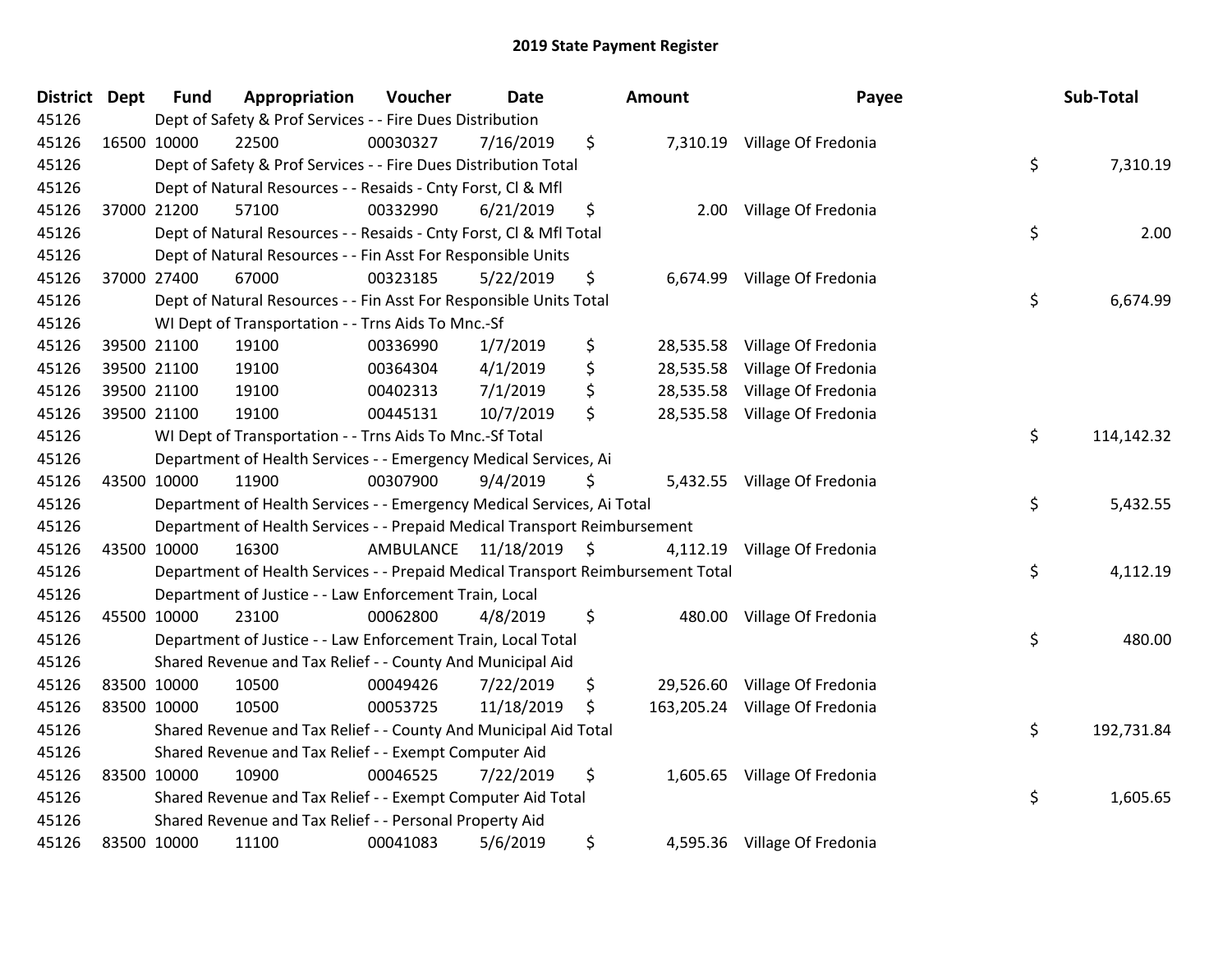|             | District Dept Fund | <b>Appropriation</b>                                          | Voucher | Date | Amount | Payee | Sub-Total  |
|-------------|--------------------|---------------------------------------------------------------|---------|------|--------|-------|------------|
| 45126       |                    | Shared Revenue and Tax Relief - - Personal Property Aid Total |         |      |        |       | 4,595.36   |
| 45126 Total |                    |                                                               |         |      |        |       | 337,087.09 |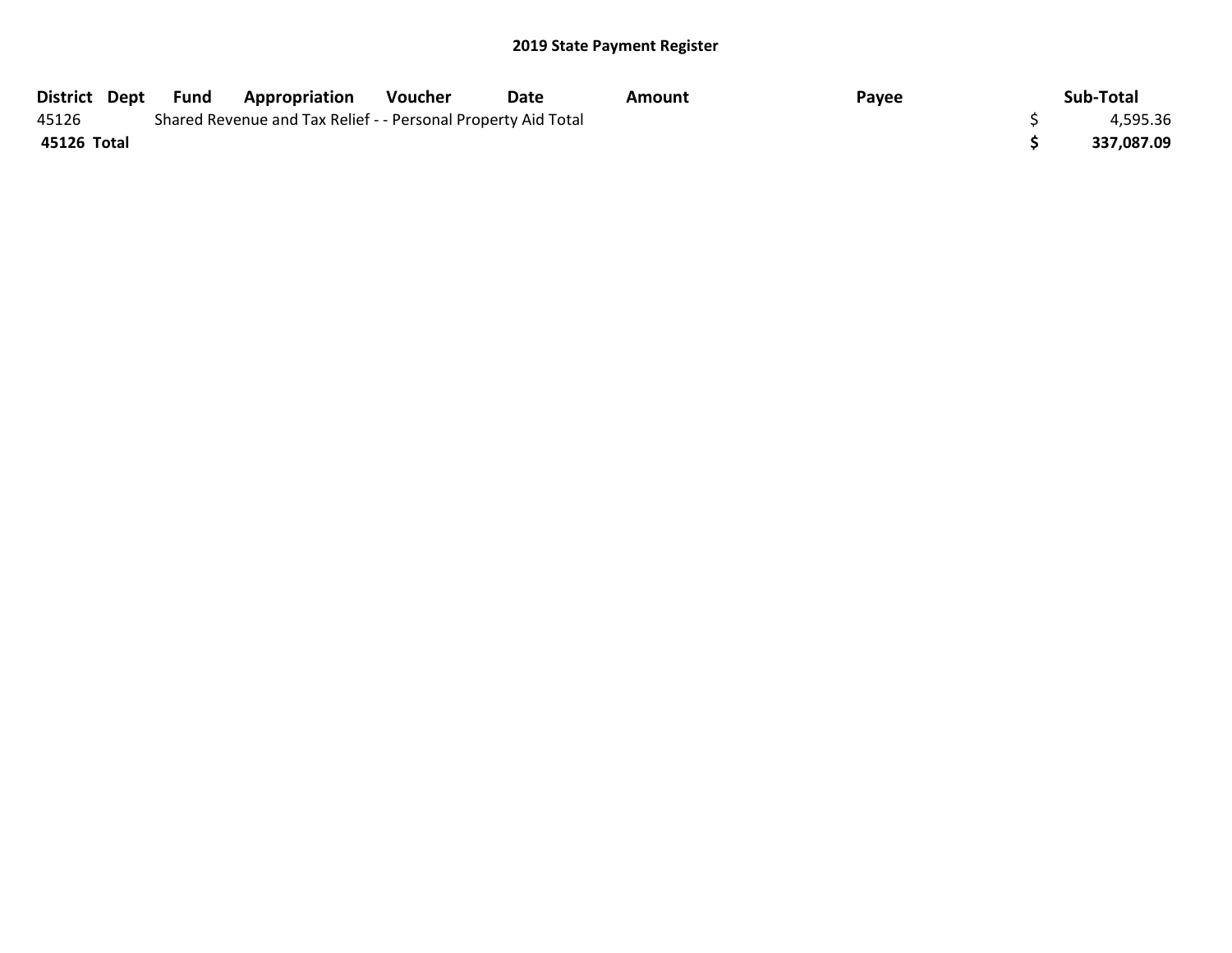| <b>District Dept</b> | <b>Fund</b> | Appropriation                                                           | Voucher  | <b>Date</b> | Amount           | Payee                         | Sub-Total        |
|----------------------|-------------|-------------------------------------------------------------------------|----------|-------------|------------------|-------------------------------|------------------|
| 45131                |             | Dept of Safety & Prof Services - - Fire Dues Distribution               |          |             |                  |                               |                  |
| 45131                | 16500 10000 | 22500                                                                   | 00029878 | 7/11/2019   | \$               | 54,832.52 Village Of Grafton  |                  |
| 45131                |             | Dept of Safety & Prof Services - - Fire Dues Distribution Total         |          |             |                  |                               | \$<br>54,832.52  |
| 45131                |             | Environmental Improvement Prog - - Clean Water Fund Program Finan       |          |             |                  |                               |                  |
| 45131                | 32000 57300 | 16300                                                                   | 00000210 | 2/25/2019   | \$<br>25,412.84  | Village Of Grafton            |                  |
| 45131                | 32000 57300 | 16300                                                                   | 00000211 | 2/25/2019   | \$<br>3,047.12   | Village Of Grafton            |                  |
| 45131                |             | Environmental Improvement Prog - - Clean Water Fund Program Finan Total |          |             |                  |                               | \$<br>28,459.96  |
| 45131                |             | Dept of Natural Resources - - Resaids - Urban Forestry Grant            |          |             |                  |                               |                  |
| 45131                | 37000 21200 | 58700                                                                   | 00301529 | 2/28/2019   | \$               | 22,811.00 Village Of Grafton  |                  |
| 45131                |             | Dept of Natural Resources - - Resaids - Urban Forestry Grant Total      |          |             |                  |                               | \$<br>22,811.00  |
| 45131                |             | Dept of Natural Resources - - Fin Asst For Responsible Units            |          |             |                  |                               |                  |
| 45131                | 37000 27400 | 67000                                                                   | 00323143 | 5/22/2019   | \$               | 24,094.32 Village Of Grafton  |                  |
| 45131                |             | Dept of Natural Resources - - Fin Asst For Responsible Units Total      |          |             |                  |                               | \$<br>24,094.32  |
| 45131                |             | WI Dept of Transportation - - Conn Hwy Aids St Fds                      |          |             |                  |                               |                  |
| 45131                | 39500 21100 | 16200                                                                   | 00337769 | 1/7/2019    | \$<br>12,833.50  | Village Of Grafton            |                  |
| 45131                | 39500 21100 | 16200                                                                   | 00365083 | 4/1/2019    | \$<br>12,833.50  | Village Of Grafton            |                  |
| 45131                | 39500 21100 | 16200                                                                   | 00403092 | 7/1/2019    | \$<br>12,833.50  | Village Of Grafton            |                  |
| 45131                | 39500 21100 | 16200                                                                   | 00445910 | 10/7/2019   | \$<br>12,833.53  | Village Of Grafton            |                  |
| 45131                |             | WI Dept of Transportation - - Conn Hwy Aids St Fds Total                |          |             |                  |                               | \$<br>51,334.03  |
| 45131                |             | WI Dept of Transportation - - Trns Aids To Mnc.-Sf                      |          |             |                  |                               |                  |
| 45131                | 39500 21100 | 19100                                                                   | 00336991 | 1/7/2019    | \$<br>178,116.36 | Village Of Grafton            |                  |
| 45131                | 39500 21100 | 19100                                                                   | 00364305 | 4/1/2019    | \$<br>178,116.36 | Village Of Grafton            |                  |
| 45131                | 39500 21100 | 19100                                                                   | 00402314 | 7/1/2019    | \$<br>178,116.36 | Village Of Grafton            |                  |
| 45131                | 39500 21100 | 19100                                                                   | 00445132 | 10/7/2019   | \$               | 178,116.38 Village Of Grafton |                  |
| 45131                |             | WI Dept of Transportation - - Trns Aids To Mnc.-Sf Total                |          |             |                  |                               | \$<br>712,465.46 |
| 45131                |             | Department of Health Services - - Emergency Medical Services, Ai        |          |             |                  |                               |                  |
| 45131                | 43500 10000 | 11900                                                                   | 00307903 | 9/4/2019    | \$               | 6,776.23 Village Of Grafton   |                  |
| 45131                |             | Department of Health Services - - Emergency Medical Services, Ai Total  |          |             |                  |                               | \$<br>6,776.23   |
| 45131                |             | Dept of Children and Families - - Child Care Licens & Cert Activ        |          |             |                  |                               |                  |
| 45131                | 43700 10000 | 22100                                                                   | 00058587 | 7/31/2019   | \$<br>6.00       | Village Of Grafton            |                  |
| 45131                |             | Dept of Children and Families - - Child Care Licens & Cert Activ Total  |          |             |                  |                               | \$<br>6.00       |
| 45131                |             | Department of Justice - - Law Enforcement Train, Local                  |          |             |                  |                               |                  |
| 45131                | 45500 10000 | 23100                                                                   | 00073141 | 10/17/2019  | \$               | 3,200.00 Village Of Grafton   |                  |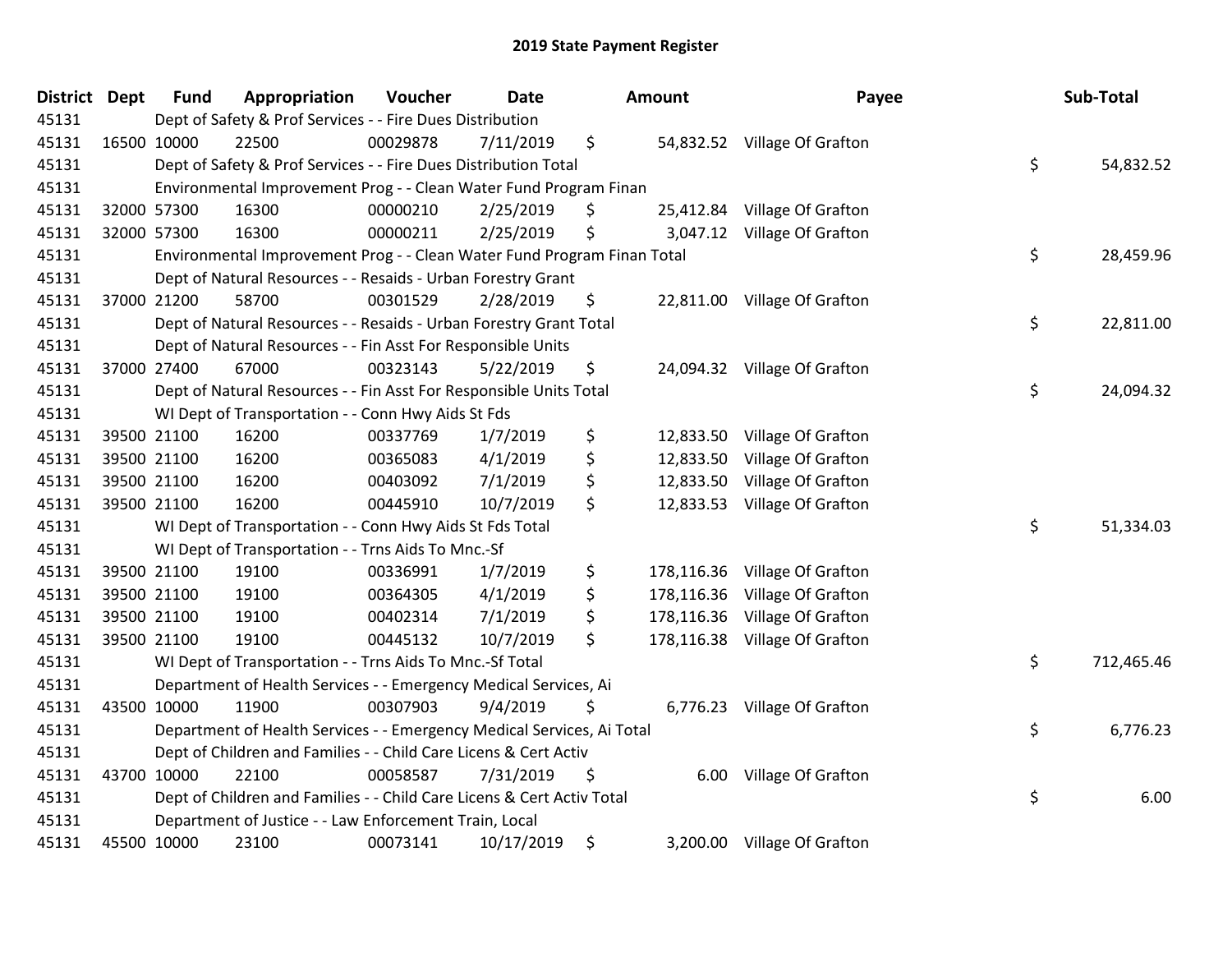| District Dept | <b>Fund</b> | Appropriation                                                          | Voucher  | <b>Date</b> |         | Amount     | Payee                           | Sub-Total          |
|---------------|-------------|------------------------------------------------------------------------|----------|-------------|---------|------------|---------------------------------|--------------------|
| 45131         |             | Department of Justice - - Law Enforcement Train, Local Total           |          |             |         |            |                                 | \$<br>3,200.00     |
| 45131         |             | Department of Military Affairs - - Disaster Recovery Aid               |          |             |         |            |                                 |                    |
| 45131         | 46500 10000 | 30500                                                                  | 00065346 | 8/19/2019   | \$      |            | 6,305.48 Village Of Grafton     |                    |
| 45131         |             | Department of Military Affairs - - Disaster Recovery Aid Total         |          |             |         |            |                                 | \$<br>6,305.48     |
| 45131         |             | Department of Military Affairs - - Federal Aid, Local Assistance       |          |             |         |            |                                 |                    |
| 45131         | 46500 10000 | 34200                                                                  | 00065346 | 8/19/2019   | \$      |            | 37,832.88 Village Of Grafton    |                    |
| 45131         |             | Department of Military Affairs - - Federal Aid, Local Assistance Total |          |             |         |            |                                 | \$<br>37,832.88    |
| 45131         |             | Elections Commission - - 2018 Hava Election Security                   |          |             |         |            |                                 |                    |
| 45131         | 51000 22000 | 18200                                                                  | 00002301 | 11/5/2019   | \$      |            | 700.00 Village Of Grafton       |                    |
| 45131         |             | Elections Commission - - 2018 Hava Election Security Total             |          |             |         |            |                                 | \$<br>700.00       |
| 45131         |             | Shared Revenue and Tax Relief - - Expenditure Restraint Program        |          |             |         |            |                                 |                    |
| 45131         | 83500 10000 | 10100                                                                  | 00049427 | 7/22/2019   | \$      |            | 125,768.66 Village Of Grafton   |                    |
| 45131         |             | Shared Revenue and Tax Relief - - Expenditure Restraint Program Total  |          |             |         |            |                                 | \$<br>125,768.66   |
| 45131         |             | Shared Revenue and Tax Relief - - County And Municipal Aid             |          |             |         |            |                                 |                    |
| 45131         | 83500 10000 | 10500                                                                  | 00049427 | 7/22/2019   | \$      |            | 43,626.75 Village Of Grafton    |                    |
| 45131         | 83500 10000 | 10500                                                                  | 00053726 | 11/18/2019  | \$      |            | 247,218.28 Village Of Grafton   |                    |
| 45131         |             | Shared Revenue and Tax Relief - - County And Municipal Aid Total       |          |             |         |            |                                 | \$<br>290,845.03   |
| 45131         |             | Shared Revenue and Tax Relief - - Exempt Computer Aid                  |          |             |         |            |                                 |                    |
| 45131         | 83500 10000 | 10900                                                                  | 00046526 | 7/22/2019   | \$      |            | 52,232.99 Village Of Grafton    |                    |
| 45131         | 83500 10000 | 10900                                                                  | 00047943 | 7/22/2019   | \$      |            | 25,993.94 Village Of Grafton    |                    |
| 45131         |             | Shared Revenue and Tax Relief - - Exempt Computer Aid Total            |          |             |         |            |                                 | \$<br>78,226.93    |
| 45131         |             | Shared Revenue and Tax Relief - - Utility Aid                          |          |             |         |            |                                 |                    |
| 45131         | 83500 10000 | 11000                                                                  | 00049427 | 7/22/2019   | \$      |            | 4,266.42 Village Of Grafton     |                    |
| 45131         | 83500 10000 | 11000                                                                  | 00053726 | 11/18/2019  | $\zeta$ |            | 25,276.64 Village Of Grafton    |                    |
| 45131         |             | Shared Revenue and Tax Relief - - Utility Aid Total                    |          |             |         |            |                                 | \$<br>29,543.06    |
| 45131         |             | Shared Revenue and Tax Relief - - Personal Property Aid                |          |             |         |            |                                 |                    |
| 45131         | 83500 10000 | 11100                                                                  | 00041084 | 5/6/2019    | \$      | 39,212.47  | Village Of Grafton              |                    |
| 45131         | 83500 10000 | 11100                                                                  | 00042693 | 5/6/2019    | \$      |            | 14,550.46 Village Of Grafton    |                    |
| 45131         |             | Shared Revenue and Tax Relief - - Personal Property Aid Total          |          |             |         |            |                                 | \$<br>53,762.93    |
| 45131         |             | Shared Revenue and Tax Relief - - School Lvy Tx/First Dollar Cr        |          |             |         |            |                                 |                    |
| 45131         | 83500 10000 | 30200                                                                  | 00045306 | 7/22/2019   | \$      |            | 2,368,903.60 Village Of Grafton |                    |
| 45131         | 83500 10000 | 30200                                                                  | 00048189 | 7/22/2019   | \$      | 294,351.06 | Village Of Grafton              |                    |
| 45131         |             | Shared Revenue and Tax Relief - - School Lvy Tx/First Dollar Cr Total  |          |             |         |            |                                 | \$<br>2,663,254.66 |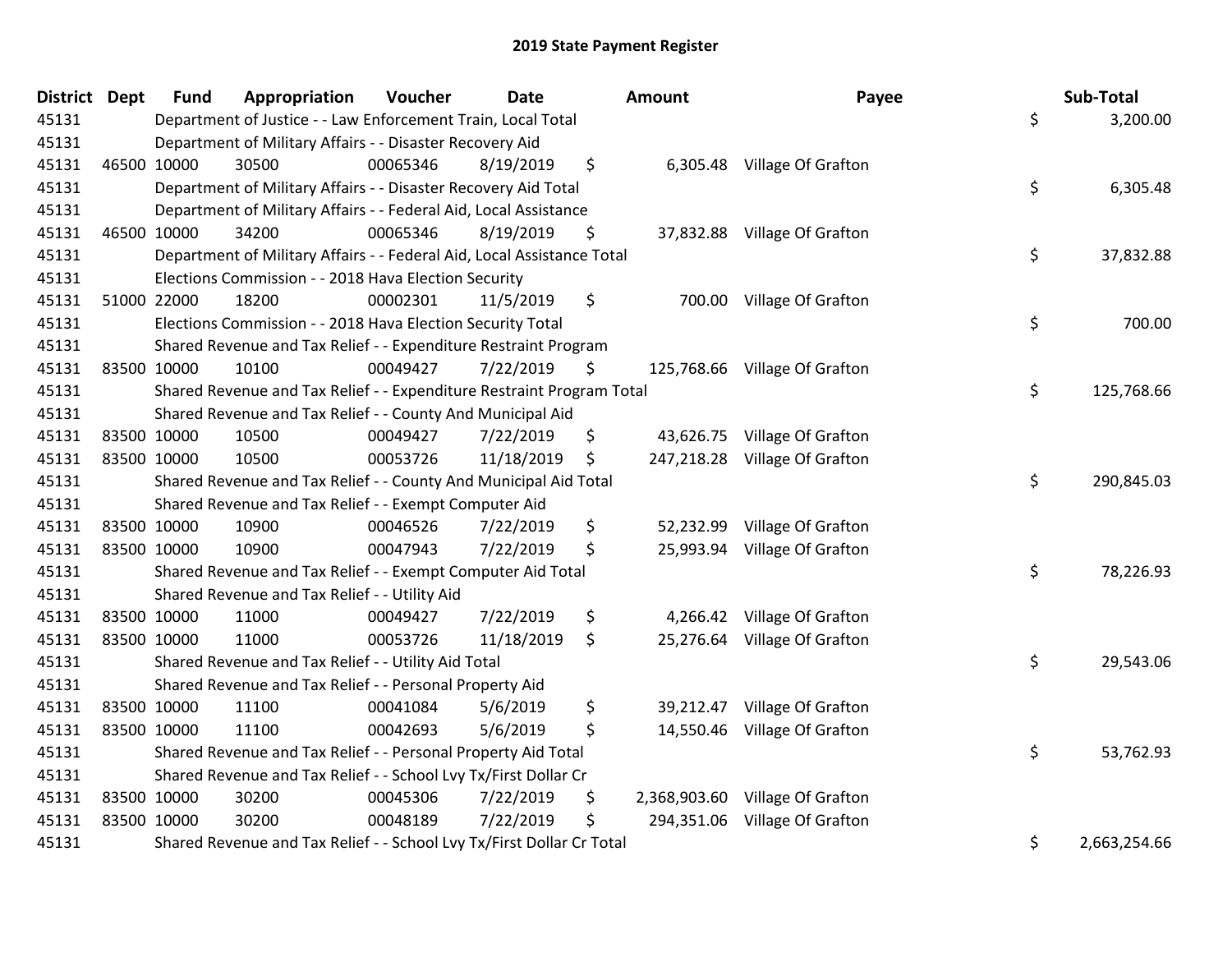| District Dept | Fund        | Appropriation                                                   | <b>Voucher</b> | Date      |     | Amount     | Payee              | Sub-Total    |
|---------------|-------------|-----------------------------------------------------------------|----------------|-----------|-----|------------|--------------------|--------------|
| 45131         |             | Shared Revenue and Tax Relief - - Lottery & Gaming Credit       |                |           |     |            |                    |              |
| 45131         | 83500 52100 | 36300                                                           | 00038675       | 3/25/2019 | S S | 595,686.75 | Village Of Grafton |              |
| 45131         |             | Shared Revenue and Tax Relief - - Lottery & Gaming Credit Total |                |           |     |            |                    | 595,686.75   |
| 45131 Total   |             |                                                                 |                |           |     |            |                    | 4,785,905.90 |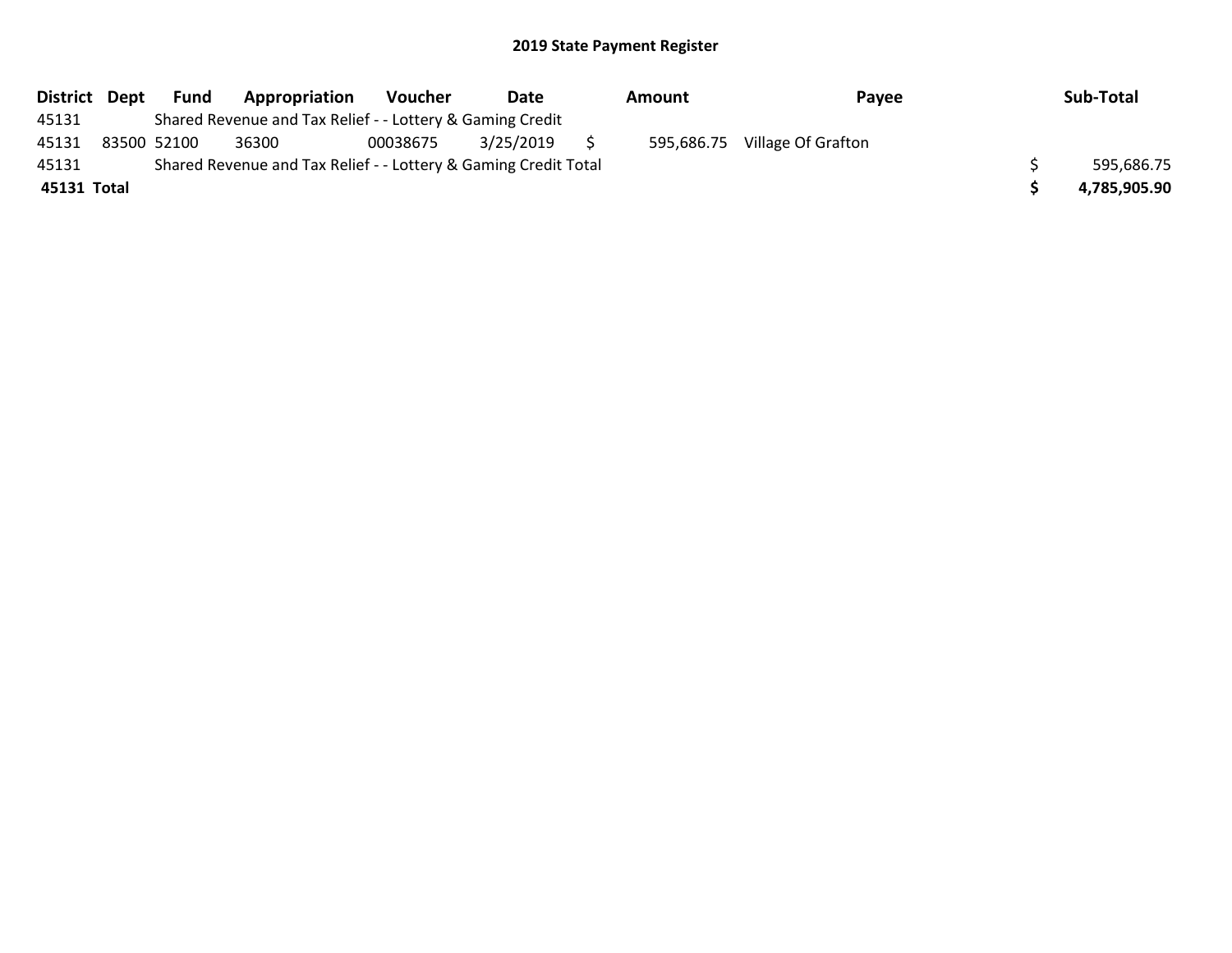| District    | Dept        | Fund        | Appropriation                                                      | <b>Voucher</b> | Date      |   | Amount |             | Payee | Sub-Total |        |
|-------------|-------------|-------------|--------------------------------------------------------------------|----------------|-----------|---|--------|-------------|-------|-----------|--------|
| 45161       |             |             | Dept of Natural Resources - - Resaids - Cnty Forst, CI & Mfl       |                |           |   |        |             |       |           |        |
| 45161       |             | 37000 21200 | 57100                                                              | 00332991       | 6/21/2019 | Ś | 2.60   | Vil Newburg |       |           |        |
| 45161       |             |             | Dept of Natural Resources - - Resaids - Cnty Forst, CI & Mfl Total |                |           |   |        |             |       |           | 2.60   |
| 45161       |             |             | Shared Revenue and Tax Relief - - Exempt Computer Aid              |                |           |   |        |             |       |           |        |
| 45161       | 83500 10000 |             | 10900                                                              | 00046527       | 7/22/2019 | S | 3.11   | Vil Newburg |       |           |        |
| 45161       |             |             | Shared Revenue and Tax Relief - - Exempt Computer Aid Total        |                |           |   |        |             |       |           | 3.11   |
| 45161       |             |             | Shared Revenue and Tax Relief - - Personal Property Aid            |                |           |   |        |             |       |           |        |
| 45161       | 83500 10000 |             | 11100                                                              | 00041085       | 5/6/2019  | Ŝ | 365.20 | Vil Newburg |       |           |        |
| 45161       |             |             | Shared Revenue and Tax Relief - - Personal Property Aid Total      |                |           |   |        |             |       |           | 365.20 |
| 45161 Total |             |             |                                                                    |                |           |   |        |             |       |           | 370.91 |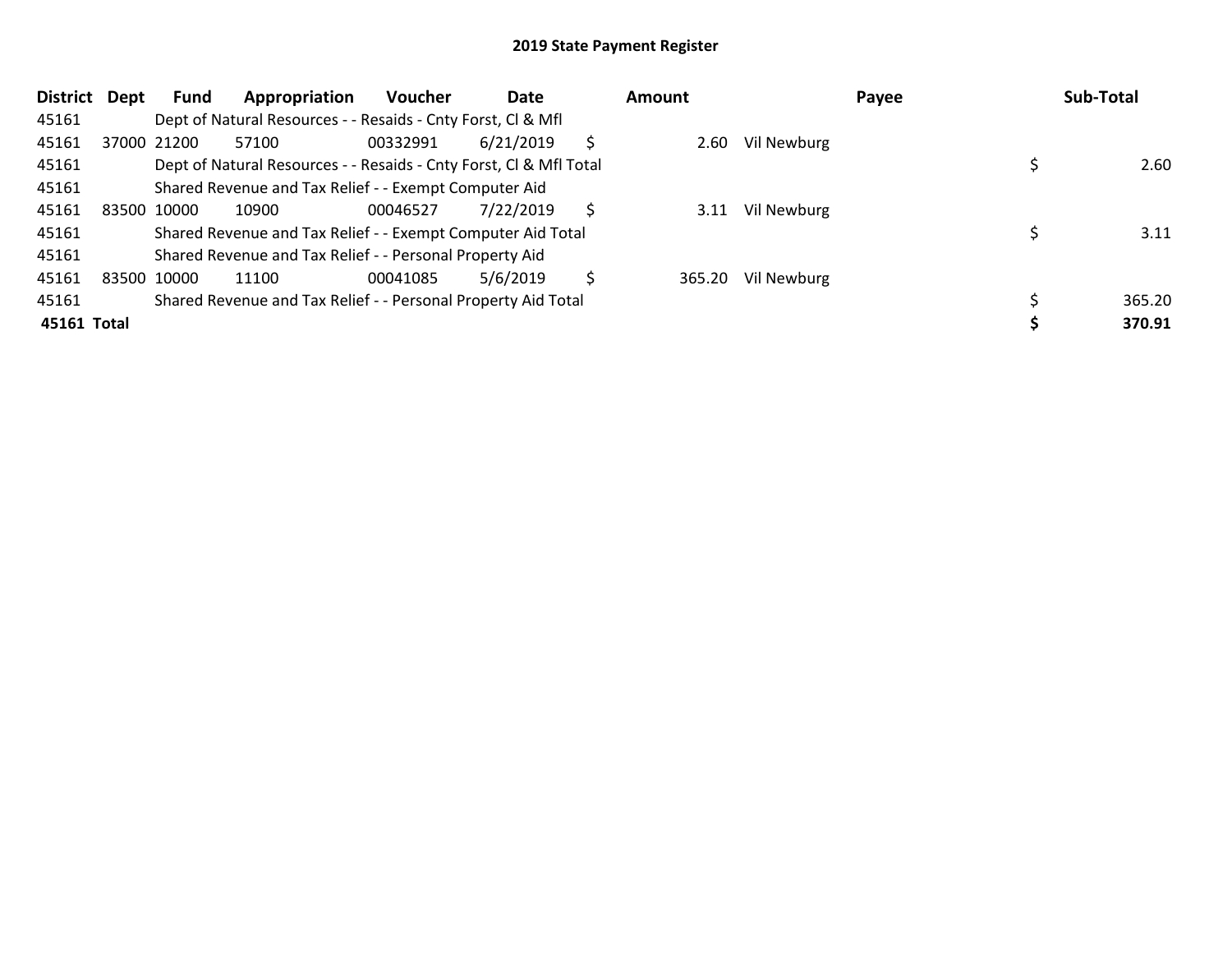| <b>District</b> | <b>Dept</b> | <b>Fund</b> | Appropriation                                                                   | Voucher  | <b>Date</b>             |      | Amount   | Payee                           | Sub-Total        |
|-----------------|-------------|-------------|---------------------------------------------------------------------------------|----------|-------------------------|------|----------|---------------------------------|------------------|
| 45181           |             |             | Dept of Safety & Prof Services - - Fire Dues Distribution                       |          |                         |      |          |                                 |                  |
| 45181           | 16500 10000 |             | 22500                                                                           | 00030028 | 7/15/2019               | \$   |          | 18,050.99 Saukville, Village of |                  |
| 45181           |             |             | Dept of Safety & Prof Services - - Fire Dues Distribution Total                 |          |                         |      |          |                                 | \$<br>18,050.99  |
| 45181           |             |             | Dept of Natural Resources - - Resaids - Cnty Forst, CI & Mfl                    |          |                         |      |          |                                 |                  |
| 45181           |             | 37000 21200 | 57100                                                                           | 00332992 | 6/21/2019               | \$   | 4.60     | Saukville, Village of           |                  |
| 45181           |             |             | Dept of Natural Resources - - Resaids - Cnty Forst, Cl & Mfl Total              |          |                         |      |          |                                 | \$<br>4.60       |
| 45181           |             |             | Dept of Natural Resources - - Rec & Resource Aids, Fed                          |          |                         |      |          |                                 |                  |
| 45181           |             | 37000 21200 | 58300                                                                           | 00325814 | 6/5/2019                | \$   |          | 5,370.98 Saukville, Village of  |                  |
| 45181           |             |             | Dept of Natural Resources - - Rec & Resource Aids, Fed Total                    |          |                         |      |          |                                 | \$<br>5,370.98   |
| 45181           |             |             | Dept of Natural Resources - - Ea - Urban Nonpoint Source                        |          |                         |      |          |                                 |                  |
| 45181           |             | 37000 27400 | 65800                                                                           | 00310771 | 4/11/2019               | \$   |          | 59,526.50 Saukville, Village of |                  |
| 45181           |             |             | Dept of Natural Resources - - Ea - Urban Nonpoint Source Total                  |          |                         |      |          |                                 | \$<br>59,526.50  |
| 45181           |             |             | Dept of Natural Resources - - Fin Asst For Responsible Units                    |          |                         |      |          |                                 |                  |
| 45181           |             | 37000 27400 | 67000                                                                           | 00323045 | 5/22/2019               | \$   | 2,524.02 | Saukville, Village of           |                  |
| 45181           |             |             | Dept of Natural Resources - - Fin Asst For Responsible Units Total              |          |                         |      |          |                                 | \$<br>2,524.02   |
| 45181           |             |             | WI Dept of Transportation - - Trns Aids To Mnc.-Sf                              |          |                         |      |          |                                 |                  |
| 45181           |             | 39500 21100 | 19100                                                                           | 00336992 | 1/7/2019                | \$   |          | 87,008.21 Saukville, Village of |                  |
| 45181           |             | 39500 21100 | 19100                                                                           | 00364306 | 4/1/2019                | \$   |          | 87,008.21 Saukville, Village of |                  |
| 45181           |             | 39500 21100 | 19100                                                                           | 00402315 | 7/1/2019                | \$   |          | 87,008.21 Saukville, Village of |                  |
| 45181           |             | 39500 21100 | 19100                                                                           | 00445133 | 10/7/2019               | \$   |          | 87,008.24 Saukville, Village of |                  |
| 45181           |             |             | WI Dept of Transportation - - Trns Aids To Mnc.-Sf Total                        |          |                         |      |          |                                 | \$<br>348,032.87 |
| 45181           |             |             | Department of Health Services - - Emergency Medical Services, Ai                |          |                         |      |          |                                 |                  |
| 45181           |             | 43500 10000 | 11900                                                                           | 00308004 | 9/4/2019                | \$   |          | 5,408.71 Saukville, Village of  |                  |
| 45181           |             |             | Department of Health Services - - Emergency Medical Services, Ai Total          |          |                         |      |          |                                 | \$<br>5,408.71   |
| 45181           |             |             | Department of Health Services - - Prepaid Medical Transport Reimbursement       |          |                         |      |          |                                 |                  |
| 45181           |             | 43500 10000 | 16300                                                                           |          | AMBULANCE 11/18/2019 \$ |      | 2,866.07 | Saukville, Village of           |                  |
| 45181           |             |             | Department of Health Services - - Prepaid Medical Transport Reimbursement Total |          |                         |      |          |                                 | \$<br>2,866.07   |
| 45181           |             |             | Department of Justice - - Law Enforcement Train, Local                          |          |                         |      |          |                                 |                  |
| 45181           |             | 45500 10000 | 23100                                                                           | 00074559 | 11/12/2019              | - \$ | 1,600.00 | Saukville, Village of           |                  |
| 45181           |             |             | Department of Justice - - Law Enforcement Train, Local Total                    |          |                         |      |          |                                 | \$<br>1,600.00   |
| 45181           |             |             | Department of Military Affairs - - Disaster Recovery Aid                        |          |                         |      |          |                                 |                  |
| 45181           |             | 46500 10000 | 30500                                                                           | 00069160 | 11/7/2019               | \$   | 1,115.88 | Saukville, Village of           |                  |
| 45181           |             |             | Department of Military Affairs - - Disaster Recovery Aid Total                  |          |                         |      |          |                                 | \$<br>1,115.88   |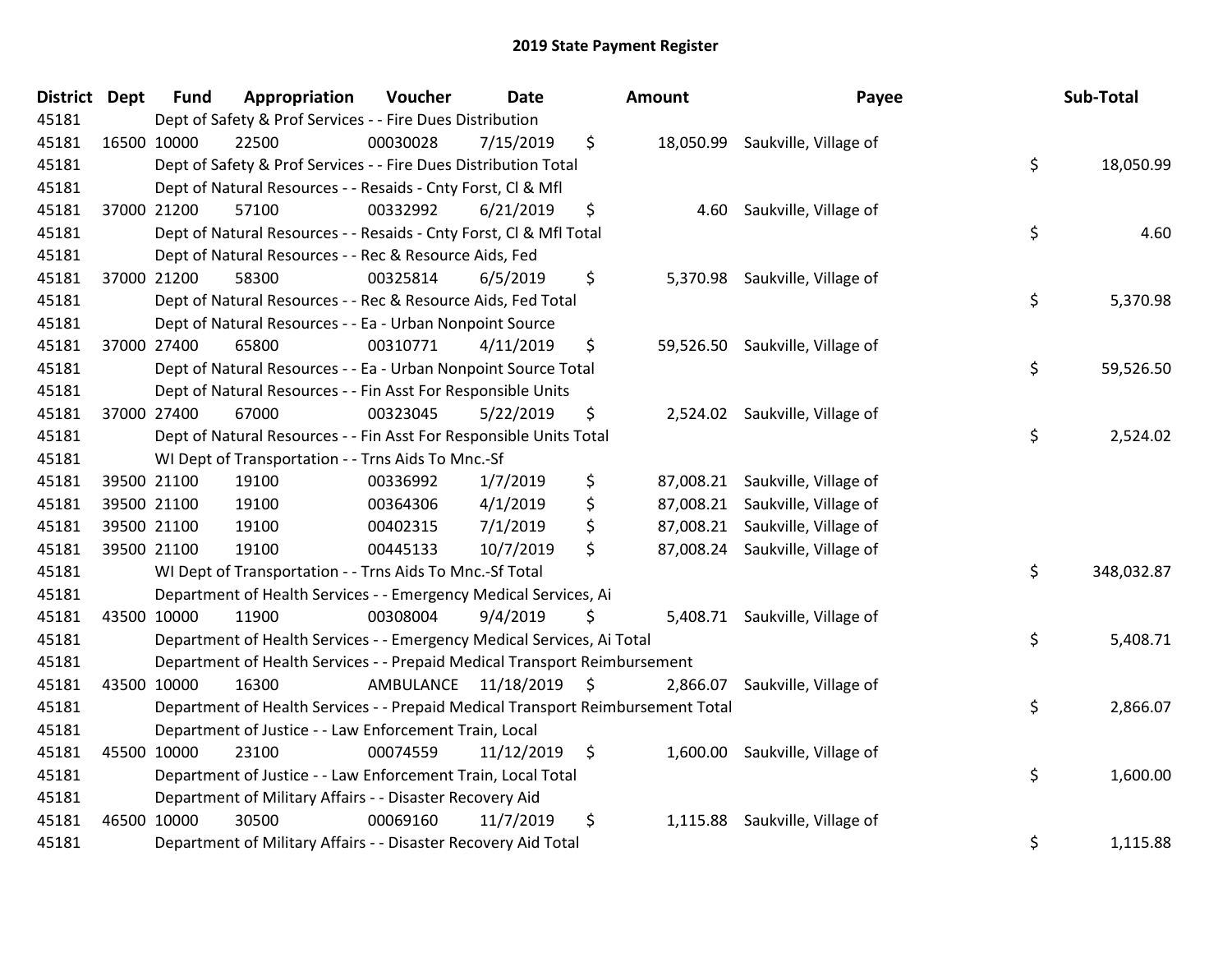| <b>District</b> | <b>Dept</b> | <b>Fund</b> | Appropriation                                                          | Voucher  | <b>Date</b> |    | <b>Amount</b> | Payee                            | Sub-Total          |
|-----------------|-------------|-------------|------------------------------------------------------------------------|----------|-------------|----|---------------|----------------------------------|--------------------|
| 45181           |             |             | Department of Military Affairs - - Federal Aid, Local Assistance       |          |             |    |               |                                  |                    |
| 45181           |             | 46500 10000 | 34200                                                                  | 00069160 | 11/7/2019   | \$ | 6,695.28      | Saukville, Village of            |                    |
| 45181           |             | 46500 10000 | 34200                                                                  | 00069715 | 11/20/2019  | \$ | 39,739.88     | Saukville, Village of            |                    |
| 45181           |             |             | Department of Military Affairs - - Federal Aid, Local Assistance Total |          |             |    |               |                                  | \$<br>46,435.16    |
| 45181           |             |             | Shared Revenue and Tax Relief - - Expenditure Restraint Program        |          |             |    |               |                                  |                    |
| 45181           |             | 83500 10000 | 10100                                                                  | 00049428 | 7/22/2019   | -Ş |               | 55,114.06 Saukville, Village of  |                    |
| 45181           |             |             | Shared Revenue and Tax Relief - - Expenditure Restraint Program Total  |          |             |    |               |                                  | \$<br>55,114.06    |
| 45181           |             |             | Shared Revenue and Tax Relief - - County And Municipal Aid             |          |             |    |               |                                  |                    |
| 45181           |             | 83500 10000 | 10500                                                                  | 00049428 | 7/22/2019   | \$ | 49,220.24     | Saukville, Village of            |                    |
| 45181           |             | 83500 10000 | 10500                                                                  | 00053727 | 11/18/2019  | \$ |               | 276,048.62 Saukville, Village of |                    |
| 45181           |             |             | Shared Revenue and Tax Relief - - County And Municipal Aid Total       |          |             |    |               |                                  | \$<br>325,268.86   |
| 45181           |             |             | Shared Revenue and Tax Relief - - Exempt Computer Aid                  |          |             |    |               |                                  |                    |
| 45181           |             | 83500 10000 | 10900                                                                  | 00046528 | 7/22/2019   | \$ | 26,427.24     | Saukville, Village of            |                    |
| 45181           |             | 83500 10000 | 10900                                                                  | 00047944 | 7/22/2019   | \$ | 382.86        | Saukville, Village of            |                    |
| 45181           |             |             | Shared Revenue and Tax Relief - - Exempt Computer Aid Total            |          |             |    |               |                                  | \$<br>26,810.10    |
| 45181           |             |             | Shared Revenue and Tax Relief - - Utility Aid                          |          |             |    |               |                                  |                    |
| 45181           |             | 83500 10000 | 11000                                                                  | 00049428 | 7/22/2019   | \$ | 10,894.79     | Saukville, Village of            |                    |
| 45181           |             | 83500 10000 | 11000                                                                  | 00053727 | 11/18/2019  | \$ | 83,699.44     | Saukville, Village of            |                    |
| 45181           |             |             | Shared Revenue and Tax Relief - - Utility Aid Total                    |          |             |    |               |                                  | \$<br>94,594.23    |
| 45181           |             |             | Shared Revenue and Tax Relief - - Personal Property Aid                |          |             |    |               |                                  |                    |
| 45181           |             | 83500 10000 | 11100                                                                  | 00041086 | 5/6/2019    | \$ | 18,132.23     | Saukville, Village of            |                    |
| 45181           |             | 83500 10000 | 11100                                                                  | 00042694 | 5/6/2019    | \$ | 1,903.31      | Saukville, Village of            |                    |
| 45181           |             |             | Shared Revenue and Tax Relief - - Personal Property Aid Total          |          |             |    |               |                                  | \$<br>20,035.54    |
| 45181 Total     |             |             |                                                                        |          |             |    |               |                                  | \$<br>1,012,758.57 |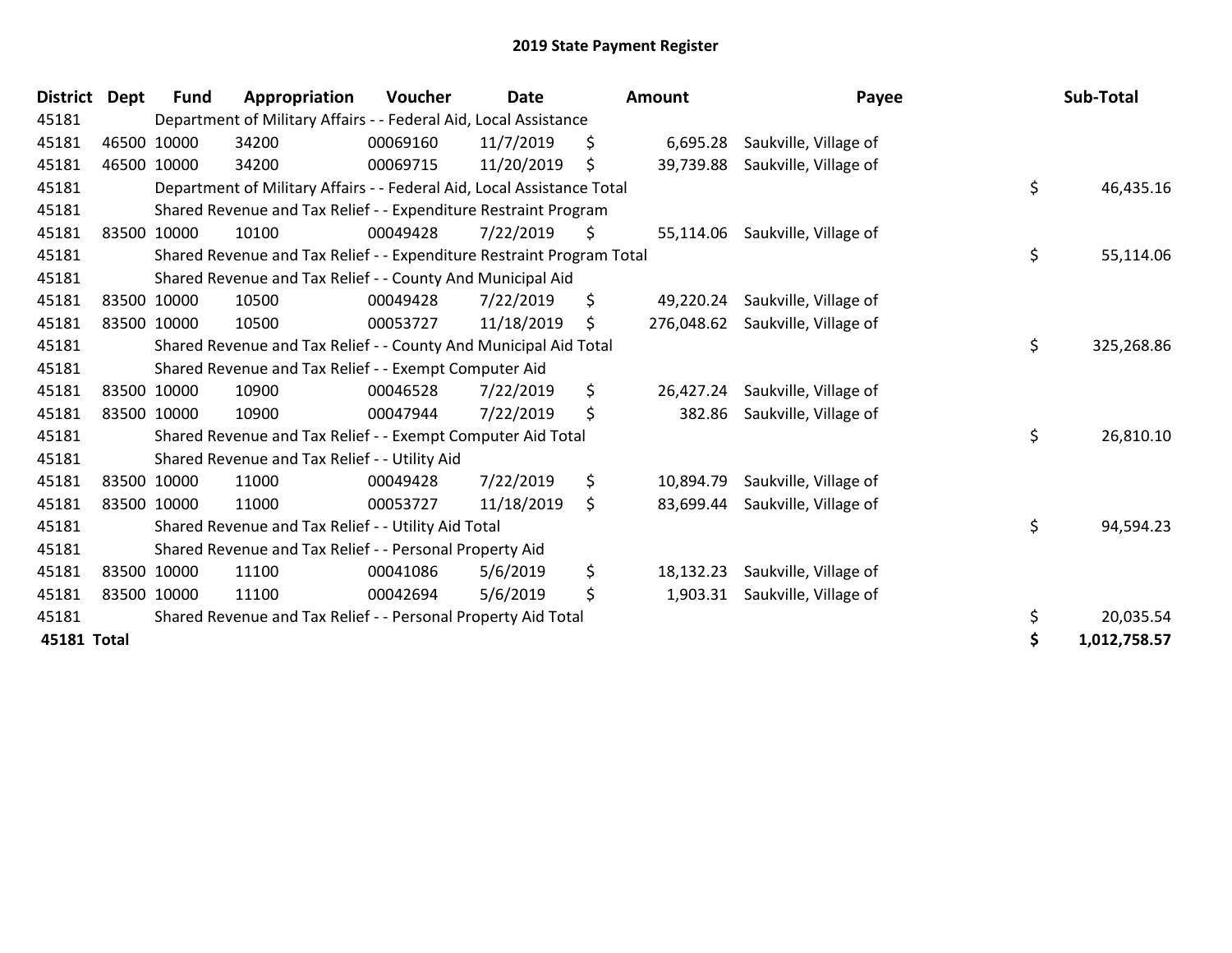| District Dept | <b>Fund</b> | Appropriation                                                                   | Voucher  | <b>Date</b>             |     | <b>Amount</b> | Payee                            | Sub-Total        |
|---------------|-------------|---------------------------------------------------------------------------------|----------|-------------------------|-----|---------------|----------------------------------|------------------|
| 45186         |             | Dept of Safety & Prof Services - - Fire Dues Distribution                       |          |                         |     |               |                                  |                  |
| 45186         | 16500 10000 | 22500                                                                           | 00030076 | 7/15/2019               | \$  |               | 15,092.78 Village Of Thiensville |                  |
| 45186         |             | Dept of Safety & Prof Services - - Fire Dues Distribution Total                 |          |                         |     |               |                                  | \$<br>15,092.78  |
| 45186         |             | Dept of Natural Resources - - Fin Asst For Responsible Units                    |          |                         |     |               |                                  |                  |
| 45186         | 37000 27400 | 67000                                                                           | 00322705 | 5/22/2019               | \$  | 9,502.53      | Village Of Thiensville           |                  |
| 45186         |             | Dept of Natural Resources - - Fin Asst For Responsible Units Total              |          |                         |     |               |                                  | \$<br>9,502.53   |
| 45186         |             | Dept of Natural Resources - - Land Acquisition                                  |          |                         |     |               |                                  |                  |
| 45186         | 37000 36300 | TA100                                                                           | 00377726 | 12/19/2019              | \$  |               | 75,880.32 Village Of Thiensville |                  |
| 45186         |             | Dept of Natural Resources - - Land Acquisition Total                            |          |                         |     |               |                                  | \$<br>75,880.32  |
| 45186         |             | WI Dept of Transportation - - Trns Aids To Mnc.-Sf                              |          |                         |     |               |                                  |                  |
| 45186         | 39500 21100 | 19100                                                                           | 00336993 | 1/7/2019                | \$  | 54,560.18     | Village Of Thiensville           |                  |
| 45186         | 39500 21100 | 19100                                                                           | 00364307 | 4/1/2019                | \$  | 54,560.18     | Village Of Thiensville           |                  |
| 45186         | 39500 21100 | 19100                                                                           | 00402316 | 7/1/2019                | \$  |               | 54,560.18 Village Of Thiensville |                  |
| 45186         | 39500 21100 | 19100                                                                           | 00445134 | 10/7/2019               | \$  | 54,560.19     | <b>Village Of Thiensville</b>    |                  |
| 45186         |             | WI Dept of Transportation - - Trns Aids To Mnc.-Sf Total                        |          |                         |     |               |                                  | \$<br>218,240.73 |
| 45186         |             | Department of Health Services - - Emergency Medical Services, Ai                |          |                         |     |               |                                  |                  |
| 45186         | 43500 10000 | 11900                                                                           | 00308025 | 9/4/2019                | \$. |               | 5,472.88 Village Of Thiensville  |                  |
| 45186         |             | Department of Health Services - - Emergency Medical Services, Ai Total          |          |                         |     |               |                                  | \$<br>5,472.88   |
| 45186         |             | Department of Health Services - - Prepaid Medical Transport Reimbursement       |          |                         |     |               |                                  |                  |
| 45186         | 43500 10000 | 16300                                                                           |          | AMBULANCE 11/18/2019 \$ |     | 3,800.66      | Village Of Thiensville           |                  |
| 45186         |             | Department of Health Services - - Prepaid Medical Transport Reimbursement Total |          |                         |     |               |                                  | \$<br>3,800.66   |
| 45186         |             | Department of Justice - - Law Enforcement Train, Local                          |          |                         |     |               |                                  |                  |
| 45186         | 45500 10000 | 23100                                                                           | 00074632 | $11/13/2019$ \$         |     |               | 1,120.00 Village Of Thiensville  |                  |
| 45186         |             | Department of Justice - - Law Enforcement Train, Local Total                    |          |                         |     |               |                                  | \$<br>1,120.00   |
| 45186         |             | Shared Revenue and Tax Relief - - Expenditure Restraint Program                 |          |                         |     |               |                                  |                  |
| 45186         | 83500 10000 | 10100                                                                           | 00049429 | 7/22/2019               | \$  |               | 53,485.26 Village Of Thiensville |                  |
| 45186         |             | Shared Revenue and Tax Relief - - Expenditure Restraint Program Total           |          |                         |     |               |                                  | \$<br>53,485.26  |
| 45186         |             | Shared Revenue and Tax Relief - - County And Municipal Aid                      |          |                         |     |               |                                  |                  |
| 45186         | 83500 10000 | 10500                                                                           | 00049429 | 7/22/2019               | \$  | 6,687.55      | Village Of Thiensville           |                  |
| 45186         | 83500 10000 | 10500                                                                           | 00053728 | 11/18/2019              | \$  | 34,095.44     | Village Of Thiensville           |                  |
| 45186         |             | Shared Revenue and Tax Relief - - County And Municipal Aid Total                |          |                         |     |               |                                  | \$<br>40,782.99  |
| 45186         |             | Shared Revenue and Tax Relief - - Exempt Computer Aid                           |          |                         |     |               |                                  |                  |
| 45186         | 83500 10000 | 10900                                                                           | 00046529 | 7/22/2019               | \$  |               | 4,178.66 Village Of Thiensville  |                  |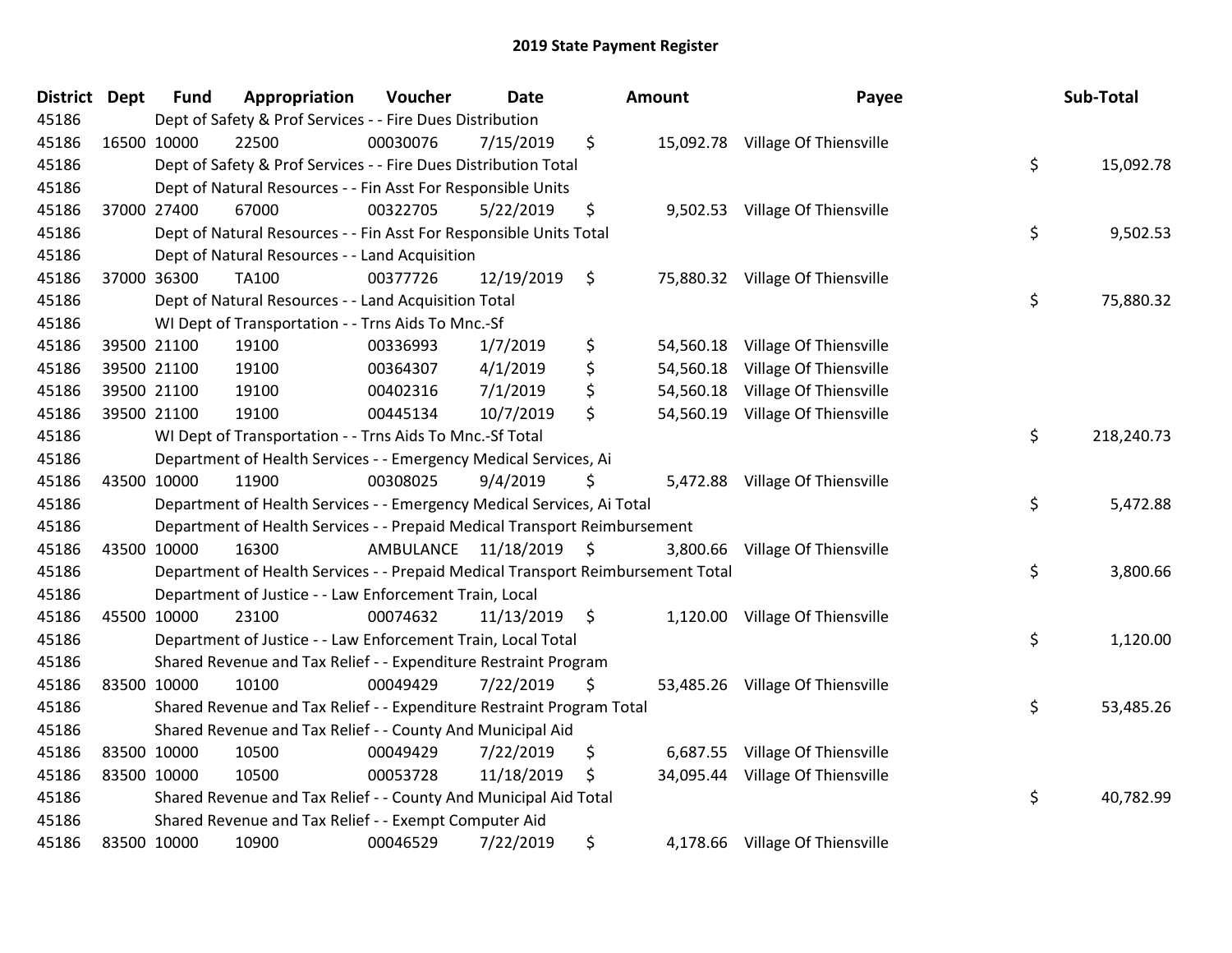| District Dept | Fund        | Appropriation                                                 | Voucher  | Date     | Amount | Payee                           | Sub-Total  |
|---------------|-------------|---------------------------------------------------------------|----------|----------|--------|---------------------------------|------------|
| 45186         |             | Shared Revenue and Tax Relief - - Exempt Computer Aid Total   |          |          |        |                                 | 4,178.66   |
| 45186         |             | Shared Revenue and Tax Relief - - Personal Property Aid       |          |          |        |                                 |            |
| 45186         | 83500 10000 | 11100                                                         | 00041087 | 5/6/2019 |        | 5,886.41 Village Of Thiensville |            |
| 45186         |             | Shared Revenue and Tax Relief - - Personal Property Aid Total |          |          |        |                                 | 5,886.41   |
| 45186 Total   |             |                                                               |          |          |        |                                 | 433,443.22 |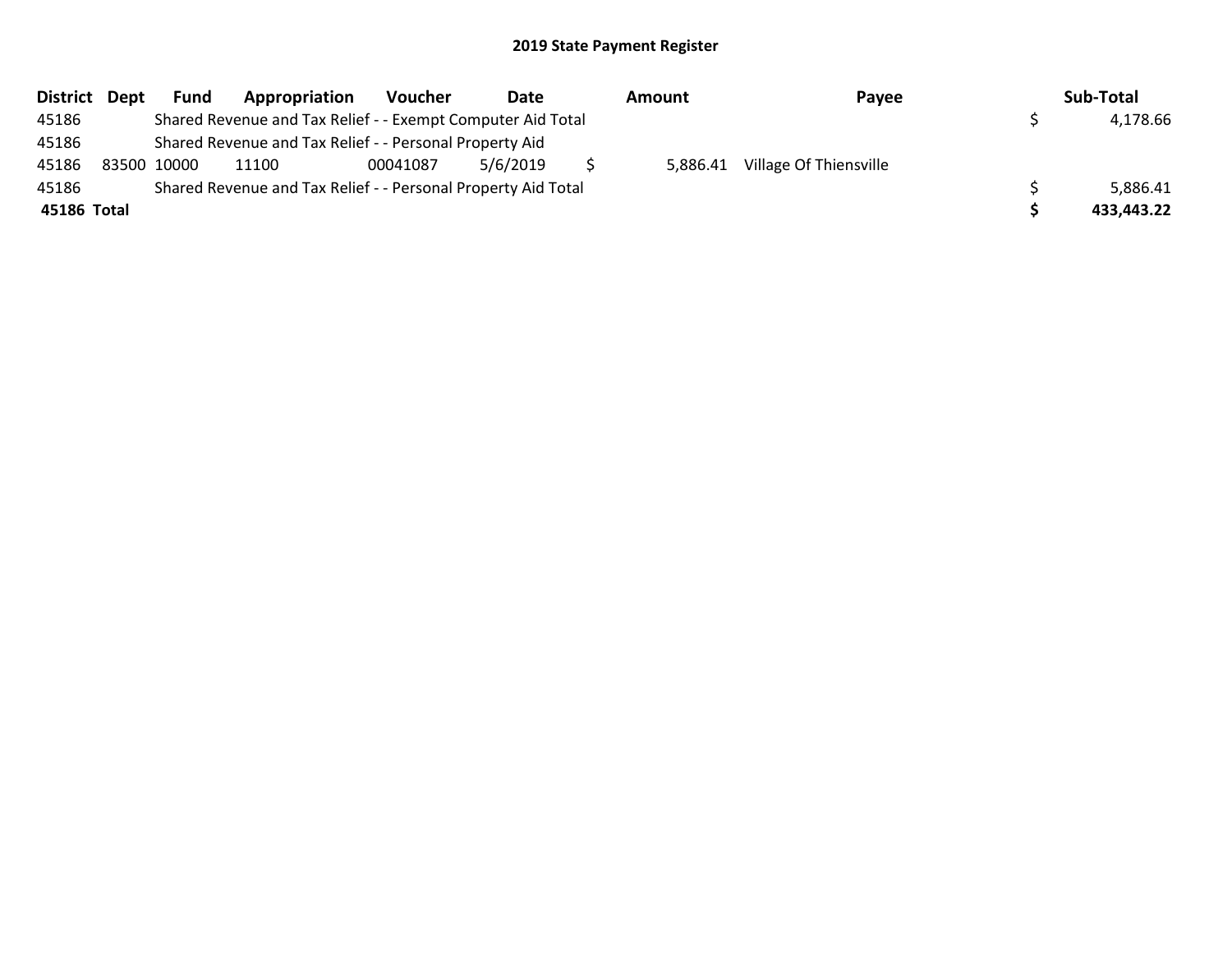| District Dept | <b>Fund</b>                                                     | Appropriation                                                                   | Voucher                 | <b>Date</b> |               | Amount     | Payee                        |    | Sub-Total  |
|---------------|-----------------------------------------------------------------|---------------------------------------------------------------------------------|-------------------------|-------------|---------------|------------|------------------------------|----|------------|
| 45211         |                                                                 | Dept of Safety & Prof Services - - Fire Dues Distribution                       |                         |             |               |            |                              |    |            |
| 45211         | 16500 10000                                                     | 22500                                                                           | 00029880                | 7/11/2019   | \$            |            | 54,052.30 City Of Cedarburg  |    |            |
| 45211         |                                                                 | Dept of Safety & Prof Services - - Fire Dues Distribution Total                 |                         |             |               |            |                              | \$ | 54,052.30  |
| 45211         |                                                                 | Dept of Natural Resources - - Ea - Urban Nonpoint Source                        |                         |             |               |            |                              |    |            |
| 45211         | 37000 27400                                                     | 65800                                                                           | 00297345                | 2/8/2019    | \$            |            | 24,262.75 City Of Cedarburg  |    |            |
| 45211         |                                                                 | Dept of Natural Resources - - Ea - Urban Nonpoint Source Total                  |                         |             |               |            |                              | \$ | 24,262.75  |
| 45211         |                                                                 | Dept of Natural Resources - - Fin Asst For Responsible Units                    |                         |             |               |            |                              |    |            |
| 45211         | 37000 27400                                                     | 67000                                                                           | 00323156                | 5/22/2019   | \$            |            | 37,907.11 City Of Cedarburg  |    |            |
| 45211         |                                                                 | Dept of Natural Resources - - Fin Asst For Responsible Units Total              |                         |             |               |            |                              | \$ | 37,907.11  |
| 45211         |                                                                 | WI Dept of Transportation - - Hwy Sfty Loc Aid Ffd                              |                         |             |               |            |                              |    |            |
| 45211         | 39500 21100                                                     | 18500                                                                           | 00368863                | 4/5/2019    | \$            |            | 1,000.00 City Of Cedarburg   |    |            |
| 45211         |                                                                 | WI Dept of Transportation - - Hwy Sfty Loc Aid Ffd Total                        |                         |             |               |            |                              | \$ | 1,000.00   |
| 45211         |                                                                 | WI Dept of Transportation - - Trns Aids To Mnc.-Sf                              |                         |             |               |            |                              |    |            |
| 45211         | 39500 21100                                                     | 19100                                                                           | 00336994                | 1/7/2019    | \$            | 174,372.88 | City Of Cedarburg            |    |            |
| 45211         | 39500 21100                                                     | 19100                                                                           | 00364308                | 4/1/2019    | \$            | 174,372.88 | City Of Cedarburg            |    |            |
| 45211         | 39500 21100                                                     | 19100                                                                           | 00402317                | 7/1/2019    | \$            | 174,372.88 | City Of Cedarburg            |    |            |
| 45211         | 39500 21100                                                     | 19100                                                                           | 00445135                | 10/7/2019   | \$            | 174,372.89 | City Of Cedarburg            |    |            |
| 45211         |                                                                 | WI Dept of Transportation - - Trns Aids To Mnc.-Sf Total                        |                         |             |               |            |                              | \$ | 697,491.53 |
| 45211         |                                                                 | WI Dept of Transportation - - Loc Rd Imp Prg St Fd                              |                         |             |               |            |                              |    |            |
| 45211         | 39500 21100                                                     | 27800                                                                           | 00450760                | 10/21/2019  | $\varsigma$   |            | 48,217.21 City Of Cedarburg  |    |            |
| 45211         |                                                                 | WI Dept of Transportation - - Loc Rd Imp Prg St Fd Total                        |                         |             |               |            |                              | \$ | 48,217.21  |
| 45211         |                                                                 | Department of Health Services - - Prepaid Medical Transport Reimbursement       |                         |             |               |            |                              |    |            |
| 45211         | 43500 10000                                                     | 16300                                                                           | AMBULANCE 11/18/2019 \$ |             |               |            | 5,171.39 City Of Cedarburg   |    |            |
| 45211         |                                                                 | Department of Health Services - - Prepaid Medical Transport Reimbursement Total |                         |             |               |            |                              | \$ | 5,171.39   |
| 45211         |                                                                 | Department of Justice - - Law Enforcement Train, Local                          |                         |             |               |            |                              |    |            |
| 45211         | 45500 10000                                                     | 23100                                                                           | 00072356                | 10/9/2019   | \$            | 3,040.00   | City Of Cedarburg            |    |            |
| 45211         |                                                                 | Department of Justice - - Law Enforcement Train, Local Total                    |                         |             |               |            |                              | \$ | 3,040.00   |
| 45211         |                                                                 | Elections Commission - - 2018 Hava Election Security                            |                         |             |               |            |                              |    |            |
| 45211         | 51000 22000                                                     | 18200                                                                           | 00002848                | 11/21/2019  | $\ddot{\phi}$ | 600.00     | City Of Cedarburg            |    |            |
| 45211         |                                                                 | Elections Commission - - 2018 Hava Election Security Total                      |                         |             |               |            |                              | \$ | 600.00     |
| 45211         | Shared Revenue and Tax Relief - - Expenditure Restraint Program |                                                                                 |                         |             |               |            |                              |    |            |
| 45211         | 83500 10000                                                     | 10100                                                                           | 00049430                | 7/22/2019   | \$            |            | 181,614.77 City Of Cedarburg |    |            |
| 45211         |                                                                 | Shared Revenue and Tax Relief - - Expenditure Restraint Program Total           |                         |             |               |            |                              | \$ | 181,614.77 |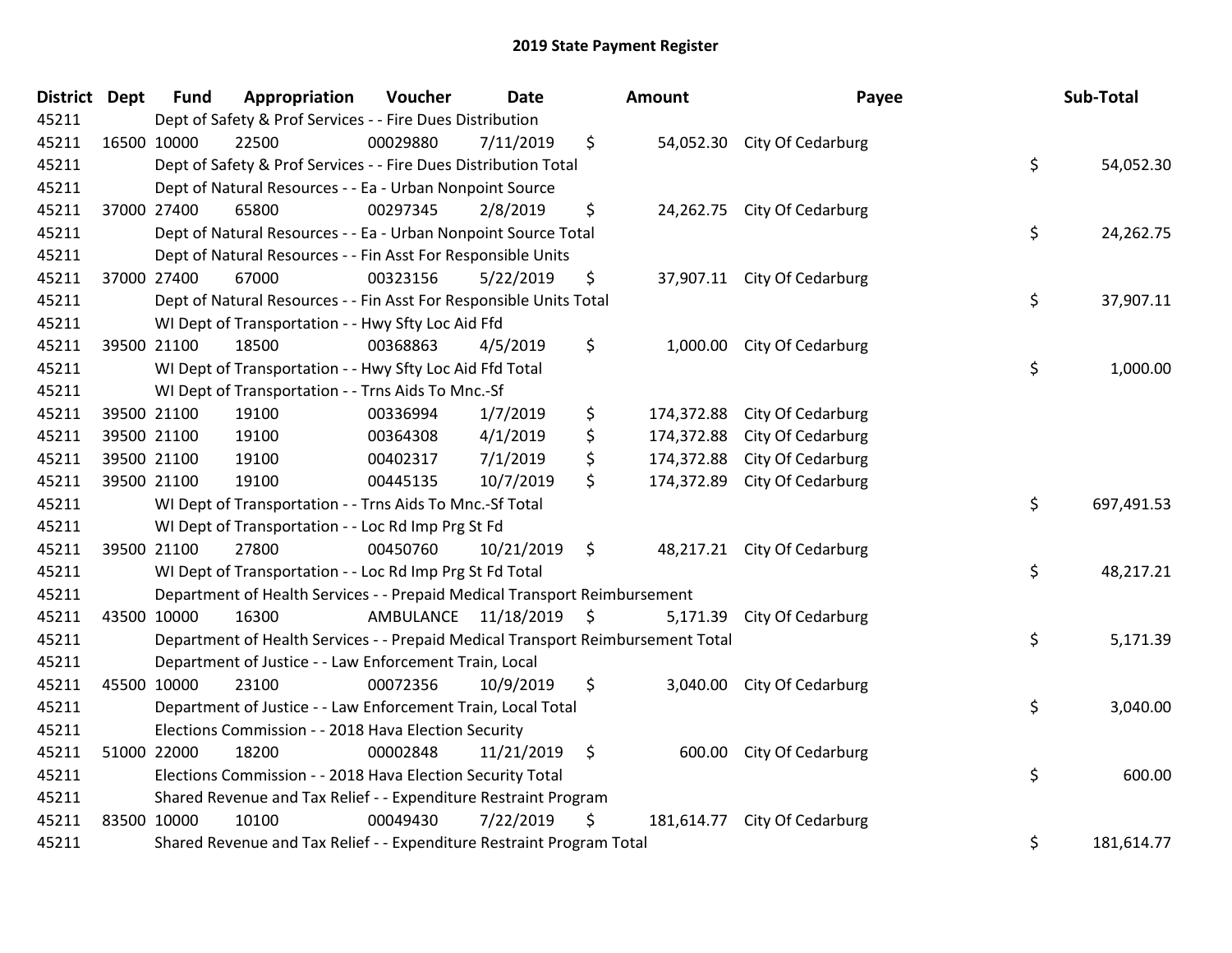| <b>District</b> | <b>Dept</b> | <b>Fund</b> | Appropriation                                                         | Voucher  | <b>Date</b> |    | Amount       | Payee             |    | Sub-Total    |  |  |  |
|-----------------|-------------|-------------|-----------------------------------------------------------------------|----------|-------------|----|--------------|-------------------|----|--------------|--|--|--|
| 45211           |             |             | Shared Revenue and Tax Relief - - County And Municipal Aid            |          |             |    |              |                   |    |              |  |  |  |
| 45211           |             | 83500 10000 | 10500                                                                 | 00049430 | 7/22/2019   | \$ | 29,989.02    | City Of Cedarburg |    |              |  |  |  |
| 45211           |             | 83500 10000 | 10500                                                                 | 00053729 | 11/18/2019  | \$ | 164,766.37   | City Of Cedarburg |    |              |  |  |  |
| 45211           |             |             | Shared Revenue and Tax Relief - - County And Municipal Aid Total      |          |             |    |              |                   | \$ | 194,755.39   |  |  |  |
| 45211           |             |             | Shared Revenue and Tax Relief - - Exempt Computer Aid                 |          |             |    |              |                   |    |              |  |  |  |
| 45211           |             | 83500 10000 | 10900                                                                 | 00046530 | 7/22/2019   | \$ | 21,048.05    | City Of Cedarburg |    |              |  |  |  |
| 45211           |             |             | Shared Revenue and Tax Relief - - Exempt Computer Aid Total           |          |             |    |              |                   | \$ | 21,048.05    |  |  |  |
| 45211           |             |             | Shared Revenue and Tax Relief - - Utility Aid                         |          |             |    |              |                   |    |              |  |  |  |
| 45211           |             | 83500 10000 | 11000                                                                 | 00049430 | 7/22/2019   | \$ | 655.68       | City Of Cedarburg |    |              |  |  |  |
| 45211           |             | 83500 10000 | 11000                                                                 | 00053729 | 11/18/2019  | \$ | 3,715.67     | City Of Cedarburg |    |              |  |  |  |
| 45211           |             |             | Shared Revenue and Tax Relief - - Utility Aid Total                   |          |             |    |              |                   | \$ | 4,371.35     |  |  |  |
| 45211           |             |             | Shared Revenue and Tax Relief - - Personal Property Aid               |          |             |    |              |                   |    |              |  |  |  |
| 45211           |             | 83500 10000 | 11100                                                                 | 00041088 | 5/6/2019    | \$ | 39,212.69    | City Of Cedarburg |    |              |  |  |  |
| 45211           |             | 83500 10000 | 11100                                                                 | 00042695 | 5/6/2019    | \$ | 1.21         | City Of Cedarburg |    |              |  |  |  |
| 45211           |             |             | Shared Revenue and Tax Relief - - Personal Property Aid Total         |          |             |    |              |                   | \$ | 39,213.90    |  |  |  |
| 45211           |             |             | Shared Revenue and Tax Relief - - School Lvy Tx/First Dollar Cr       |          |             |    |              |                   |    |              |  |  |  |
| 45211           |             | 83500 10000 | 30200                                                                 | 00045307 | 7/22/2019   | \$ | 2,285,535.58 | City Of Cedarburg |    |              |  |  |  |
| 45211           |             | 83500 10000 | 30200                                                                 | 00048190 | 7/22/2019   | \$ | 256,731.99   | City Of Cedarburg |    |              |  |  |  |
| 45211           |             |             | Shared Revenue and Tax Relief - - School Lvy Tx/First Dollar Cr Total |          |             |    |              |                   | \$ | 2,542,267.57 |  |  |  |
| 45211           |             |             | Shared Revenue and Tax Relief - - Lottery & Gaming Credit             |          |             |    |              |                   |    |              |  |  |  |
| 45211           |             | 83500 52100 | 36300                                                                 | 00038676 | 3/25/2019   | \$ | 498,512.80   | City Of Cedarburg |    |              |  |  |  |
| 45211           |             |             | Shared Revenue and Tax Relief - - Lottery & Gaming Credit Total       |          |             |    |              |                   | \$ | 498,512.80   |  |  |  |
| 45211 Total     |             |             |                                                                       |          |             |    |              |                   | \$ | 4,353,526.12 |  |  |  |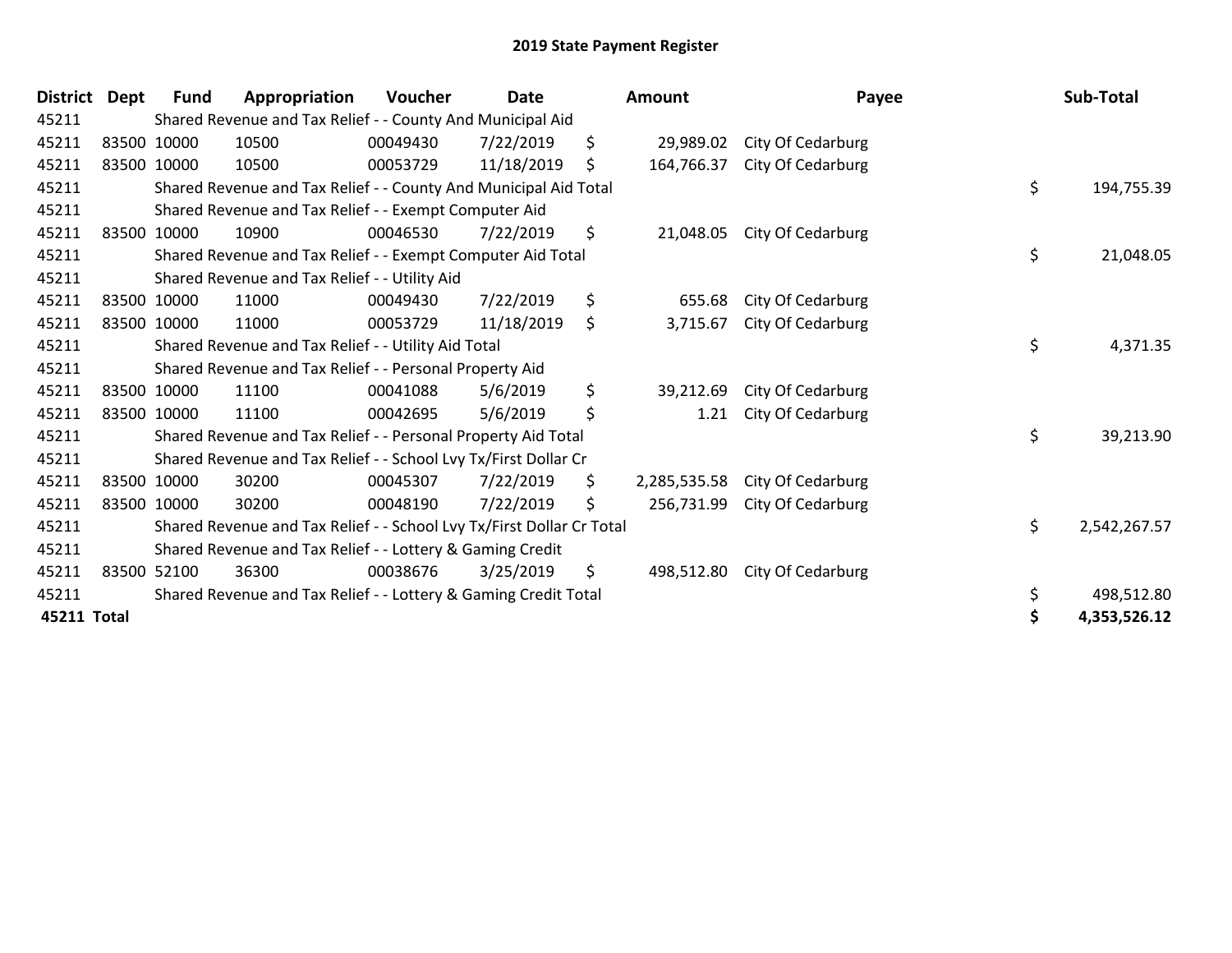| District Dept | <b>Fund</b> | Appropriation                                                                   | Voucher   | <b>Date</b> |    | Amount     | Payee                     |    | Sub-Total    |  |
|---------------|-------------|---------------------------------------------------------------------------------|-----------|-------------|----|------------|---------------------------|----|--------------|--|
| 45255         |             | Dept of Safety & Prof Services - - Fire Dues Distribution                       |           |             |    |            |                           |    |              |  |
| 45255         | 16500 10000 | 22500                                                                           | 00029762  | 7/3/2019    | \$ |            | 180,266.72 City Of Mequon |    |              |  |
| 45255         |             | Dept of Safety & Prof Services - - Fire Dues Distribution Total                 |           |             |    |            |                           | \$ | 180,266.72   |  |
| 45255         |             | Dept of Natural Resources - - GPO -Federal Funds                                |           |             |    |            |                           |    |              |  |
| 45255         | 37000 21200 | 38100                                                                           | 00307368  | 3/27/2019   | \$ | 2,894.13   | City Of Mequon            |    |              |  |
| 45255         |             | Dept of Natural Resources - - GPO -Federal Funds Total                          |           |             |    |            |                           | \$ | 2,894.13     |  |
| 45255         |             | Dept of Natural Resources - - Enf A - Boating Enforcement                       |           |             |    |            |                           |    |              |  |
| 45255         | 37000 21200 | 55000                                                                           | 00307368  | 3/27/2019   | \$ |            | 5,450.08 City Of Mequon   |    |              |  |
| 45255         |             | Dept of Natural Resources - - Enf A - Boating Enforcement Total                 |           |             |    |            |                           | \$ | 5,450.08     |  |
| 45255         |             | Dept of Natural Resources - - Fin Asst For Responsible Units                    |           |             |    |            |                           |    |              |  |
| 45255         | 37000 27400 | 67000                                                                           | 00322614  | 5/22/2019   | \$ |            | 15,401.70 City Of Mequon  |    |              |  |
| 45255         |             | Dept of Natural Resources - - Fin Asst For Responsible Units Total              |           |             |    |            |                           | \$ | 15,401.70    |  |
| 45255         |             | WI Dept of Transportation - - Conn Hwy Aids St Fds                              |           |             |    |            |                           |    |              |  |
| 45255         | 39500 21100 | 16200                                                                           | 00337770  | 1/7/2019    | \$ | 17,321.01  | City Of Mequon            |    |              |  |
| 45255         | 39500 21100 | 16200                                                                           | 00365084  | 4/1/2019    | \$ | 17,321.01  | City Of Mequon            |    |              |  |
| 45255         | 39500 21100 | 16200                                                                           | 00403093  | 7/1/2019    | \$ | 17,321.01  | City Of Mequon            |    |              |  |
| 45255         | 39500 21100 | 16200                                                                           | 00445911  | 10/7/2019   | \$ | 17,321.01  | City Of Mequon            |    |              |  |
| 45255         |             | WI Dept of Transportation - - Conn Hwy Aids St Fds Total                        |           |             |    |            |                           | \$ | 69,284.04    |  |
| 45255         |             | WI Dept of Transportation - - Hwy Sfty Loc Aid Ffd                              |           |             |    |            |                           |    |              |  |
| 45255         | 39500 21100 | 18500                                                                           | 00368847  | 4/5/2019    | \$ | 4,000.00   | City Of Mequon            |    |              |  |
| 45255         |             | WI Dept of Transportation - - Hwy Sfty Loc Aid Ffd Total                        |           |             |    |            |                           | \$ | 4,000.00     |  |
| 45255         |             | WI Dept of Transportation - - Trns Aids To Mnc.-Sf                              |           |             |    |            |                           |    |              |  |
| 45255         | 39500 21100 | 19100                                                                           | 00336995  | 1/7/2019    | \$ | 357,826.39 | City Of Mequon            |    |              |  |
| 45255         | 39500 21100 | 19100                                                                           | 00364309  | 4/1/2019    | \$ | 357,826.39 | City Of Mequon            |    |              |  |
| 45255         | 39500 21100 | 19100                                                                           | 00402318  | 7/1/2019    | \$ | 357,826.39 | City Of Mequon            |    |              |  |
| 45255         | 39500 21100 | 19100                                                                           | 00445136  | 10/7/2019   | \$ | 357,826.42 | City Of Mequon            |    |              |  |
| 45255         |             | WI Dept of Transportation - - Trns Aids To Mnc.-Sf Total                        |           |             |    |            |                           | \$ | 1,431,305.59 |  |
| 45255         |             | Department of Health Services - - Emergency Medical Services, Ai                |           |             |    |            |                           |    |              |  |
| 45255         | 43500 10000 | 11900                                                                           | 00307952  | 9/4/2019    | \$ |            | 7,753.13 City Of Mequon   |    |              |  |
| 45255         |             | Department of Health Services - - Emergency Medical Services, Ai Total          |           |             |    |            |                           | \$ | 7,753.13     |  |
| 45255         |             | Department of Health Services - - Prepaid Medical Transport Reimbursement       |           |             |    |            |                           |    |              |  |
| 45255         | 43500 10000 | 16300                                                                           | AMBULANCE | 11/18/2019  | \$ | 7,476.71   | City Of Mequon            |    |              |  |
| 45255         |             | Department of Health Services - - Prepaid Medical Transport Reimbursement Total |           |             |    |            |                           | \$ | 7,476.71     |  |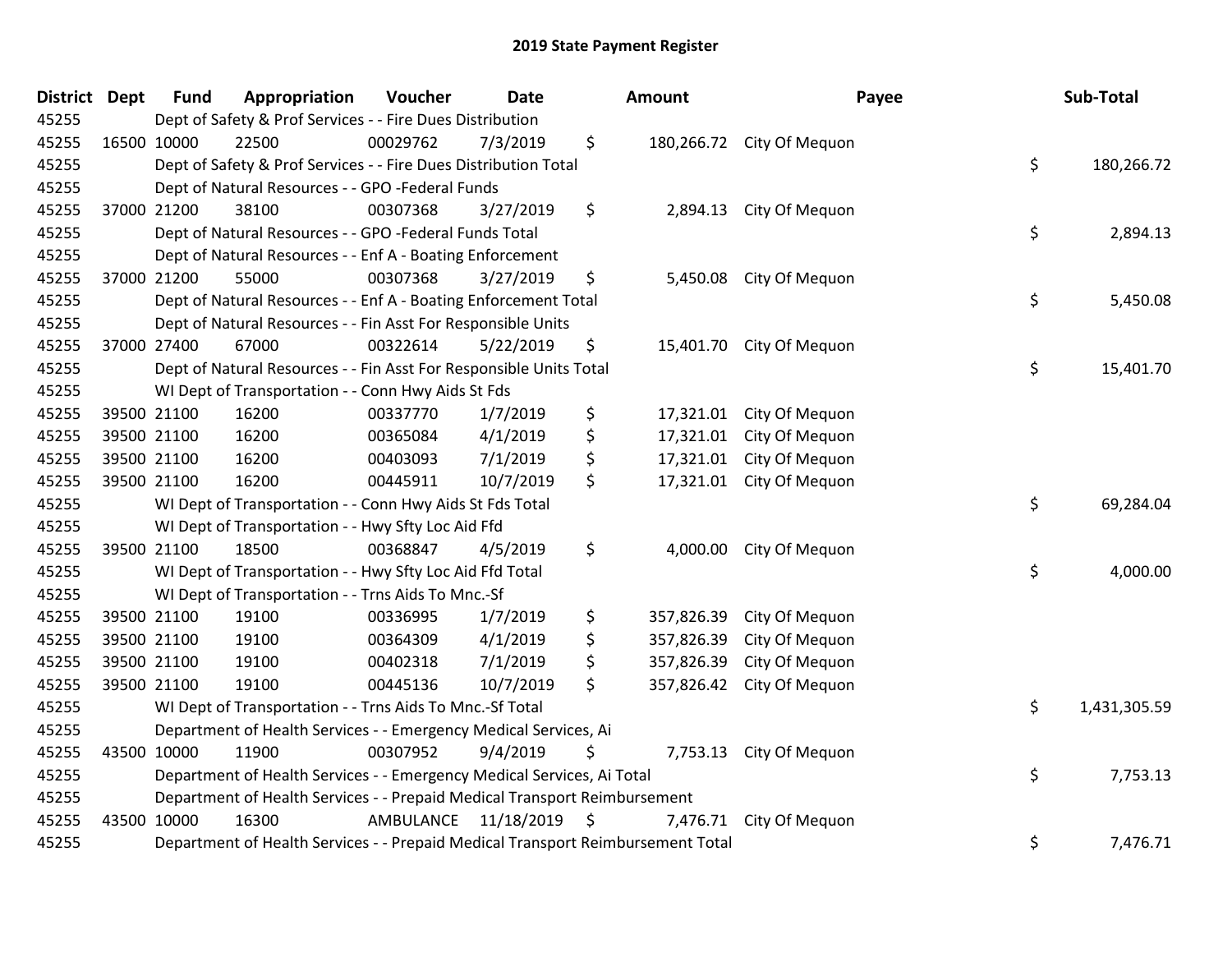| <b>District</b> | <b>Dept</b> | <b>Fund</b> | Appropriation                                                          | Voucher  | <b>Date</b> | Amount           | Payee          | Sub-Total          |
|-----------------|-------------|-------------|------------------------------------------------------------------------|----------|-------------|------------------|----------------|--------------------|
| 45255           |             |             | Department of Health Services - - Emergency Dispatcher Cardiopul       |          |             |                  |                |                    |
| 45255           |             | 43500 10000 | 18500                                                                  | 00298037 | 8/9/2019    | \$<br>4,988.80   | City Of Mequon |                    |
| 45255           |             |             | Department of Health Services - - Emergency Dispatcher Cardiopul Total |          |             |                  |                | \$<br>4,988.80     |
| 45255           |             |             | Department of Justice - - Law Enforcement Train, Local                 |          |             |                  |                |                    |
| 45255           |             | 45500 10000 | 23100                                                                  | 00066303 | 6/10/2019   | \$<br>6,080.00   | City Of Mequon |                    |
| 45255           |             |             | Department of Justice - - Law Enforcement Train, Local Total           |          |             |                  |                | \$<br>6,080.00     |
| 45255           |             |             | Department of Justice - - Awards For Victims Of Crimes                 |          |             |                  |                |                    |
| 45255           |             | 45500 10000 | 50200                                                                  | 00071388 | 9/17/2019   | \$<br>540.80     | City Of Mequon |                    |
| 45255           |             |             | Department of Justice - - Awards For Victims Of Crimes Total           |          |             |                  |                | \$<br>540.80       |
| 45255           |             |             | Elections Commission - - General Program Ops, GPR                      |          |             |                  |                |                    |
| 45255           |             | 51000 10000 | 10100                                                                  | 00001599 | 1/25/2019   | \$<br>300.00     | City Of Mequon |                    |
| 45255           |             |             | Elections Commission - - General Program Ops, GPR Total                |          |             |                  |                | \$<br>300.00       |
| 45255           |             |             | Shared Revenue and Tax Relief - - County And Municipal Aid             |          |             |                  |                |                    |
| 45255           |             | 83500 10000 | 10500                                                                  | 00049431 | 7/22/2019   | \$<br>45,996.28  | City Of Mequon |                    |
| 45255           |             | 83500 10000 | 10500                                                                  | 00053730 | 11/18/2019  | \$<br>253,168.88 | City Of Mequon |                    |
| 45255           |             |             | Shared Revenue and Tax Relief - - County And Municipal Aid Total       |          |             |                  |                | \$<br>299,165.16   |
| 45255           |             |             | Shared Revenue and Tax Relief - - Exempt Computer Aid                  |          |             |                  |                |                    |
| 45255           |             | 83500 10000 | 10900                                                                  | 00046531 | 7/22/2019   | \$<br>50,721.92  | City Of Mequon |                    |
| 45255           |             | 83500 10000 | 10900                                                                  | 00047945 | 7/22/2019   | \$<br>61,170.71  | City Of Mequon |                    |
| 45255           |             |             | Shared Revenue and Tax Relief - - Exempt Computer Aid Total            |          |             |                  |                | \$<br>111,892.63   |
| 45255           |             |             | Shared Revenue and Tax Relief - - Utility Aid                          |          |             |                  |                |                    |
| 45255           |             | 83500 10000 | 11000                                                                  | 00049431 | 7/22/2019   | \$<br>6,647.46   | City Of Mequon |                    |
| 45255           |             | 83500 10000 | 11000                                                                  | 00053730 | 11/18/2019  | \$<br>39,265.04  | City Of Mequon |                    |
| 45255           |             |             | Shared Revenue and Tax Relief - - Utility Aid Total                    |          |             |                  |                | \$<br>45,912.50    |
| 45255           |             |             | Shared Revenue and Tax Relief - - Personal Property Aid                |          |             |                  |                |                    |
| 45255           |             | 83500 10000 | 11100                                                                  | 00041089 | 5/6/2019    | \$<br>54,851.05  | City Of Mequon |                    |
| 45255           |             | 83500 10000 | 11100                                                                  | 00042696 | 5/6/2019    | \$<br>2,738.71   | City Of Mequon |                    |
| 45255           |             |             | Shared Revenue and Tax Relief - - Personal Property Aid Total          |          |             |                  |                | \$<br>57,589.76    |
| 45255 Total     |             |             |                                                                        |          |             |                  |                | \$<br>2,250,301.75 |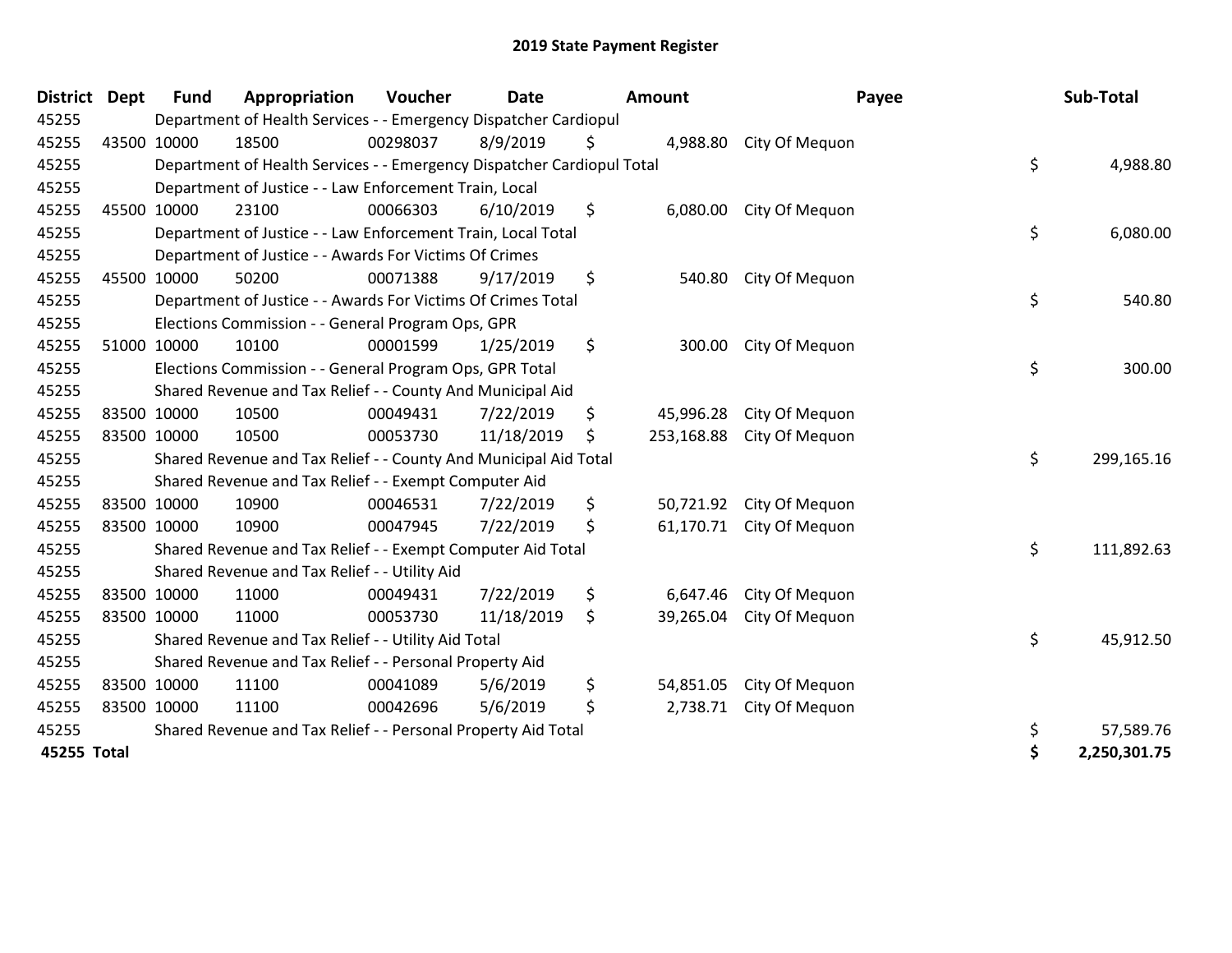| District Dept | <b>Fund</b> | Appropriation                                                           | Voucher  | <b>Date</b> |    | <b>Amount</b> | Payee                             |    | Sub-Total |  |  |
|---------------|-------------|-------------------------------------------------------------------------|----------|-------------|----|---------------|-----------------------------------|----|-----------|--|--|
| 45271         |             | Dept of Safety & Prof Services - - Fire Dues Distribution               |          |             |    |               |                                   |    |           |  |  |
| 45271         | 16500 10000 | 22500                                                                   | 00029912 | 7/11/2019   | \$ |               | 40,760.62 City Of Port Washington |    |           |  |  |
| 45271         |             | Dept of Safety & Prof Services - - Fire Dues Distribution Total         |          |             |    |               |                                   | \$ | 40,760.62 |  |  |
| 45271         |             | Environmental Improvement Prog - - Clean Water Fund Program Finan       |          |             |    |               |                                   |    |           |  |  |
| 45271         | 32000 57300 | 16300                                                                   | 00000225 | 2/25/2019   | \$ | 5,053.58      | City Of Port Washington           |    |           |  |  |
| 45271         |             | Environmental Improvement Prog - - Clean Water Fund Program Finan Total |          |             |    |               |                                   | \$ | 5,053.58  |  |  |
| 45271         |             | Dept of Natural Resources - - GPO - Federal Funds                       |          |             |    |               |                                   |    |           |  |  |
| 45271         | 37000 10000 | 94100                                                                   | 00297139 | 2/7/2019    | \$ | 45,000.00     | City Of Port Washington           |    |           |  |  |
| 45271         |             | Dept of Natural Resources - - GPO - Federal Funds Total                 |          |             |    |               |                                   | \$ | 45,000.00 |  |  |
| 45271         |             | Dept of Natural Resources - - Rec & Resource Aids, Fed                  |          |             |    |               |                                   |    |           |  |  |
| 45271         | 37000 21200 | 58300                                                                   | 00320662 | 5/16/2019   | \$ | 19,523.67     | City Of Port Washington           |    |           |  |  |
| 45271         | 37000 21200 | 58300                                                                   | 00353800 | 8/29/2019   | \$ | 9,198.75      | City Of Port Washington           |    |           |  |  |
| 45271         |             | Dept of Natural Resources - - Rec & Resource Aids, Fed Total            |          |             |    |               |                                   | \$ | 28,722.42 |  |  |
| 45271         |             | Dept of Natural Resources - - Resaids - Urban Forestry Grant            |          |             |    |               |                                   |    |           |  |  |
| 45271         | 37000 21200 | 58700                                                                   | 00320662 | 5/16/2019   | \$ | 5,476.33      | City Of Port Washington           |    |           |  |  |
| 45271         |             | Dept of Natural Resources - - Resaids - Urban Forestry Grant Total      |          |             |    |               |                                   | \$ | 5,476.33  |  |  |
| 45271         |             | Dept of Natural Resources - - Fin Asst For Responsible Units            |          |             |    |               |                                   |    |           |  |  |
| 45271         | 37000 27400 | 67000                                                                   | 00323323 | 5/22/2019   | \$ |               | 19,203.98 City Of Port Washington |    |           |  |  |
| 45271         |             | Dept of Natural Resources - - Fin Asst For Responsible Units Total      |          |             |    |               |                                   | \$ | 19,203.98 |  |  |
| 45271         |             | Dept of Natural Resources - - Urban Nonpoint Source Cost-Sha            |          |             |    |               |                                   |    |           |  |  |
| 45271         | 37000 36300 | <b>TH100</b>                                                            | 00318732 | 5/9/2019    | \$ |               | 75,455.00 City Of Port Washington |    |           |  |  |
| 45271         |             | Dept of Natural Resources - - Urban Nonpoint Source Cost-Sha Total      |          |             |    |               |                                   | \$ | 75,455.00 |  |  |
| 45271         |             | WI Dept of Transportation - - Conn Hwy Aids St Fds                      |          |             |    |               |                                   |    |           |  |  |
| 45271         | 39500 21100 | 16200                                                                   | 00337771 | 1/7/2019    | \$ | 19,254.95     | City Of Port Washington           |    |           |  |  |
| 45271         | 39500 21100 | 16200                                                                   | 00365085 | 4/1/2019    | \$ | 19,254.95     | City Of Port Washington           |    |           |  |  |
| 45271         | 39500 21100 | 16200                                                                   | 00403094 | 7/1/2019    | \$ | 19,254.95     | City Of Port Washington           |    |           |  |  |
| 45271         | 39500 21100 | 16200                                                                   | 00445912 | 10/7/2019   | \$ | 19,254.96     | City Of Port Washington           |    |           |  |  |
| 45271         |             | WI Dept of Transportation - - Conn Hwy Aids St Fds Total                |          |             |    |               |                                   | \$ | 77,019.81 |  |  |
| 45271         |             | WI Dept of Transportation - - Hwy Sfty Loc Aid Ffd                      |          |             |    |               |                                   |    |           |  |  |
| 45271         | 39500 21100 | 18500                                                                   | 00469367 | 12/10/2019  | \$ | 4,000.00      | City Of Port Washington           |    |           |  |  |
| 45271         |             | WI Dept of Transportation - - Hwy Sfty Loc Aid Ffd Total                |          |             |    |               |                                   | \$ | 4,000.00  |  |  |
| 45271         |             | WI Dept of Transportation - - Trns Aids To Mnc.-Sf                      |          |             |    |               |                                   |    |           |  |  |
| 45271         | 39500 21100 | 19100                                                                   | 00336996 | 1/7/2019    | \$ | 165,950.93    | City Of Port Washington           |    |           |  |  |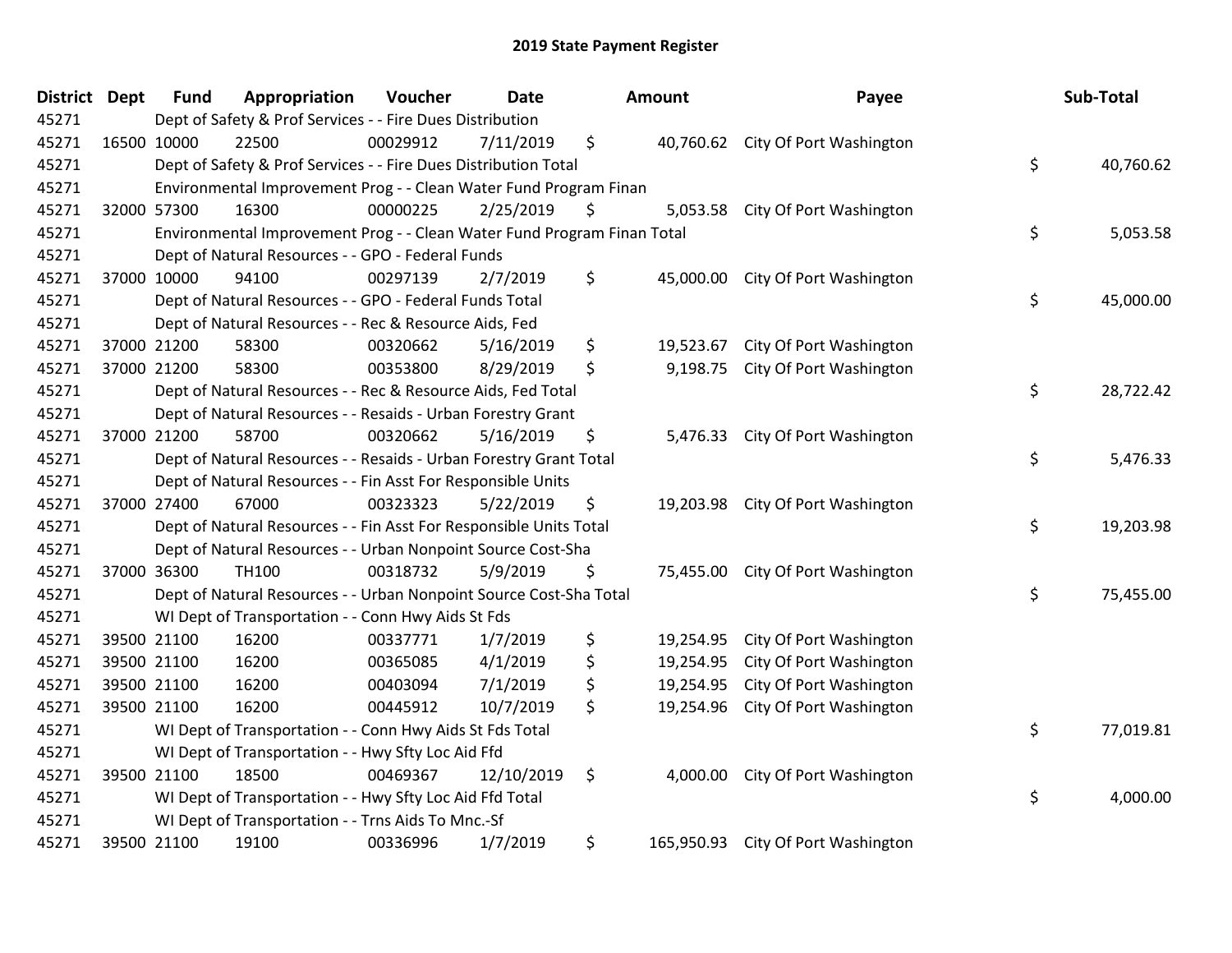| District Dept | <b>Fund</b> | Appropriation                                                                   | Voucher  | <b>Date</b>             |    | <b>Amount</b> | Payee                              |    | Sub-Total  |  |
|---------------|-------------|---------------------------------------------------------------------------------|----------|-------------------------|----|---------------|------------------------------------|----|------------|--|
| 45271         | 39500 21100 | 19100                                                                           | 00364310 | 4/1/2019                | \$ | 165,950.93    | City Of Port Washington            |    |            |  |
| 45271         | 39500 21100 | 19100                                                                           | 00402319 | 7/1/2019                | \$ | 165,950.93    | City Of Port Washington            |    |            |  |
| 45271         | 39500 21100 | 19100                                                                           | 00445137 | 10/7/2019               | \$ | 165,950.94    | City Of Port Washington            |    |            |  |
| 45271         |             | WI Dept of Transportation - - Trns Aids To Mnc.-Sf Total                        |          |                         |    |               |                                    | \$ | 663,803.73 |  |
| 45271         |             | WI Dept of Transportation - - Transpor Safety Ff                                |          |                         |    |               |                                    |    |            |  |
| 45271         | 39500 21100 | 58200                                                                           | 00341379 | 1/11/2019               | \$ | 88.62         | City Of Port Washington            |    |            |  |
| 45271         | 39500 21100 | 58200                                                                           | 00345845 | 2/15/2019               | \$ | 55.56         | City Of Port Washington            |    |            |  |
| 45271         |             | WI Dept of Transportation - - Transpor Safety Ff Total                          |          |                         |    |               |                                    | \$ | 144.18     |  |
| 45271         |             | Department of Health Services - - Emergency Medical Services, Ai                |          |                         |    |               |                                    |    |            |  |
| 45271         | 43500 10000 | 11900                                                                           | 00307983 | 9/4/2019                | S  |               | 6,068.91 City Of Port Washington   |    |            |  |
| 45271         |             | Department of Health Services - - Emergency Medical Services, Ai Total          |          |                         |    |               |                                    | \$ | 6,068.91   |  |
| 45271         |             | Department of Health Services - - Prepaid Medical Transport Reimbursement       |          |                         |    |               |                                    |    |            |  |
| 45271         | 43500 10000 | 16300                                                                           |          | AMBULANCE 11/18/2019 \$ |    | 13,208.86     | City Of Port Washington            |    |            |  |
| 45271         |             | Department of Health Services - - Prepaid Medical Transport Reimbursement Total |          |                         |    |               |                                    | \$ | 13,208.86  |  |
| 45271         |             | Department of Justice - - Law Enforcement Train, Local                          |          |                         |    |               |                                    |    |            |  |
| 45271         | 45500 10000 | 23100                                                                           | 00074335 | 11/6/2019               | \$ | 3,040.00      | City Of Port Washington            |    |            |  |
| 45271         |             | Department of Justice - - Law Enforcement Train, Local Total                    |          |                         |    |               |                                    | \$ | 3,040.00   |  |
| 45271         |             | Department of Military Affairs - - Disaster Recovery Aid                        |          |                         |    |               |                                    |    |            |  |
| 45271         | 46500 10000 | 30500                                                                           | 00068997 | 11/5/2019               | \$ |               | 13,485.96 City Of Port Washington  |    |            |  |
| 45271         |             | Department of Military Affairs - - Disaster Recovery Aid Total                  |          |                         |    |               |                                    | \$ | 13,485.96  |  |
| 45271         |             | Department of Military Affairs - - Federal Aid, Local Assistance                |          |                         |    |               |                                    |    |            |  |
| 45271         | 46500 10000 | 34200                                                                           | 00068997 | 11/5/2019               | \$ |               | 94,933.72 City Of Port Washington  |    |            |  |
| 45271         | 46500 10000 | 34200                                                                           | 00069164 | 11/7/2019               | \$ | 3,698.87      | City Of Port Washington            |    |            |  |
| 45271         |             | Department of Military Affairs - - Federal Aid, Local Assistance Total          |          |                         |    |               |                                    | \$ | 98,632.59  |  |
| 45271         |             | Department of Administration - - Federal Aid                                    |          |                         |    |               |                                    |    |            |  |
| 45271         | 50500 10000 | 14200                                                                           | 00107503 | 8/28/2019               | \$ | 3,000.00      | City Of Port Washington            |    |            |  |
| 45271         |             | Department of Administration - - Federal Aid Total                              |          |                         |    |               |                                    | \$ | 3,000.00   |  |
| 45271         |             | Shared Revenue and Tax Relief - - Expenditure Restraint Program                 |          |                         |    |               |                                    |    |            |  |
| 45271         | 83500 10000 | 10100                                                                           | 00049432 | 7/22/2019               | \$ | 38,528.69     | City Of Port Washington            |    |            |  |
| 45271         |             | Shared Revenue and Tax Relief - - Expenditure Restraint Program Total           |          |                         |    |               |                                    | \$ | 38,528.69  |  |
| 45271         |             | Shared Revenue and Tax Relief - - County And Municipal Aid                      |          |                         |    |               |                                    |    |            |  |
| 45271         | 83500 10000 | 10500                                                                           | 00049432 | 7/22/2019               | \$ |               | 74,046.49 City Of Port Washington  |    |            |  |
| 45271         | 83500 10000 | 10500                                                                           | 00053731 | 11/18/2019              | \$ |               | 406,387.89 City Of Port Washington |    |            |  |